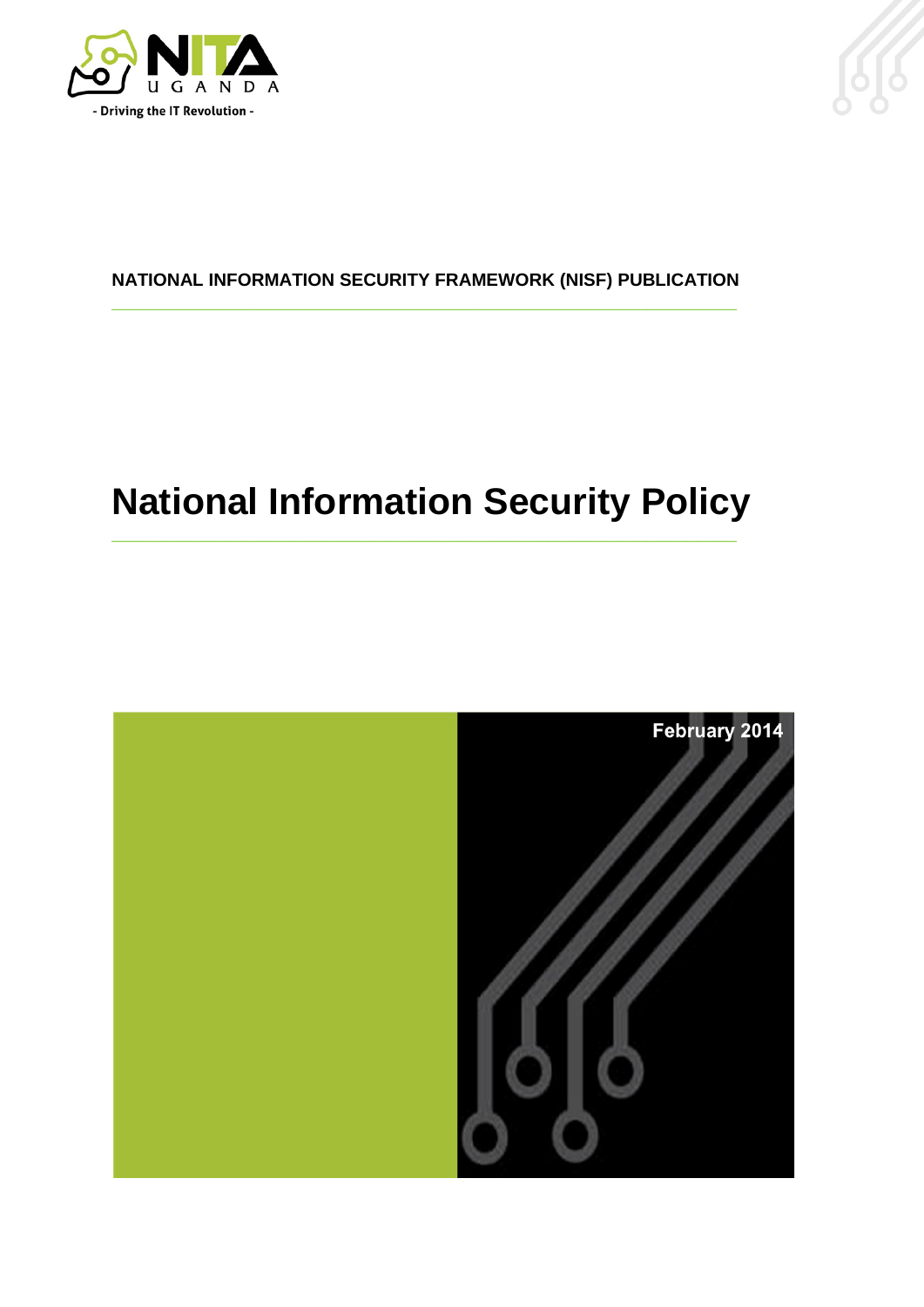#### **Version History**

| No. | <b>Date</b> | <b>Section</b>     | <b>Amendment</b>                                                      |  |
|-----|-------------|--------------------|-----------------------------------------------------------------------|--|
| 0.1 | 08/01/2014  | <b>Draft</b>       | Initial draft for NITA-U consideration<br>Updated after NITA-U Review |  |
| 1.0 | 11/02/2014  | <b>Final Draft</b> |                                                                       |  |
|     |             |                    |                                                                       |  |
|     |             |                    |                                                                       |  |
|     |             |                    |                                                                       |  |
|     |             |                    |                                                                       |  |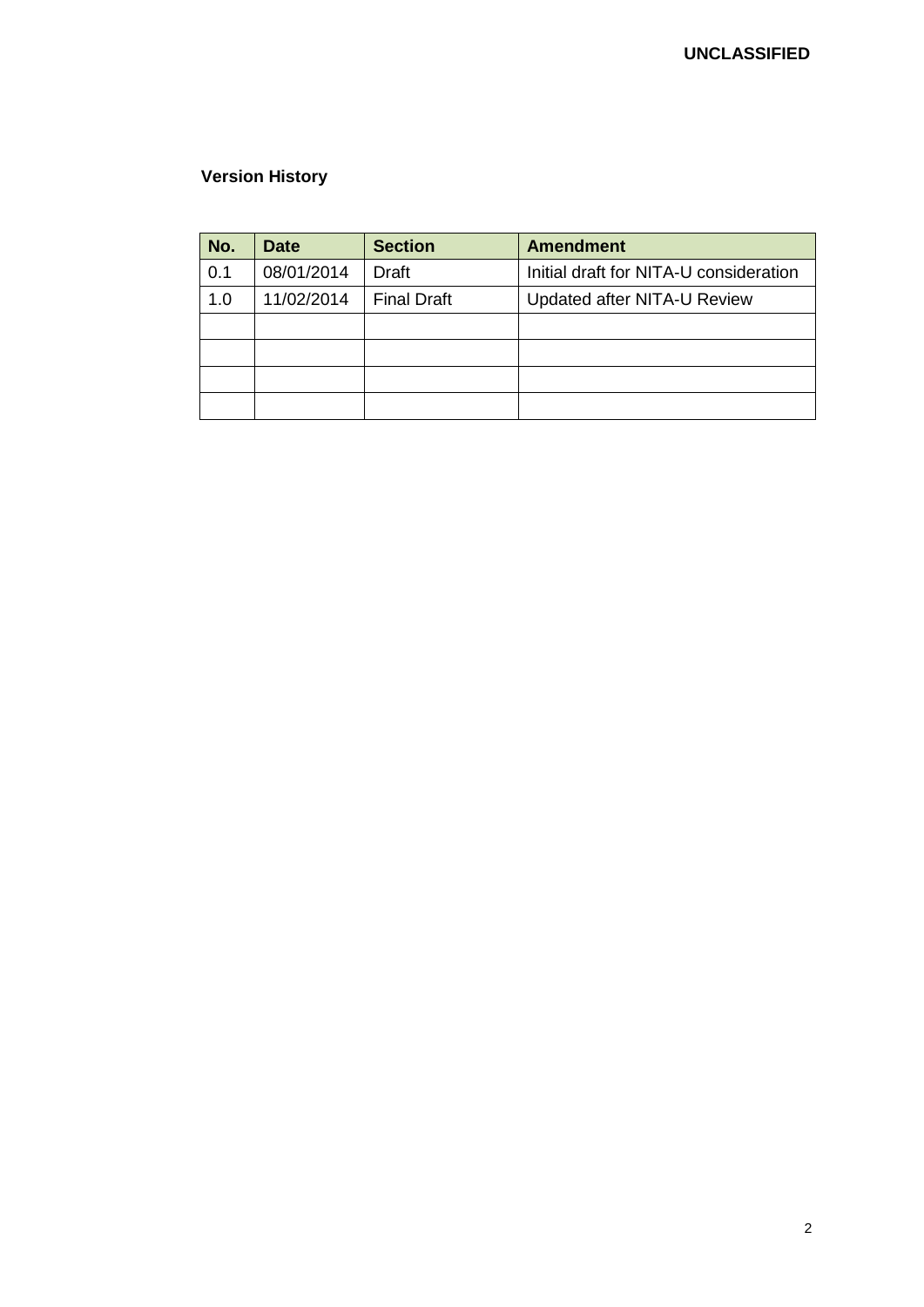## **Table of Contents**

| $\mathbf{1}$ |             |     |
|--------------|-------------|-----|
|              | 1.1         |     |
|              | 1.2         |     |
|              | 1.2.1       |     |
|              | 1.2.2       |     |
|              | 1.3         |     |
|              | 1.4         |     |
|              | 1.5         |     |
|              | 1.6         |     |
| $\mathbf{2}$ |             |     |
|              | 2.1         |     |
| 3            |             |     |
|              | 3.1         |     |
|              | 3.2         |     |
|              | 3.3         |     |
|              | 3.4         |     |
|              | 3.5         |     |
|              | 3.6         |     |
|              | 3.7         |     |
| 4            |             |     |
|              |             |     |
|              | 4.1<br>4.2  |     |
|              | 4.2.1       |     |
|              | 4.2.2       |     |
|              | 4.3         |     |
|              | 4.3.1       |     |
|              | 4.3.2       |     |
|              | 4.3.3       |     |
|              | 4.3.4       |     |
|              | 4.3.5       |     |
|              | 4.4         |     |
|              | 4.5         |     |
|              | 4.6         |     |
|              | 4.7         |     |
|              | 4.8         |     |
| 5            |             | .22 |
|              | 5.1         |     |
|              | 5.1.1       |     |
|              | 5.1.2       |     |
|              | 5.1.3       |     |
|              | 5.2         |     |
|              | 5.3         |     |
|              | 5.4         |     |
|              | 5.5         |     |
|              | 5.6         |     |
|              | 5.7         |     |
|              | 5.8         |     |
|              | 5.9<br>5.10 |     |
|              |             |     |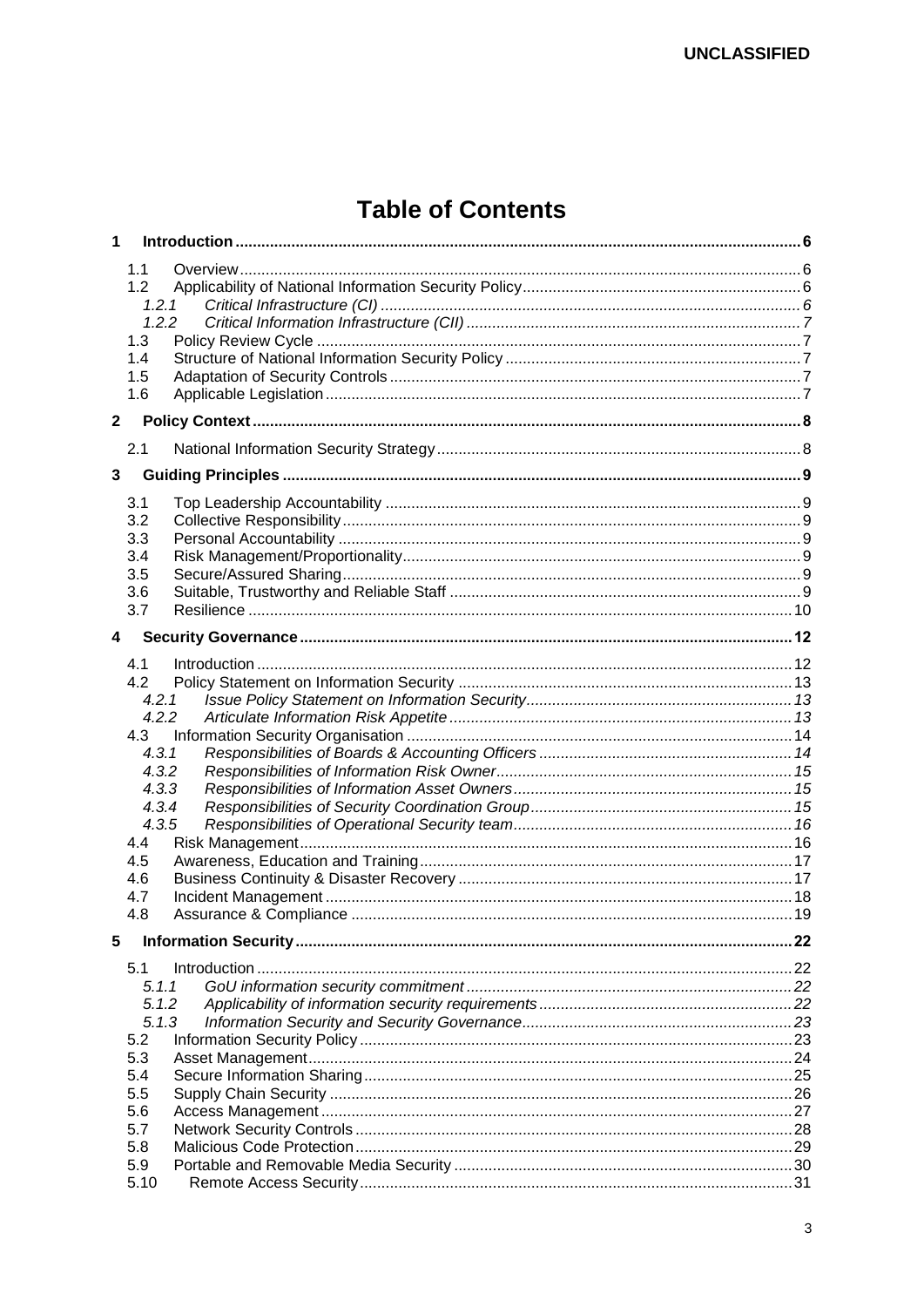| 5.11<br>5.12   |                    |  |
|----------------|--------------------|--|
| 5.13<br>6      |                    |  |
| 6.1.1          | Introduction 1.133 |  |
| 6.1.2          |                    |  |
| 6.2            |                    |  |
| 6.3            |                    |  |
| 6.3.1          |                    |  |
| 6.4            |                    |  |
| 6.4.1          |                    |  |
|                |                    |  |
| 6.5            |                    |  |
| $\overline{7}$ |                    |  |
| 7.1.1          |                    |  |
| 7.1.2          |                    |  |
| 7.2            |                    |  |
| 7.3            |                    |  |
| 7.4            |                    |  |
| 7.5            |                    |  |
| 7.6            |                    |  |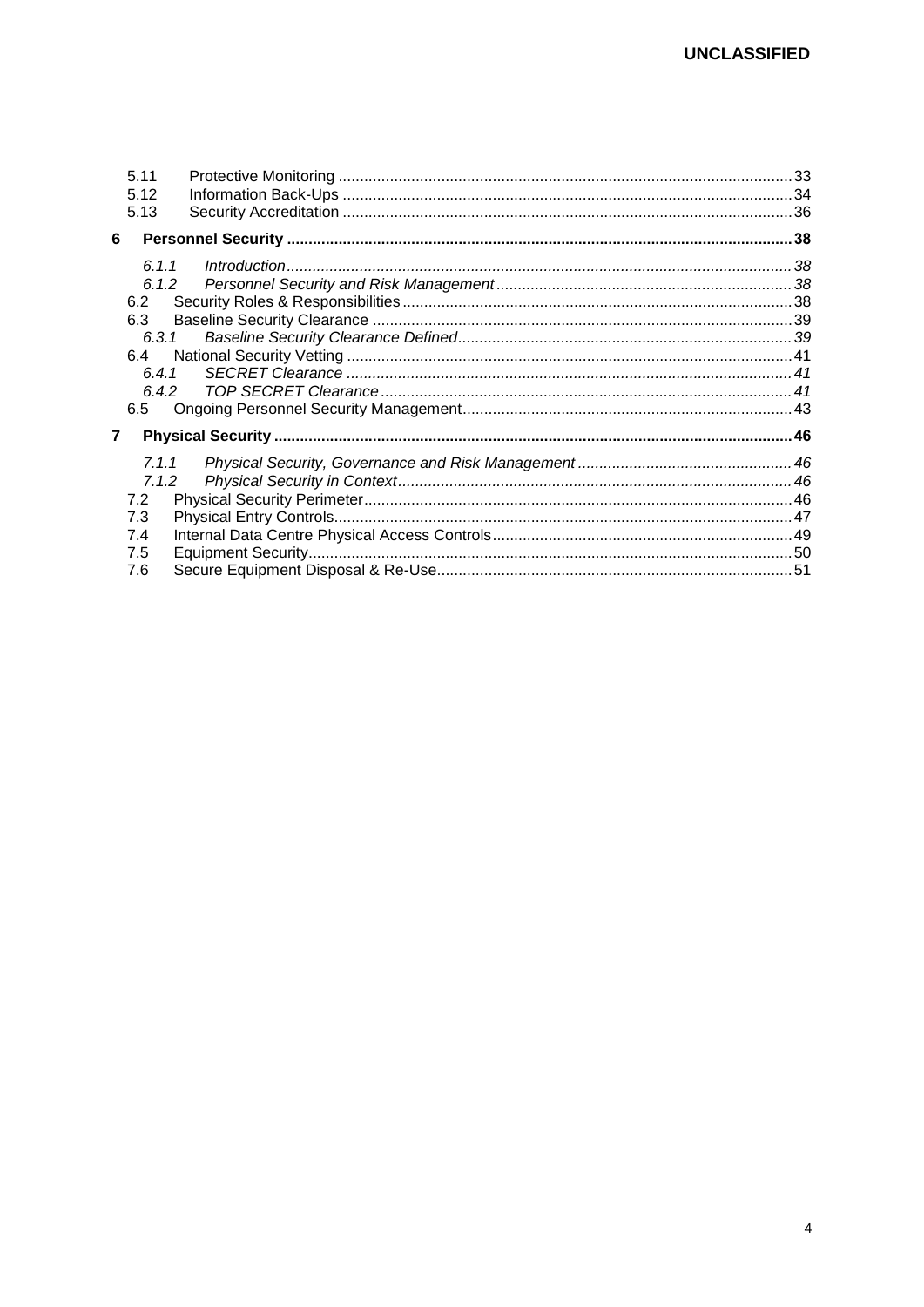## **Introduction**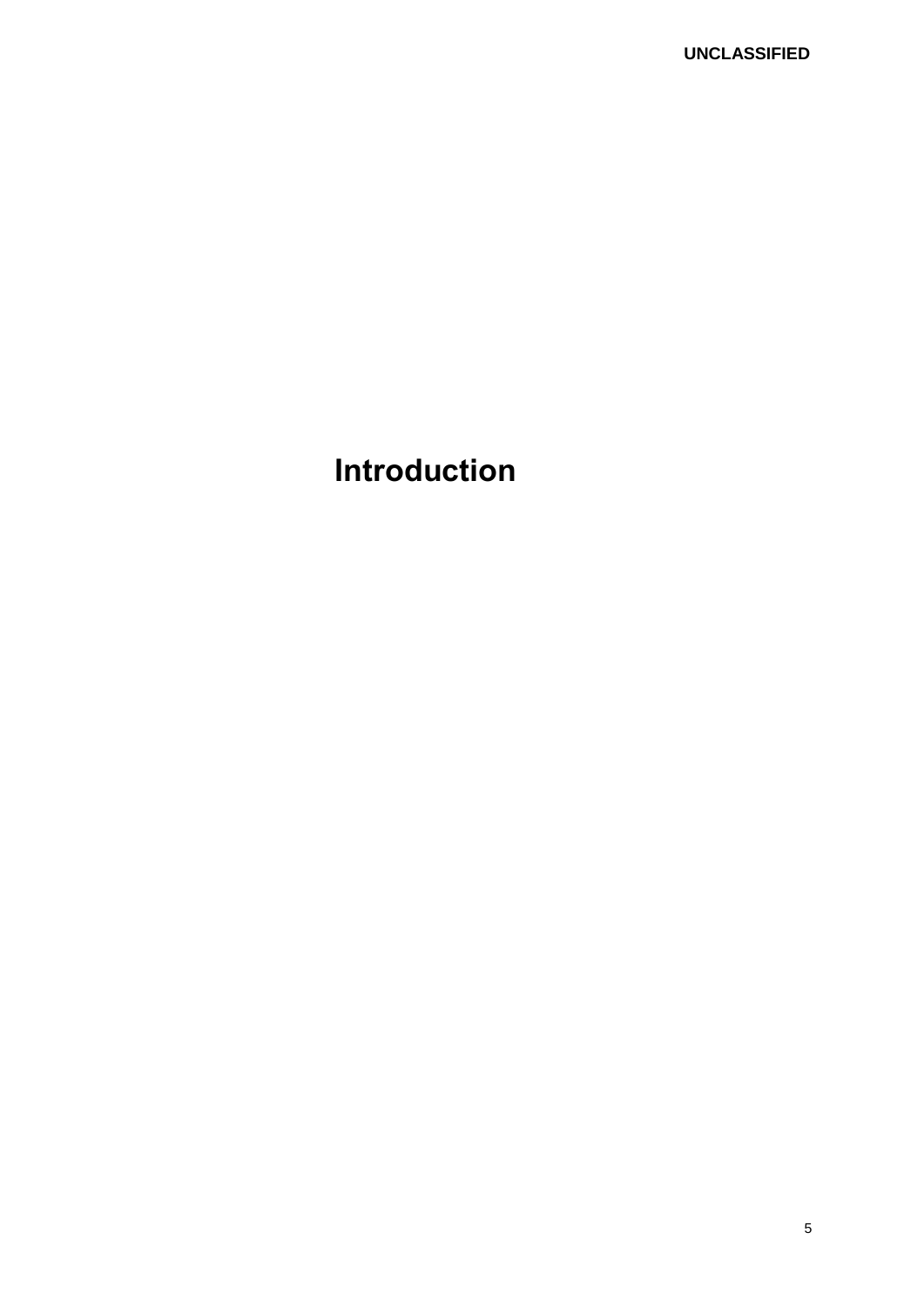

## <span id="page-5-0"></span>**1 Introduction**

### <span id="page-5-1"></span>**1.1 Overview**

This document is the National Information Security Policy. The policy outlines the mandatory minimum security controls that all public and private sector organisations that use, own and/or operate protected computers, handle official communications and personal data must apply to reduce their vulnerability to cyber threats. The use of the security measures mandated by this policy would increase the capacity of organisations to endure and recover from cyber attacks.

### <span id="page-5-2"></span>**1.2 Applicability of National Information Security Policy**

As noted above, this policy is mandatory for all public and private sector organisations that use, own and/or operate protected computers, handle official communications and personal data. In accordance with the Computer Misuse Act 2011, the term "protected computers" refers to computers used directly in connection with or necessary for Uganda's security, defence, diplomacy; law enforcement; communications infrastructure, banking and financial services, public utilities; public key infrastructure and public safety. In this policy, "official communications" encompass information that Ministries, Departments, Agencies and Local Governments (MDALs) create and process during their day-to-day business activities. Official communications have lower security sensitivity than data handled by protected computers. However, the loss, theft and unauthorised disclosure of "official communications" could have negative consequences on the MDALs. Lastly, "personal data" covers data that relates to an individual.

### <span id="page-5-3"></span>**1.2.1 Critical Infrastructure (CI)**

In this policy, "critical infrastructure" is the collective term for all systems used directly in connection with or necessary for protected computer activities, the handling of official communications and personal data. This policy adopts the International Telecommunication Union (ITU)'s definition of critical infrastructure (CI). Hence, in this policy, CI comprises of "key systems, services and functions whose disruption or destruction would have a debilitating impact on public health and safety, commerce, and national security, or any combination of these." According to the ITU, CI encompasses physical elements such as facilities, buildings and equipment and virtual elements such as systems and data. The ITU further observes that the physical and virtual elements of the infrastructure include human aspects such as the protection of personnel and the mitigation of the insider threat. This policy addresses all aspects of the ITU definition of CI because it covers governance, information, personnel and physical security.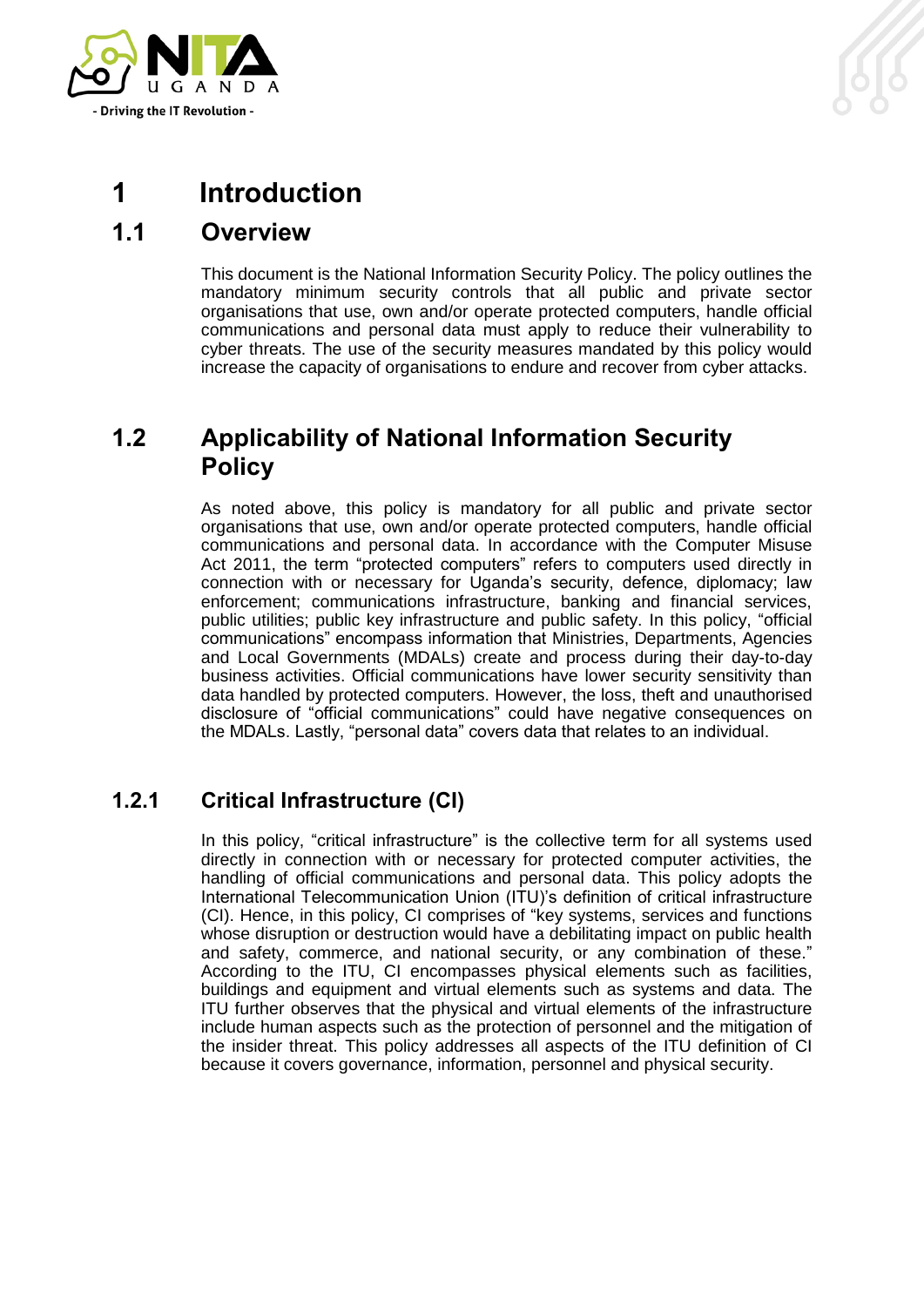### <span id="page-6-0"></span>**1.2.2 Critical Information Infrastructure (CII)**

The ITU regards Critical Information Infrastructure (CII) as the virtual element of critical infrastructure. The information and communication technologies (ICTs), that form CII, increasingly operate and control critical national sectors such as health, water, transport, communications, government, energy, food, finance and emergency services; their physical assets and the activities of personnel.

## <span id="page-6-1"></span>**1.3 Policy Review Cycle**

NITA-U shall review this policy, at least annually, to help ensure that it maintains relevance to business needs, cyber threats and approaches for countering them.

## <span id="page-6-2"></span>**1.4 Structure of National Information Security Policy**

The National Information Security Framework (NISF) comprises of five tiers or levels. This policy is at tier three. The policy presents a set of mandatory minimum-security requirements under four headings or parts, which are:

- Security governance;
- Information security;
- Personnel security; and
- Physical security

## <span id="page-6-3"></span>**1.5 Adaptation of Security Controls**

It is important to stress that the mandated minimum requirements contained in this policy define baseline security controls only. In reality, organisations would have to do more than merely apply the basic security controls. As a result, organisations must adapt the security controls provided for by this policy to their circumstances. Adaptation is inevitable because critical infrastructures reside in many sectors broadly grouped into health and safety, commerce and national security. Therefore, organisations acting through their Boards, must determine the additional security controls that they must apply to mitigate, to acceptable levels, the cyber threats relevant to their business activities. Boards must reach decisions on the level of security controls appropriate for their organisations by considering their own articulated Risk Appetite, business needs and the value, sensitivity and criticality of the information assets under consideration.

## <span id="page-6-4"></span>**1.6 Applicable Legislation**

The following legislation underpins this national information security policy:

i. Uganda (1964), "*The Official Secrets Act, 1964 – Section 4(1)(d),"* The Government of Uganda, Entebbe, Uganda.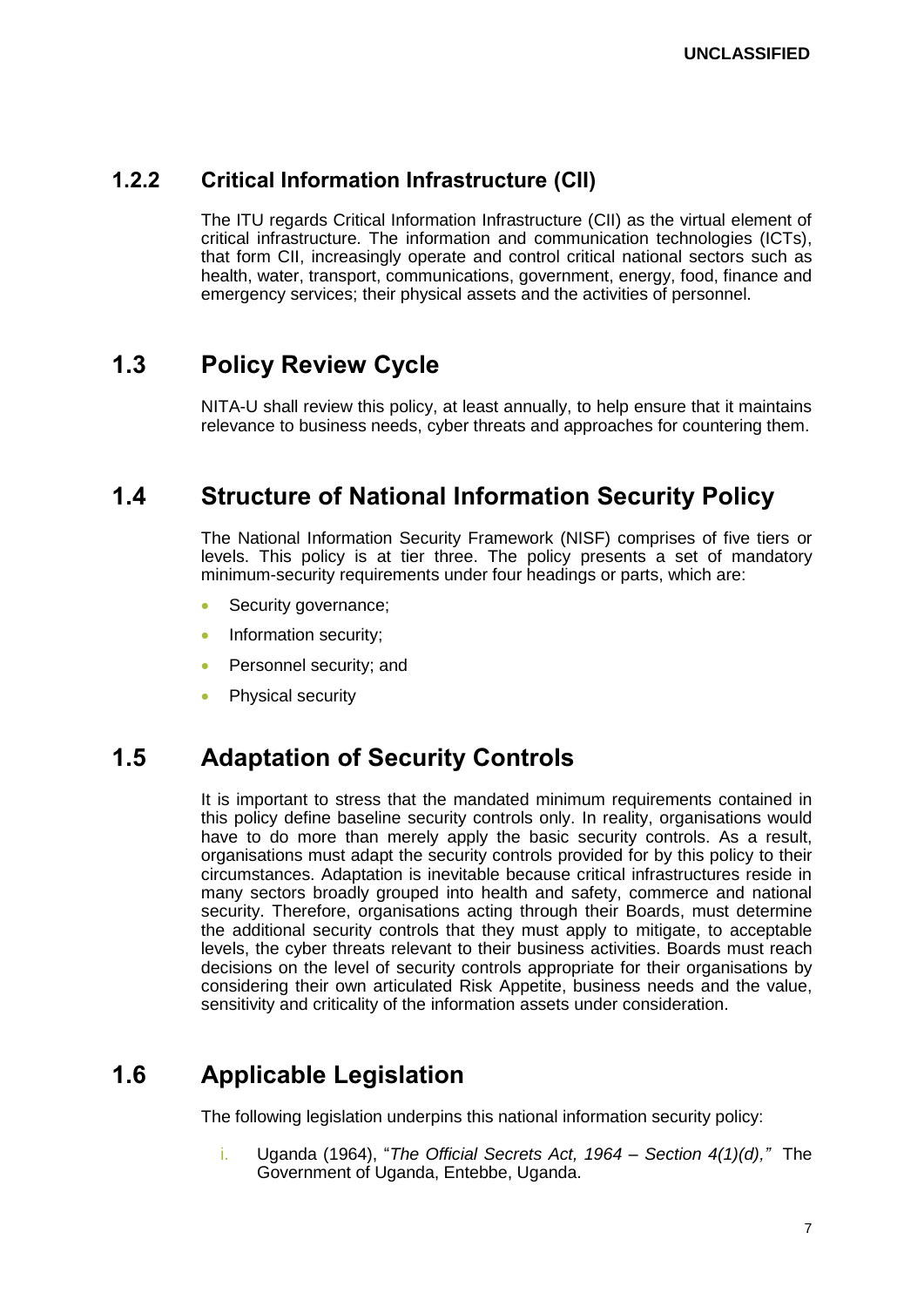- ii. Uganda (1987), "*The Security Organisations Act, 2005 Sections 3",* The Government of Uganda, Entebbe, Uganda.
- iii. Uganda (2005a), "*The Access to Information Act, 2005 – Section 5(1)*", in *The Uganda Gazette*, The Government of Uganda, Entebbe, Uganda.
- iv. Uganda (2005b), *The Uganda People's Defence Forces Act, 2005,* The Government of Uganda, Entebbe, Uganda.
- v. Uganda (2006), *The Police (Amendment) Act, 2006,* The Government of Uganda, Entebbe, Uganda.
- vi. Uganda (2009a), "The National Information Technology Authority, Uganda Act, 2009 – *Sections 5(b, (c), (d), (f), (g, (h), (n) and (r)*", in *The Uganda Gazette*, The Government of Uganda, Entebbe, Uganda.
- vii. Uganda (2009b), "*The National Security Council Act Sections 2 and 3",*  The Government of Uganda, Entebbe, Uganda.
- viii. Uganda (2010), "The Regulation of Interception of Communications Act, 2010", in *The Uganda Gazette*, The Government of Uganda, Entebbe, Uganda.
- ix. Uganda (2011a), "The Computer Misuse Act, 2011", in *The Uganda Gazette*, The Government of Uganda, Entebbe, Uganda.
- x. Uganda (2011b), "The Electronic Signatures Act, 2011 *Sections 2 and 21*", in *The Uganda Gazette*, The Government of Uganda, Entebbe, Uganda.
- xi. Uganda (2011c), "The Electronic Transactions Act, 2011 *Section 23 (f)*", in *The Uganda Gazette*, The Government of Uganda, Entebbe, Uganda.

## <span id="page-7-0"></span>**2 Policy Context**

The Government of Uganda (GoU) regards information security as an enabler of the efficient, effective, safe and secure delivery of public services. Information security also serves national security goals by protecting CII that operate and control the above-mentioned critical national sectors and their physical assets.

### <span id="page-7-1"></span>**2.1 National Information Security Strategy**

The National Information Security Strategy (NISS) described the security risks of technological advance and the risk mitigation measures of such advancement. The NISS recommended the creation of the Directorate of Information Security (DIS) in accordance with the National Information Technology Authority, Uganda (NITA-U) Act, 2009. The DIS, which authored this policy, oversees and promotes information security governance, risk remediation planning and response. The NISS also recommended the creation of a National Information Security Advisory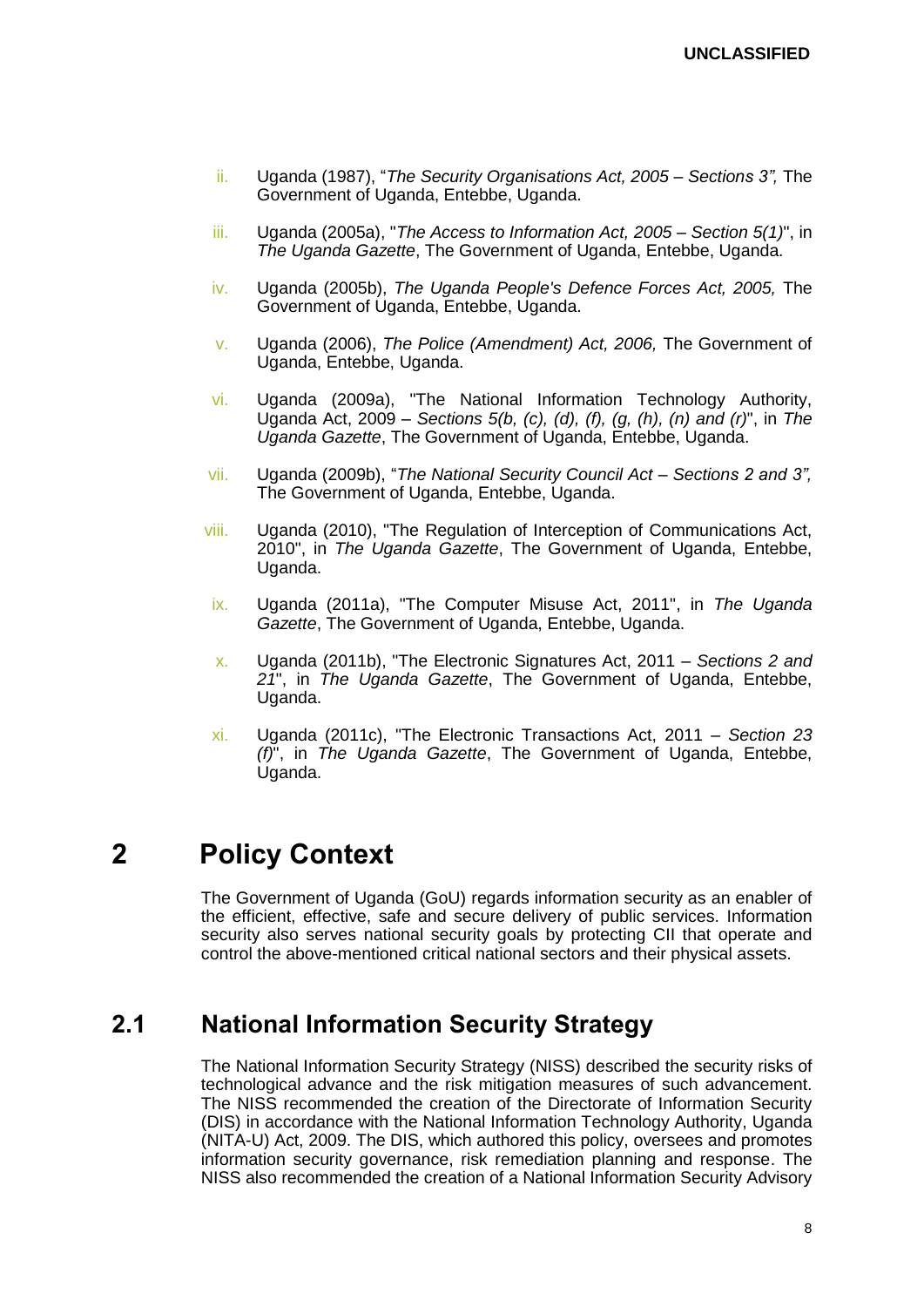Group (NISAG) to advise the GoU on information security governance matters. The NISS further mandated the creation of a National Computer Emergency Response Team (CERT) under NITA-U.

## <span id="page-8-0"></span>**3 Guiding Principles**

The guiding principles below influence actions and decisions within this policy.

### <span id="page-8-1"></span>**3.1 Top Leadership Accountability**

The first principle is that the most senior person in the organisation must assume ultimate accountability for information security. Cabinet Ministers should ensure that MDALs report on their information risk position at least annually.

### <span id="page-8-2"></span>**3.2 Collective Responsibility**

The principle requires all individuals to accept a collective duty to contribute to efforts to ensure that critical infrastructure assets and services obtain protection commensurate with their value, sensitive and criticality to their organisations.

### <span id="page-8-3"></span>**3.3 Personal Accountability**

Individuals must understand and accept personal accountability for safeguarding the assets entrusted to them and expect to answer for and/or face sanctions for breaching security rules.

### <span id="page-8-4"></span>**3.4 Risk Management/Proportionality**

Organisations must adapt security controls to their circumstances in particular their business needs, risk appetite, value and sensitivity of their information.

### <span id="page-8-5"></span>**3.5 Secure/Assured Sharing**

This principle requires organisations to apply suitable security controls to enable the secure sharing of information regardless of its form and method of transfer.

### <span id="page-8-6"></span>**3.6 Suitable, Trustworthy and Reliable Staff**

Organisations must only hire staff after verifying that their character and personal circumstances are such that they can be trusted with access to vital IT assets.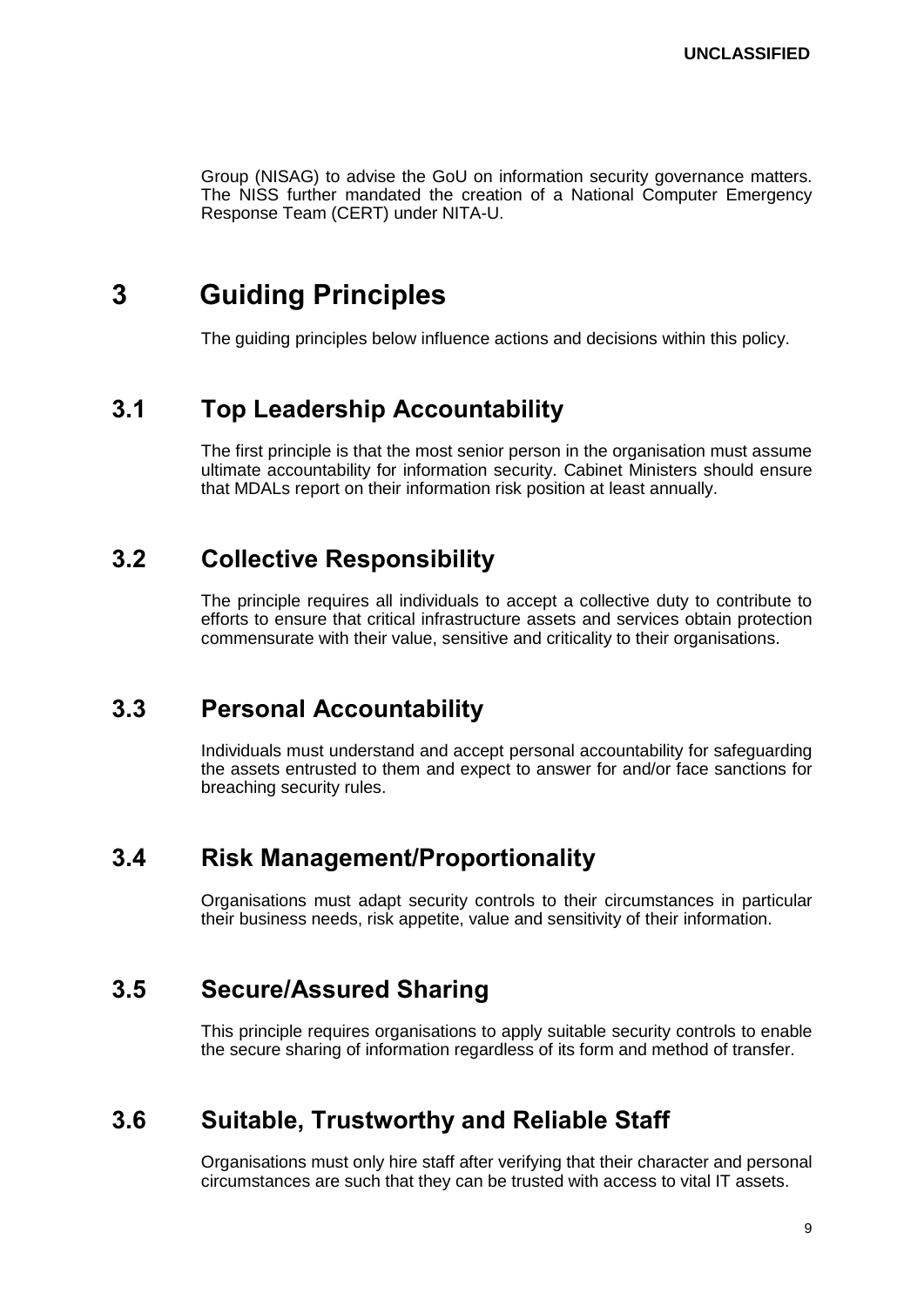## <span id="page-9-0"></span>**3.7 Resilience**

This principle requires organisations to build capacity to withstand and recover from cyber attacks and disruptions in a timely manner with minimal damage.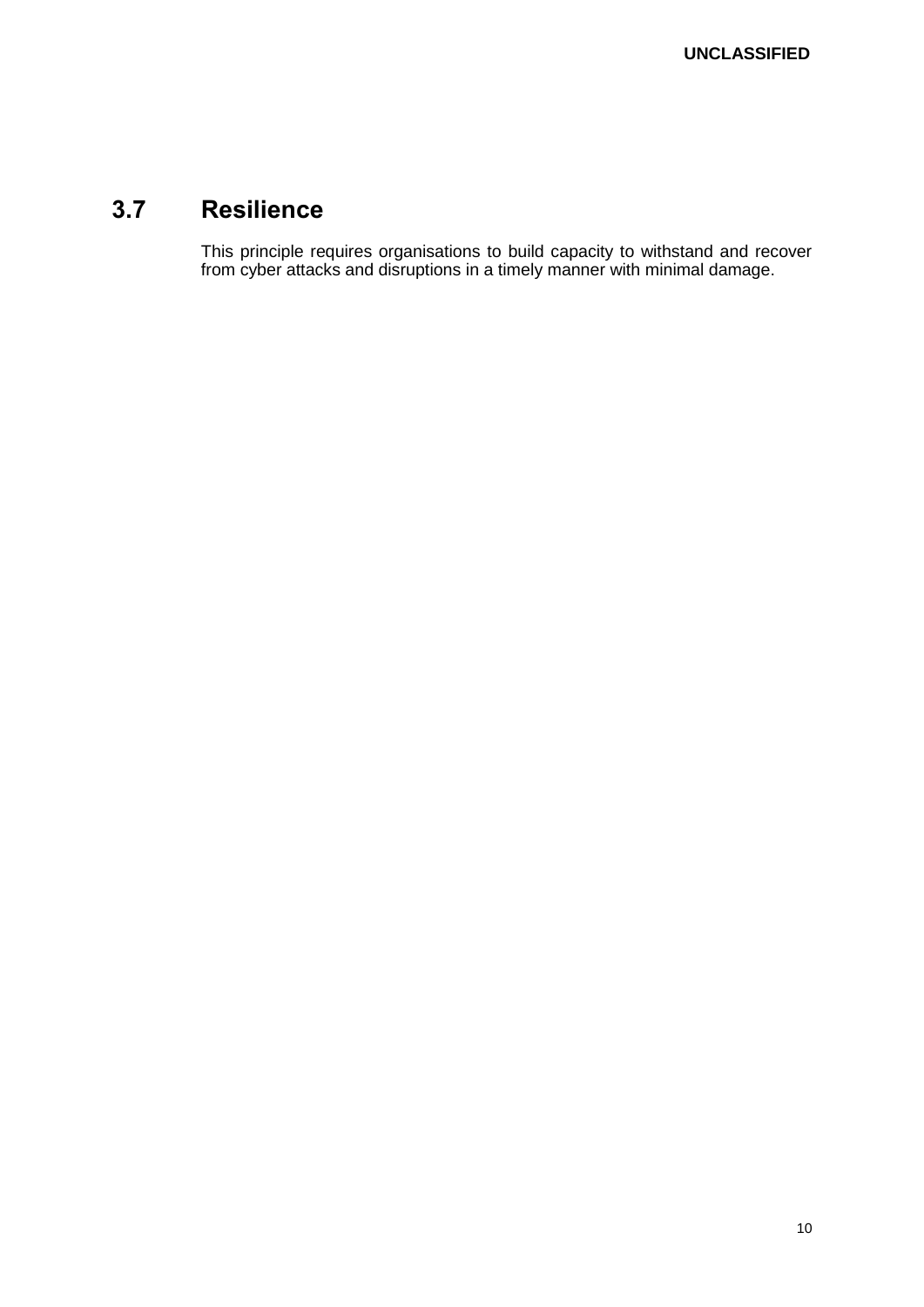



## **I. Security Governance**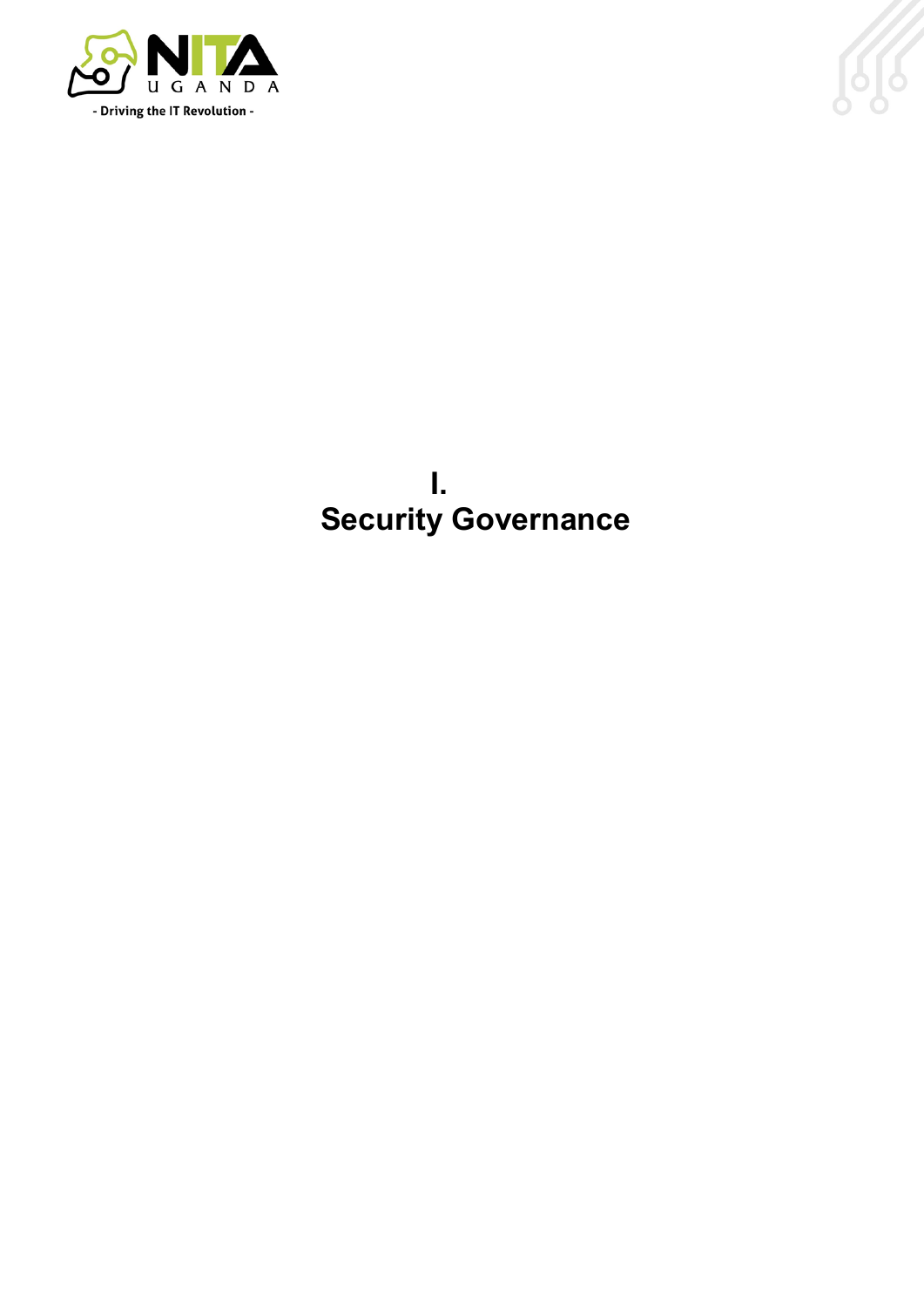

## <span id="page-11-0"></span>**4 Security Governance**

## <span id="page-11-1"></span>**4.1 Introduction**

Security governance focuses on all the activities required to manage a functional area namely information, personnel and physical security. This policy adopts the US ISO/IEC 27001 Plan-Do-Check-Act (PDCA) continuous improvement model to structure all security governance processes as illustrated below.



**Figure 1 – Security Governance and the PDCA Model**

Governance aims to ensure that security programmes support business goals. Thus, mandatory minimum security governance requirements are as follows: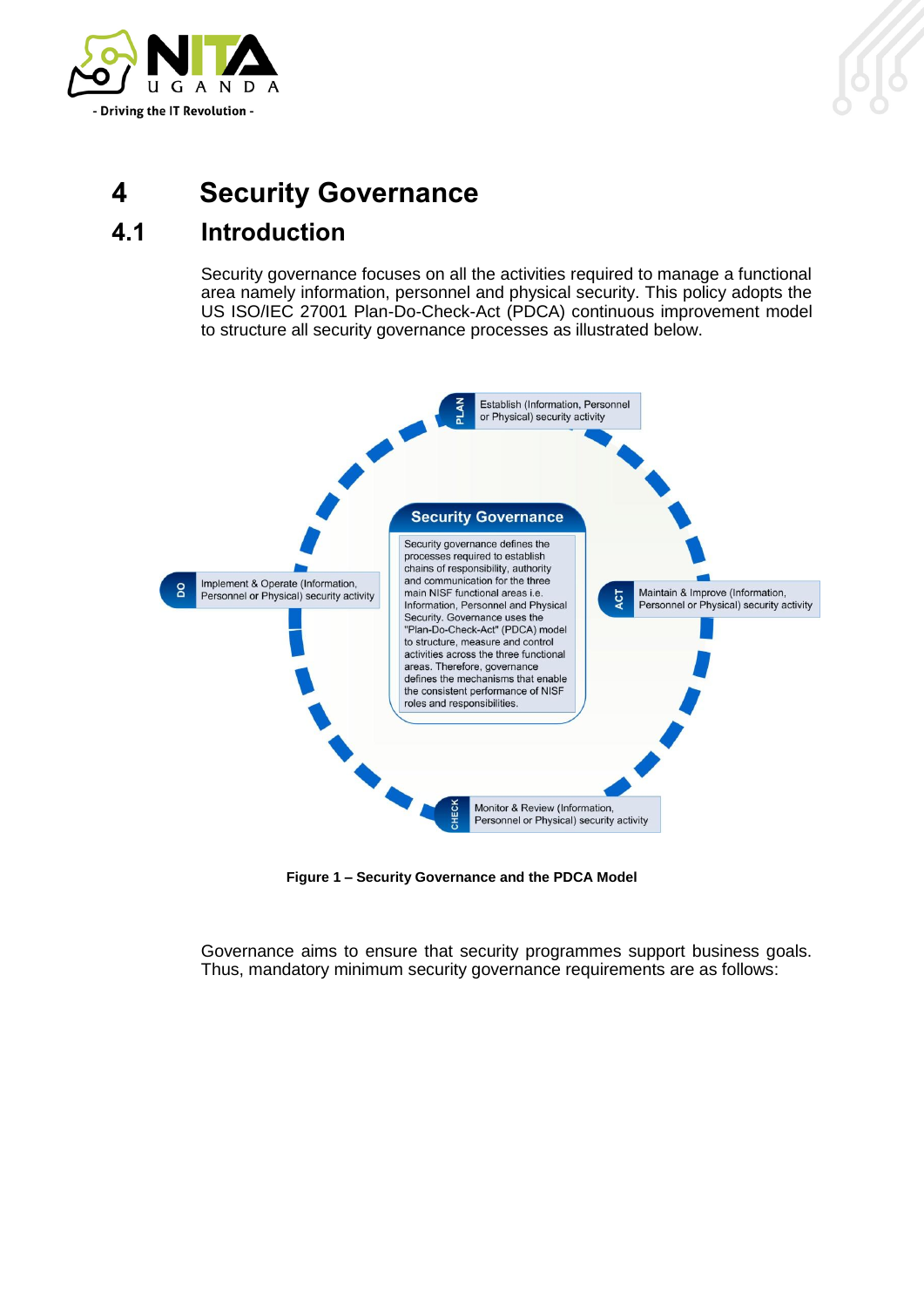### <span id="page-12-0"></span>**4.2 Policy Statement on Information Security**

Boards are supreme governing bodies that provide GoU and private sector organisations guidance on overall policy direction and strategies. Boards also facilitate, supervise and support management in the implementation of their mandate and strategies. Given that Boards must consider all the major risks affecting their organisations, it is crucial that they issue a policy statement on information security. The purpose of the Board statement is to underline the importance of information risk management to effective and secure operations.

**GV1** – All Boards of organisations with critical infrastructure must issue a Policy Statement on Information Security. As a minimum requirement, the Statement must: (a) recognise information as a vital business asset; (b) acknowledge information risk management as a business enabler and an integral part of good corporate governance; (c) contain the Board's acceptance of ultimate accountability for information risk management; (d) set clear direction on information risk management by determining Risk Appetite; and, (e) assign management and employees security responsibilities..

To achieve the security outcomes mandated above, organisations must:

#### <span id="page-12-1"></span>**4.2.1 Issue Policy Statement on Information Security**

The policy statement on information security:

- Recognises information in all its forms as a crucial business asset;
- Explains why information security matters and outline policy objectives;
- Is a Board commitment to protect organisational information from all threats – internal or external, deliberate or accidental;
- Assigns Accounting Officer accountability for information security; and
- Requires all employees (including contractors) to comply with the Statement.

#### <span id="page-12-2"></span>**4.2.2 Articulate Information Risk Appetite**

Boards must articulate organisational information Risk Appetite. A statement of information Risk Appetite states the level and type of information risks that a given organisation is willing to accept, tolerate or survive in the pursuit of its strategic goals. The statement must:

- Explicitly note the Board's Risk Appetite in relation to information risk;
- Map the Risk Appetite on a spectrum e.g. low to very high; averse to hungry;
- Address information risk's relationship with corporate goals in the same way as other risks e.g. legal, financial, operational, compliance and reputational;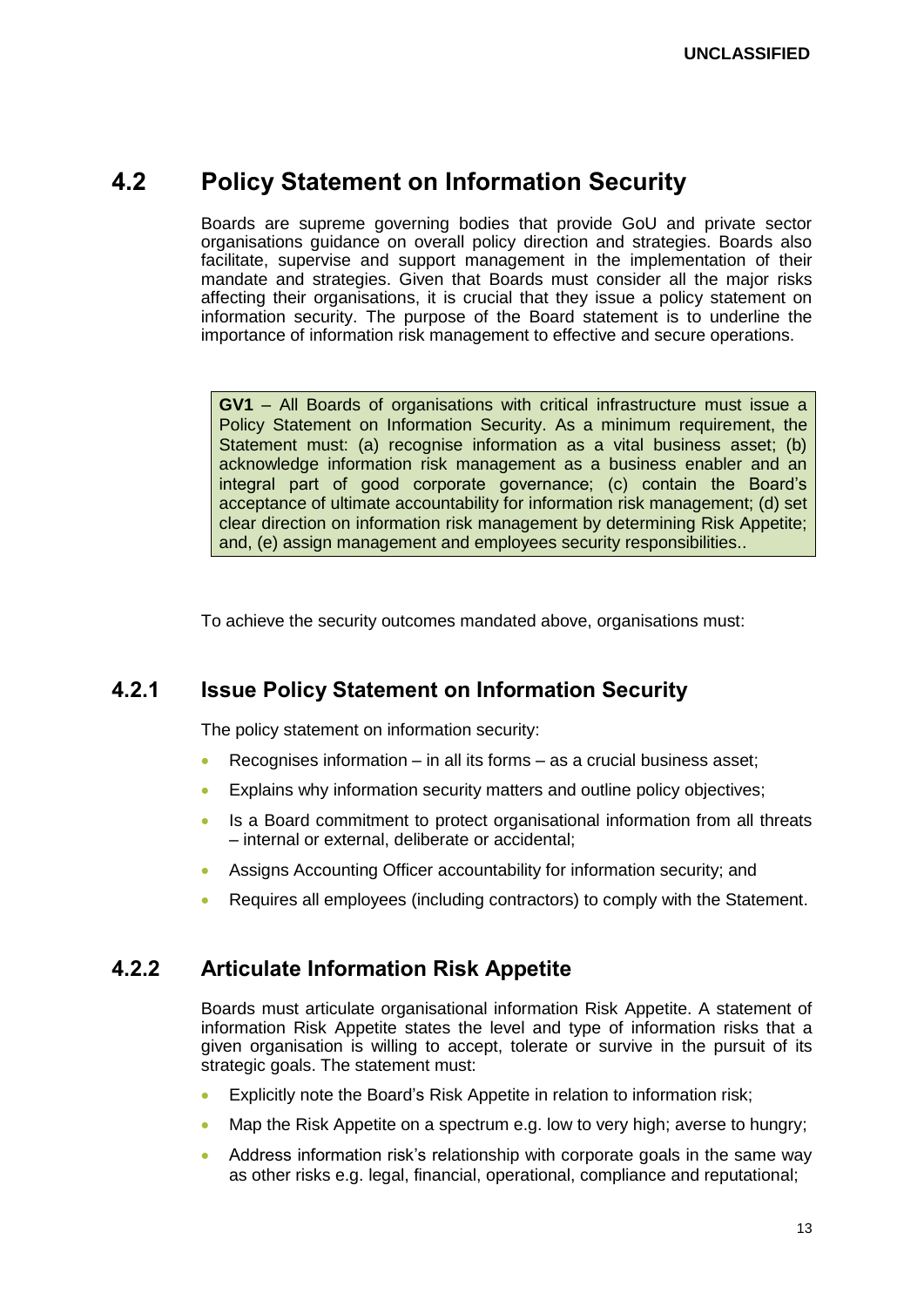- Require that all project proposals and plans to demonstrate consistency with the Board articulated information Risk Appetite;
- Be read and understood in conjunction with the risk management strategy;
- Assign monitoring responsibility usually to the Audit Committee; and
- Be reviewed, debated and agreed at least annually.

### <span id="page-13-0"></span>**4.3 Information Security Organisation**

Organisations must have an effective organisation to manage its information security activities. The Accounting Officer must establish such an organisation with a view of achieving the mandatory minimum-security outcomes below.

**GV2** – All organisations with critical infrastructure must establish suitable information security management arrangements with clearly defined accountability at all levels. As a minimum requirement: (a) The Accounting Officer must accept personal accountability for embedding information risk management into the Internal Control system; (b) a senior executive must assume overall responsibility for information risk management at Board level; (c) organisation must establish a senior management committee to coordinate information risk management; (d) heads of business divisions must assume responsibility for named information assets; (e) every system must have a single responsible officer; and, (f) organisations must appoint trained staff to security roles.

To achieve the security outcomes mandated above, organisations must:

- Set up an Information Security Management System (ISMS) in accordance with US ISO/IEC 27001:2005. The organisation shall also adopt the "Plan-Do-Check-Act" (PDCA) model to structure all ISMS processes; and
- Create an information security organisation that is fully compliant with the requirements of US ISO/IEC 27001:2005.

As a minimum requirement, organisations should distribute roles as follows:

#### <span id="page-13-1"></span>**4.3.1 Responsibilities of Boards & Accounting Officers**

The information security organisation must perform the roles below at Boardlevel:

- Treat information risk as a corporate-level risk;
- Review the information risk position at least quarterly; and
- Explicitly address information risk management in Annual Reports.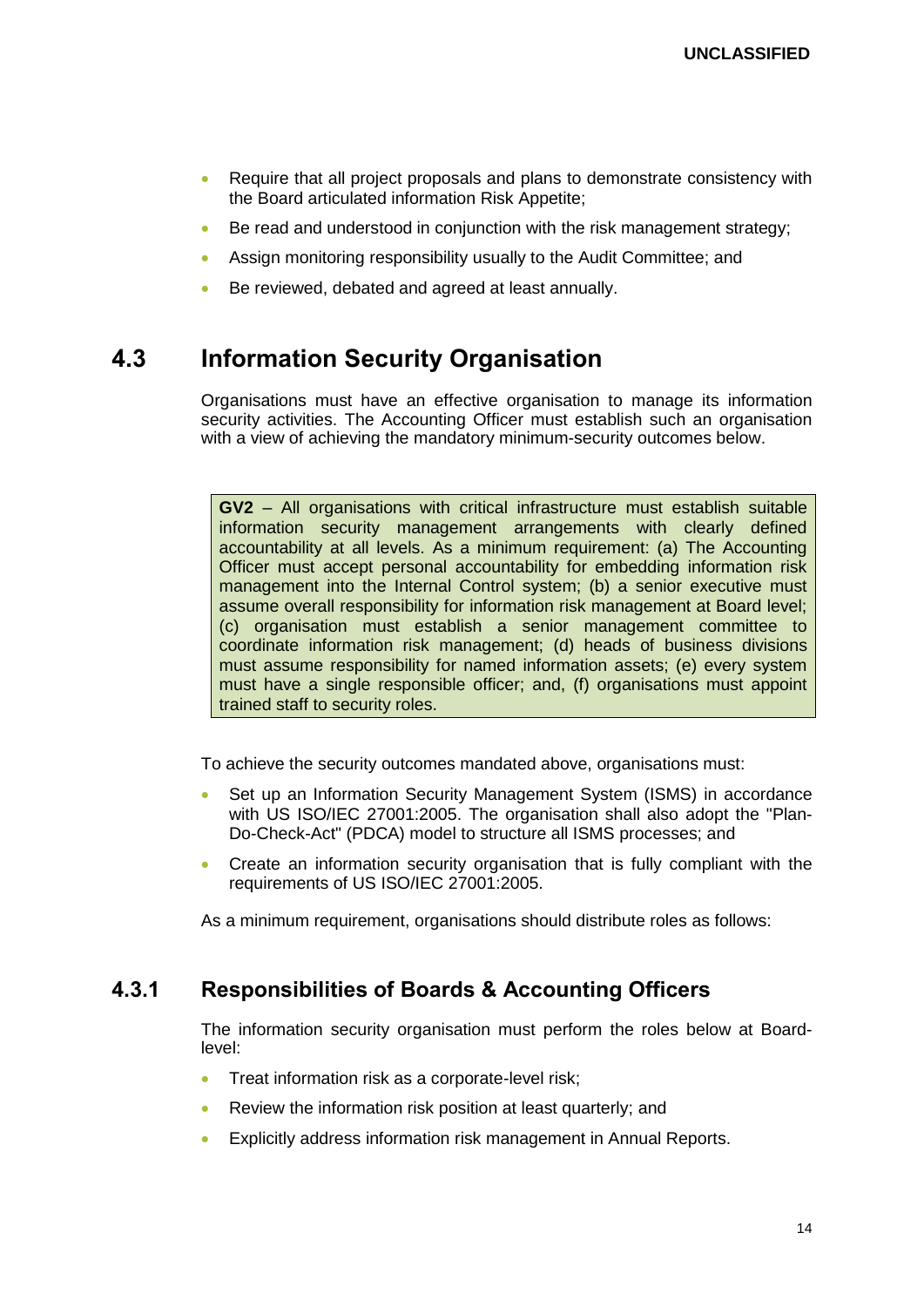#### <span id="page-14-0"></span>**4.3.2 Responsibilities of Information Risk Owner**

The security organisation shall appoint a Board-level official to the role of Information Risk Owner (IRO) with responsibilities including:

- Ownership of a plan to foster a culture of information security;
- Accountability for the organisational risk management policy;
- Alignment of the risk management programme with business processes;
- Advising on information risk sections of the Statement on Internal Control;
- Ensuring that all assets have skilled and empowered owners; and
- The production of quarterly and annual information risk assessments.

#### **4.3.2.1 Choice of Information Risk Owner**

It is important to stress that the IRO is a role not necessarily a job title. As such, organisations could appoint anyone with adequate standing and expertise to this role. However, guided by the Presidential Directive to create a programme to professionalise information security, the Chief Information Security Officer (CISO) or a similar title must be the first choice for the Board-level IRO role. Choosing a CISO for the IRO role would help ensure that the Board receives timely and effective advice about the impacts of their strategic and operational decisions on information security. Organisations may appoint an interim IRO during the hiring and/or training of a CISO or similar title to take over the role.

### <span id="page-14-1"></span>**4.3.3 Responsibilities of Information Asset Owners**

Information asset owners must be heads of division or department and perform the following functions:

- Understand and support the organisation's security culture;
- Know what information the assets under their responsibility hold:
- Know who accesses the assets under their responsibility and why;
- Identify and mitigate risks to the assets under their responsibility;
- Ensure that assets under their responsibility are available for business use;
- Provide the Board-level Information Risk Owner reasonable assurance that the assets under their responsibility are secure at least annually.

### <span id="page-14-2"></span>**4.3.4 Responsibilities of Security Coordination Group**

Led by Board-level Information Risk Owner, the information security coordinators must perform the following functions:

Ensure that effective information risk management processes are in place;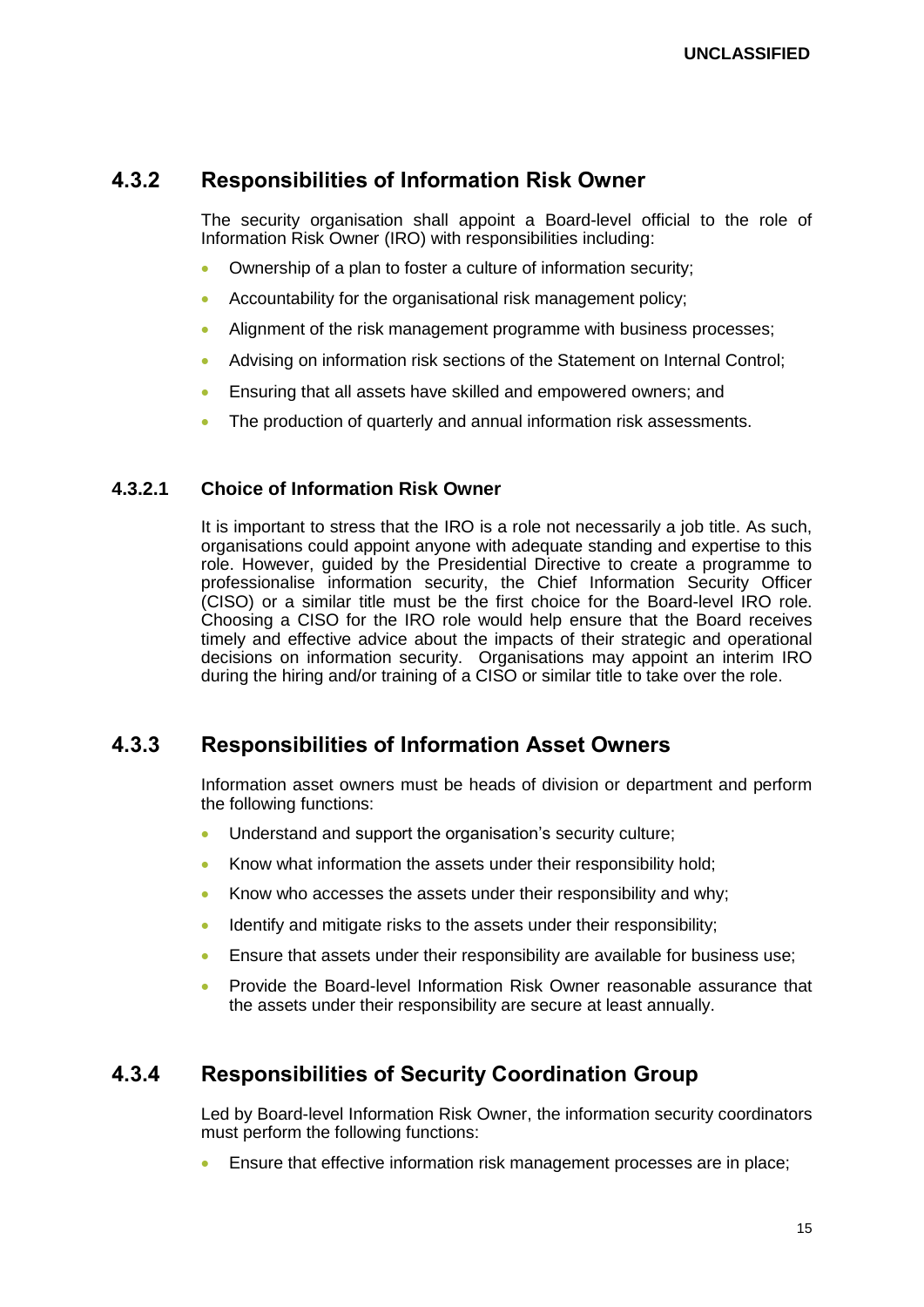- Approve organisational security policies and standards;
- Monitor compliance with agreed security policies and standards; and
- Encourage the professionalisation of all security areas.

#### <span id="page-15-0"></span>**4.3.5 Responsibilities of Operational Security team**

Led by chief information security officer or similar role, the operational security team must perform the following functions:

- Implement the organisation's information risk policy;
- Follow approved security policies and standards;
- Enforce security requirements on all stakeholders including suppliers; and
- Identify and report non-compliance with security policies and rules.

### <span id="page-15-1"></span>**4.4 Risk Management**

Risk management activities must show that the Board and Accounting Officer, acting with and through the Board-level Information Risk Owner, are complying with the mandatory minimum-security requirements below on mitigating risks to acceptable levels.

**GV3** – All organisations with critical infrastructure must adopt a formal, consistent and policy-guided risk management approach to help ensure the security of critical infrastructure. Drawing on the guidance within the NISF, all organisations must: (a) have a suitable information risk policy to address threat sources and actors; (b) prioritise risks; and, (c) manage information risks during the ICT system's development, acceptance, operational and decommissioning and disposal phases.

- Use the Board-issued information Risk Appetite as a guide for routine risk management decisions to ensure that the organisation avoids taking either too much or too little risk in pursuit of its business goals;
- Identify business critical assets and the impact of their compromise or loss;
- Have in place a Risk Register to record and audit risk management decisions by identifying risk owners, residual risk and risk treatment actions; and
- Comply with NISF guidance contained in the Security Standard No.1 Technical Risk Assessment (SS1) and Security Standard No.2 – Risk Management and Accreditation (SS2).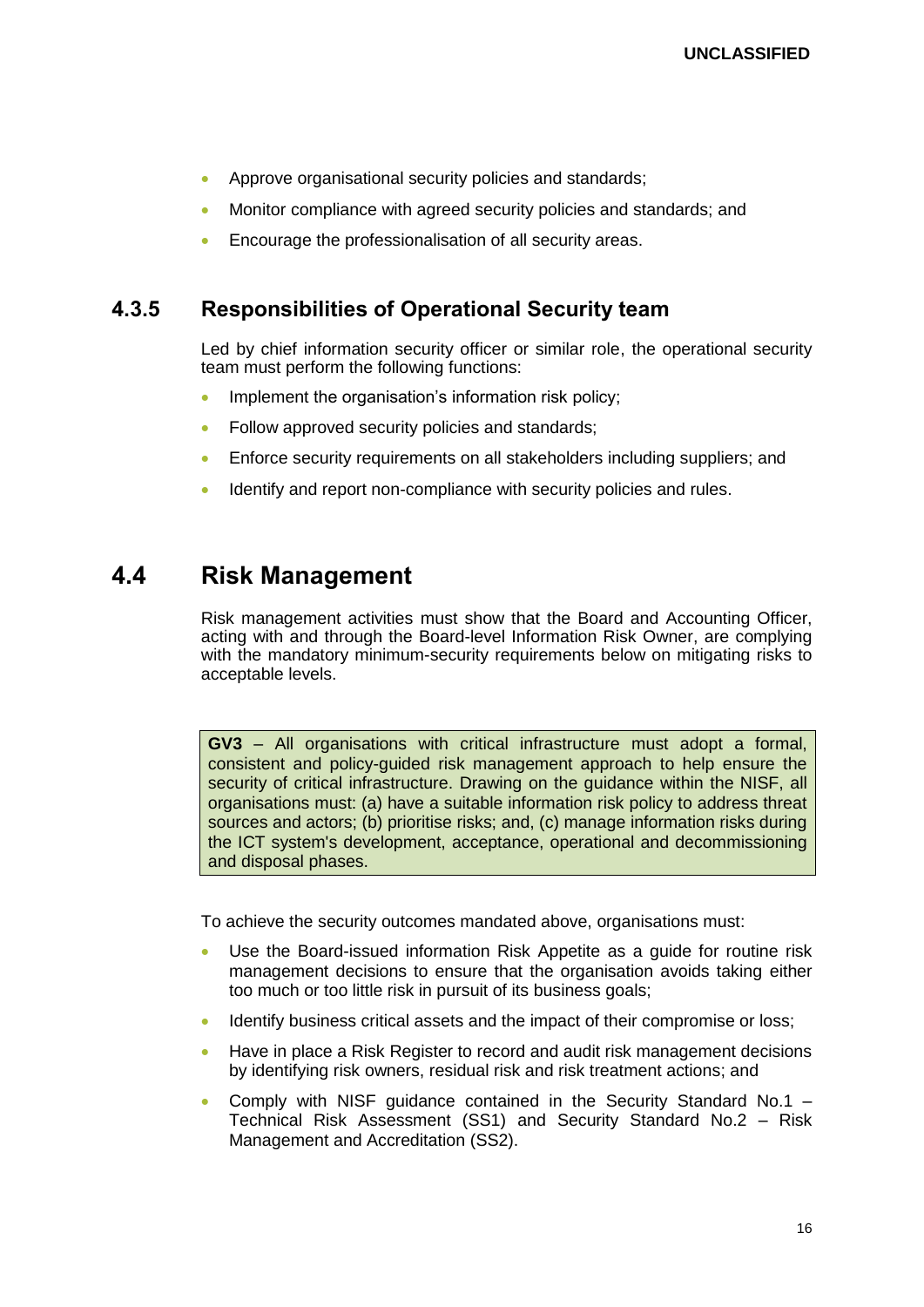### <span id="page-16-0"></span>**4.5 Awareness, Education and Training**

The purpose of awareness, education and training is to foster an organisational culture that values, protects and handles information assets safely and thereby achieves the mandatory minimum-security outcomes outlined below.

**GV4** – Organisations must ensure that all users – including Ministers, Board members, senior executives, employees and third party users – obtain security awareness before gaining access to critical infrastructure. As a minimum requirement, the awareness must: (a) as part of the induction process, explain to staff the security risks associated with their work; (b) help staff gain awareness of the organisation's security policies; (c) remind staff of their personal responsibility for safeguarding assets entrusted to them; (d) articulate potential penalties for breaching security rules; (e) be assessed formally; and; (f) be repeated at least annually.

To achieve the security outcomes mandated above, organisations must:

- Conduct security induction training for all employees, including contractors and subcontractors, to ensure that they are conversant with organisational security policies and procedures as well their personal accountability for securing assets under their control and/or supervision;
- Allocate sufficient resources to finance a sustained user security awareness and education programme covering relevant risks, threats and vulnerabilities; acceptable usage; impacts of cyber attacks; incident response actions and the personal consequences of breaching security rules;
- Avail security policies to all staff, including contractors, internally;
- Ensure that all staff, including contractors, obtain appropriate briefings about how legislation identified in this policy, in particular, the Official Secrets, the Access to Information, the Computer Misuse, the Electronic Signatures and the Electronic Transactions Acts affect their work activities;
- Provide security cleared staff training matching their access privileges;
- **Ensure that staff performing security roles receive suitable training; and**
- Regularly review and re-evaluate the effectiveness of security awareness and education activities in light of a changing threat environment.

### <span id="page-16-1"></span>**4.6 Business Continuity & Disaster Recovery**

Business continuity activities aim to show that the organisation has the capacity to withstand interruptions to critical business activities and thereby achieve the mandatory minimum-security outcomes outlined below.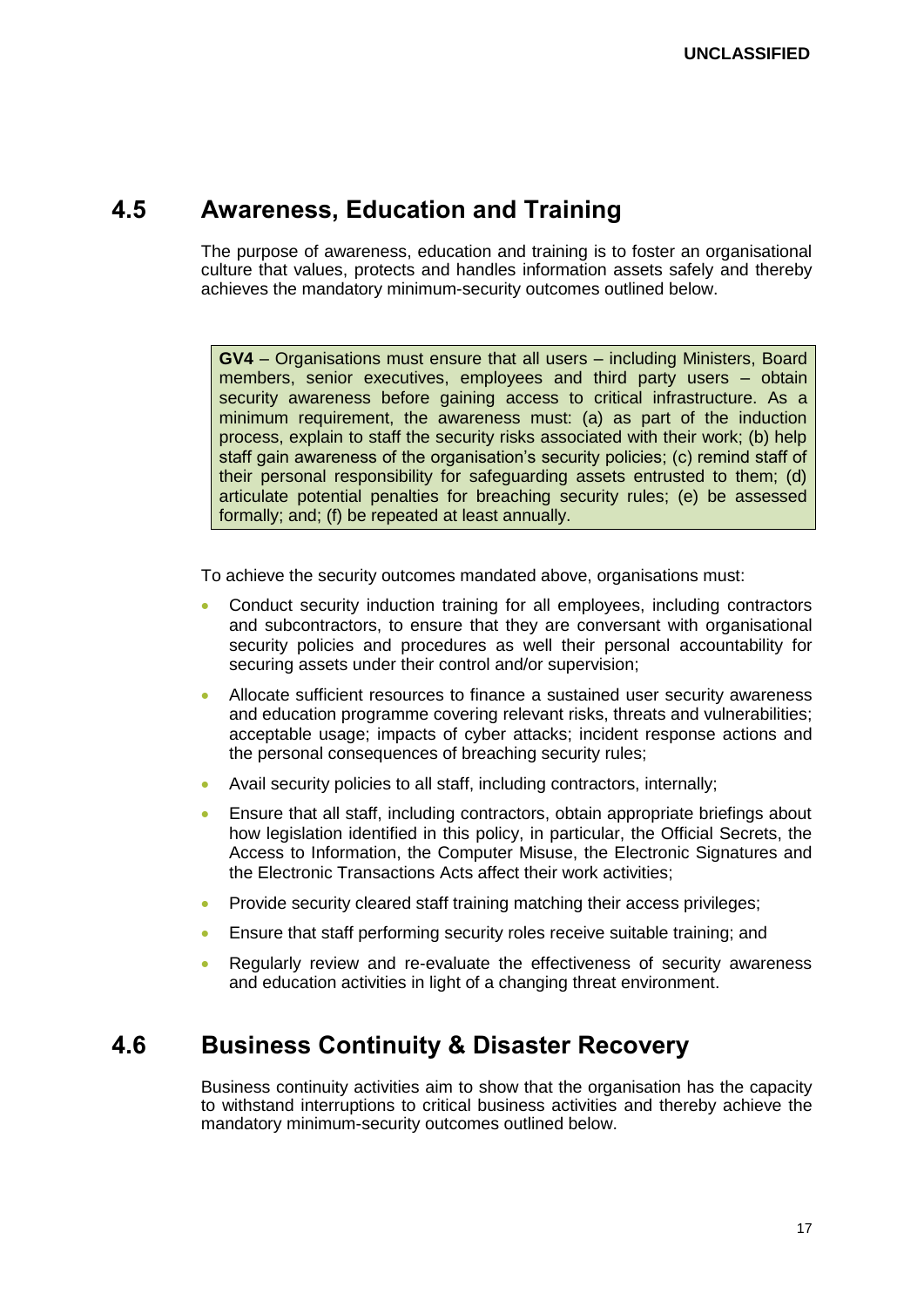**GV5** – All organisations must implement appropriate business continuity (BC) and disaster recovery (DR) programmes to minimise the impact of and ensure the timely recovery from interruptions that may result from natural disasters, accidents, equipment failures and deliberate actions. As a minimum requirement, organisations must have in place: (a) a BC management strategy that takes a long-term view of organisational continuity needs; (b) a policy outlining management direction and support for business continuity; (c) BC and DR plans for all locations; and, (d) systematic BC/DR testing, reporting and maintenance procedures for all critical infrastructure.

To achieve the security outcomes mandated above, organisations must:

- Address information security needs of organisational business continuity;
- Establish the criticality of different facilities, systems, sites and networks by performing a business impact analysis of the unavailability of each asset;
- Identify and assess the probability and the information security impacts of events that could cause interruptions to business operations e.g. fire, theft;
- Adopt a common business continuity planning framework to ensure that all plans address information security requirements consistently;
- Ensure that continuity plans support correct information security levels;
- Test, audit and update business continuity plans regularly to ensure their effectiveness in an event of an emergency;
- Have put in place up-to-date and effective disaster recovery plans for critical infrastructure systems to minimise the impact of security incidents; and
- Report on BC/DR activities at least once a year.

### <span id="page-17-0"></span>**4.7 Incident Management**

Incident management aims to demonstrate that the organisation is reducing the likelihood and impact of security incidents and ensuring the quick resumption of business activities in line with the mandatory minimum-security outcomes below.

**GV6** – All organisations with critical infrastructure must have a formal security incident management process to enable the accurate and timely identification, communication, investigation and response to security events and weaknesses. As a minimum requirement, the process must: (a) formally establish management's accountability for incident management; (b) define roles and responsibilities; (c) include tested policies, plans and procedures; (d) ensure staff obtain specialist incident response training; (e) promote an incident reporting culture; and, (f) quantify, monitor and learn from incidents.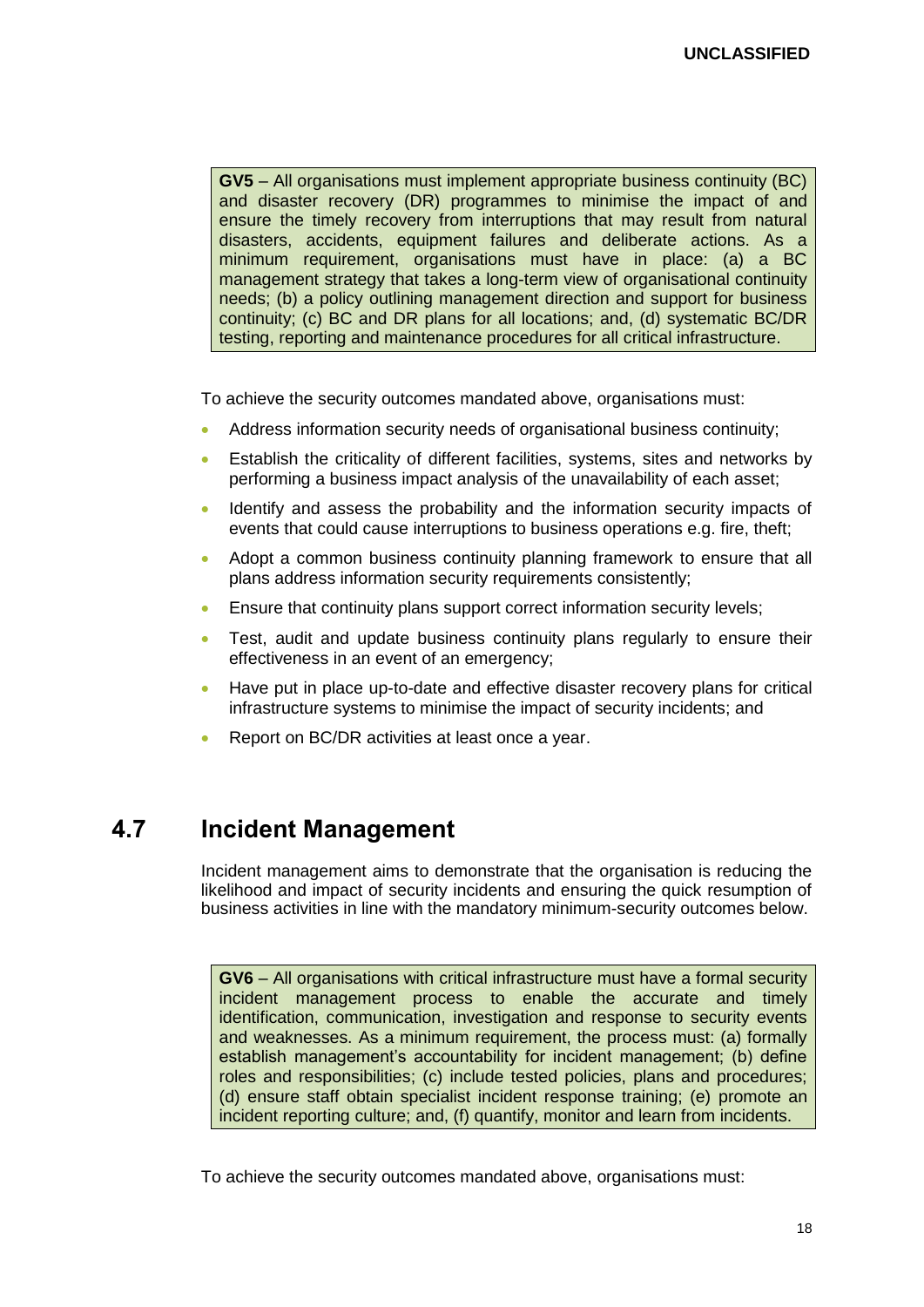- Obtain Board endorsement for incident management processes as part of the holistic business continuity management strategy approval;
- Have in place channels for reporting security events to management;
- Require all staff, including contractors, to record and report observed or suspected security weaknesses in systems or services;
- Have in place effective and orderly processes for responding to incidents;
- Put in place effective mechanisms for quantifying and monitoring the types, volumes and costs of information security incidents;
- Adopt procedures for reporting security incidents to GoU agencies such as the national Computer Emergency Response Team (CERT); and
- Ensure that the collection, retention and presentation of data about security incidents comply with relevant rules of evidence to enable follow-up action.

### <span id="page-18-0"></span>**4.8 Assurance & Compliance**

Assurance and compliance reporting aims to demonstrate that the organisation is achieving the mandatory minimum-security outcomes outlined below.

**GV7** – Organisations must provide reasonable assurance that their security arrangements mitigate risks to critical infrastructure adequately. Using a range of compliance mechanisms, organisations must, as a minimum requirement: (a) provide the Board an assessment of the information risk position, including that of the supply chain, at least quarterly; (b) undertake an annual security assessment against the NISF and approved security policies declaring compliance status; (c) disclose areas of non-compliance with the NISF to their line Minister, Auditor General's Office, security organisations and President in a classified annual report; (d) address information risk within Statements on Internal Control; and, (e) cover information risk management issues including risks, actions and incidents in the Annual Report.

- Provide evidence as to how their security operations comply with US ISO/IEC 27001:2005. In particular, organisations must produce a Statement of Applicability showing the controls implemented;
- Make information risk management a regular item on the Board's agenda;
- Disclose to the Board the main security risks affecting vital business assets in quarterly and annual assessments;
- Add the role of ensuring compliance with security policies and standards, in one's area of responsibility, to a manager's performance evaluation criteria;
- Establish a programme to check regularly that information systems comply with technical security implementation standards. In particular, the technical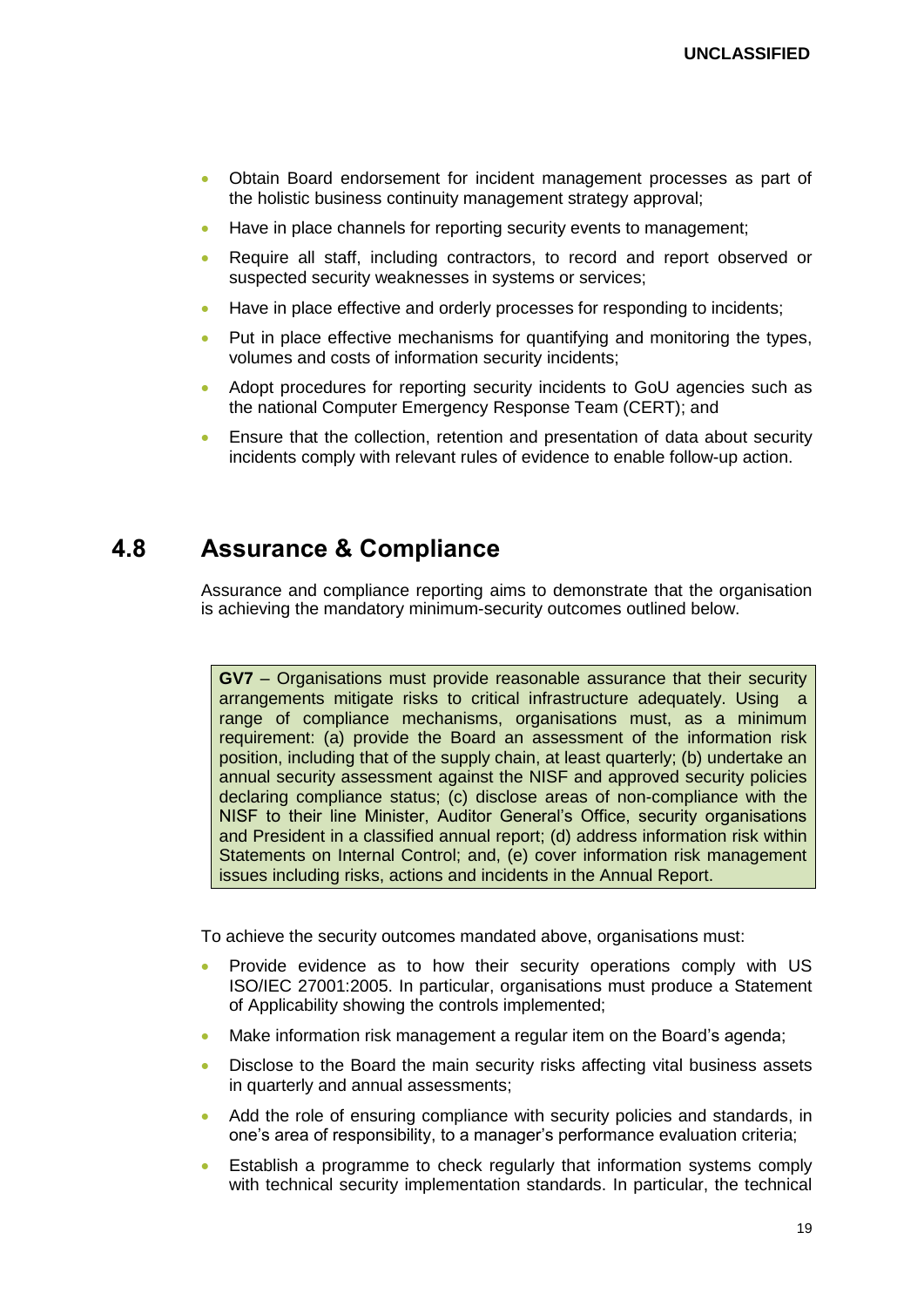compliance checks must identify and report insecure configurations; unauthorised installations; changes to system and application configuration;

- Have in place a comprehensive audit regime that includes penetration testing or ethical hacking and system security audits to identify and report potential gaps in the security of operational systems;
- Have in place a process for communicating additional security requirements to the Board and Accounting Officer in an event of newly identified security threats and vulnerabilities; and
- Have in place an effective process for showing the compliance of security activities with all statutory, regulatory, and contractual requirements.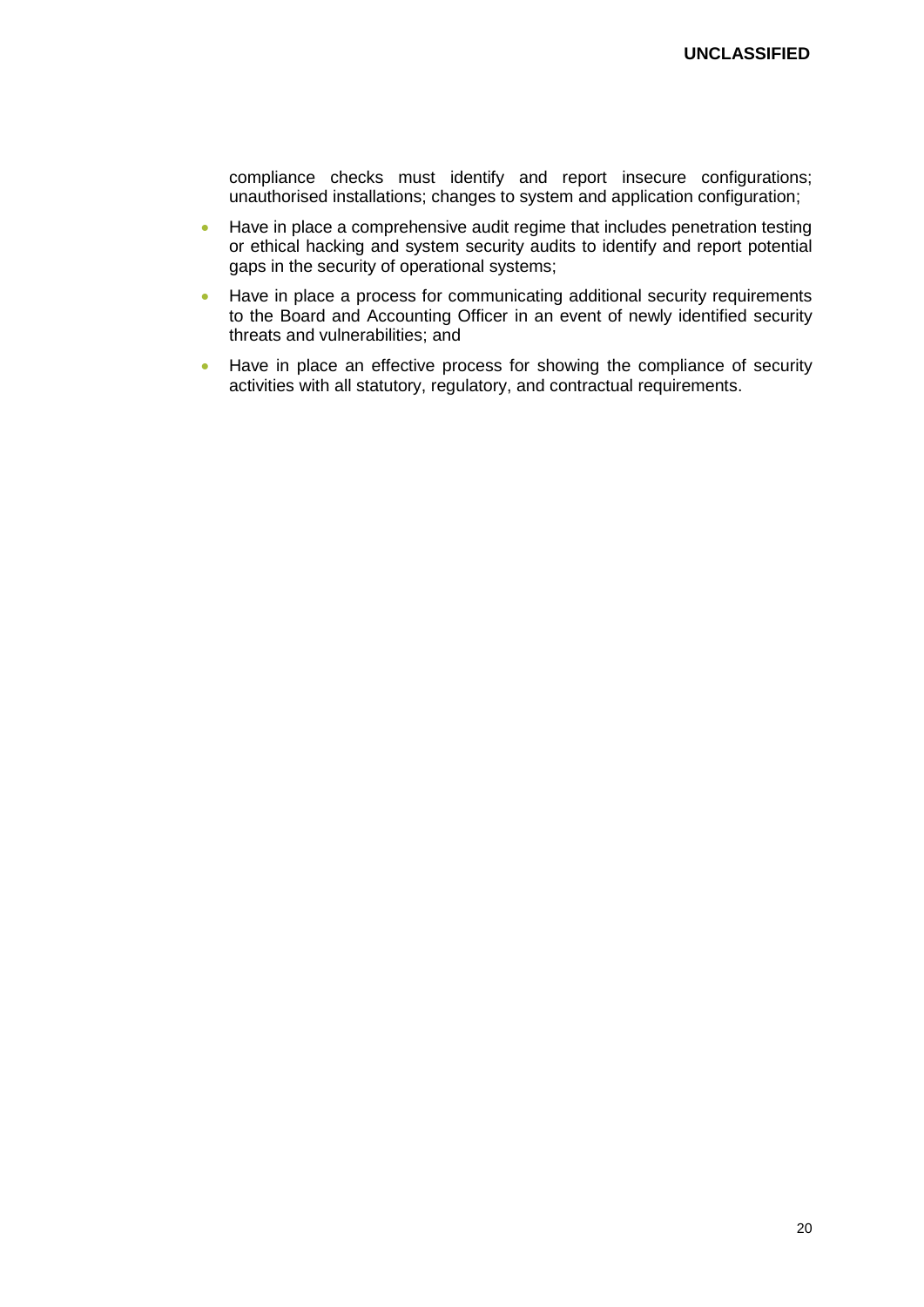



**II. Information Security**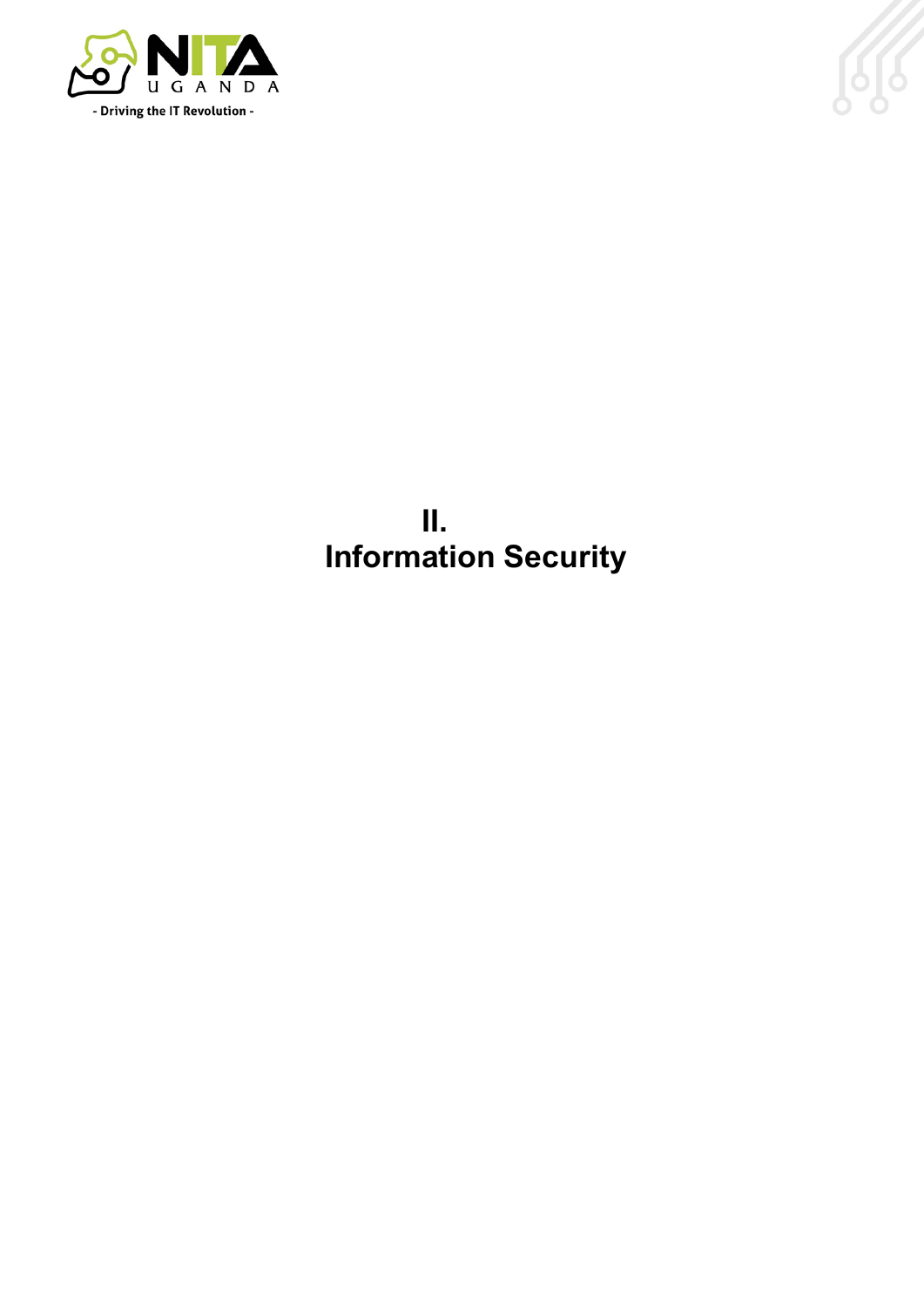

## <span id="page-21-0"></span>**5 Information Security**

## <span id="page-21-1"></span>**5.1 Introduction**

Information and the supporting processes, systems and networks that process, store, retrieve, and transmit it, play a vital role in the conduct and success of GoU and private sector operations. Therefore, organisations must protect the information they handle internally and that they share with external partners. Assuring the confidentiality, integrity and availability of information is necessarily a corporate-level concern because security incidents threaten organisational reputations, legal positions and the ability to conduct business operations.

### <span id="page-21-2"></span>**5.1.1 GoU information security commitment**

The GoU is committed to:

- Achieving high standards of Information Security governance;
- Treating information security as a critical business issue and creating a security-conscious environment;
- Demonstrating to third parties that it deals with information security in a proactive manner; and
- Applying the guiding principles outlined in section 3 such as implementing controls that are proportionate to risk.

### <span id="page-21-3"></span>**5.1.2 Applicability of information security requirements**

Uganda is determined to thwart internal and external threat actors seeking to breach the security of information assets within the country. Therefore, the information security mandatory minimum-security requirements apply to:

- i. All staff in organisations with critical infrastructure including public and civil servants, contractors, consultants, temporary employees, guests and volunteers. The requirements also apply to third parties that access and use of information that critical infrastructures handle;
- ii. All types of information i.e. written, printed on paper, stored electronically or optically, transmitted by courier or using electronic means, recorded on magnetic disk or tape, or spoken in conversation;
- iii. All information assets including that which public and private sector critical infrastructure organisations use under license or contract. The information can be in any form and recorded on any media, and all computer hardware, computer software and communications networks owned or operated by the organisations or on their behalf; and
- $iv.$  Any device, regardless of ownership and including equipment privately owned by public and civil servants, and citizens e.g., laptop computers, tablet computers, smartphones, MP3 players, USB storage devices, etc.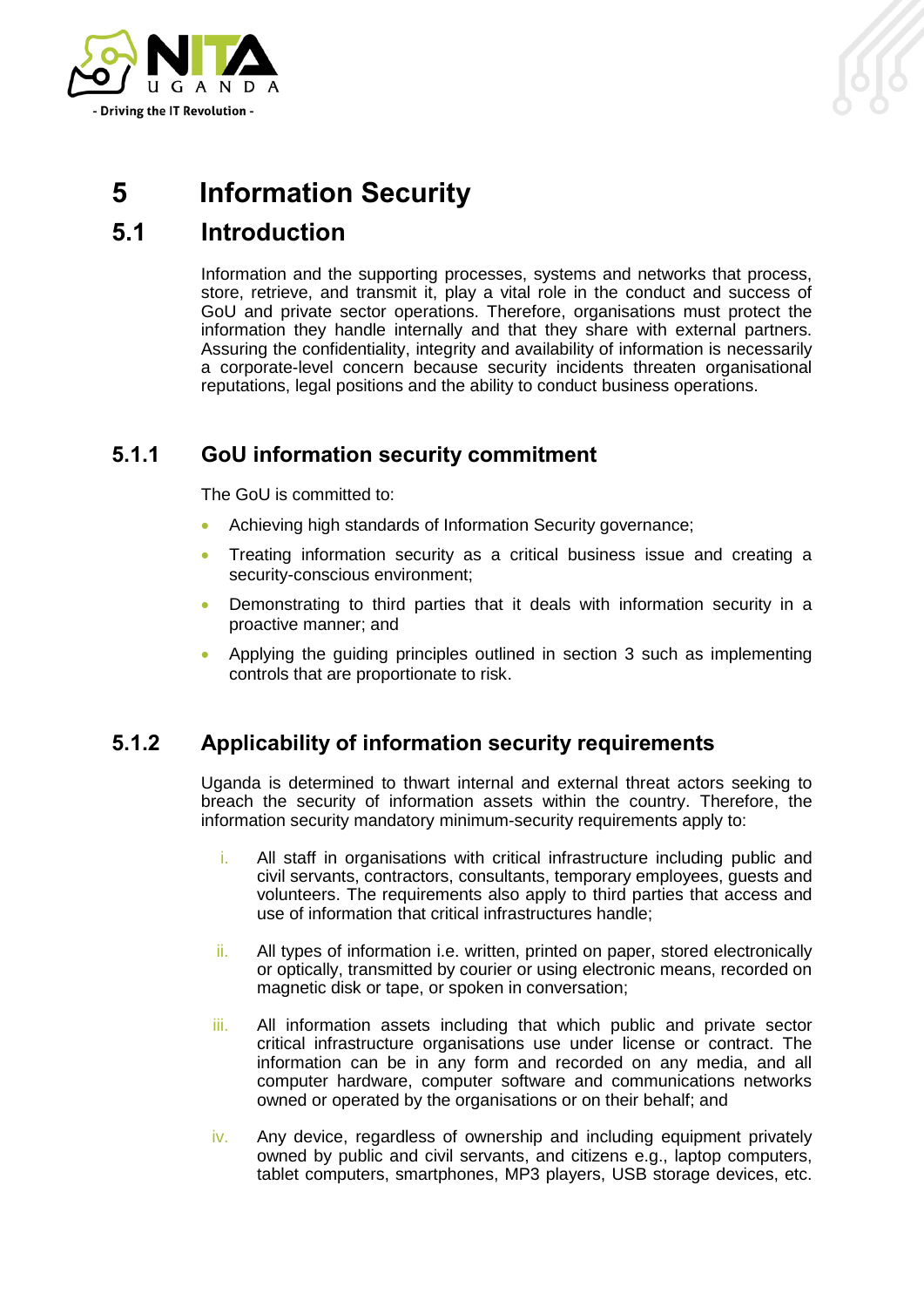However, this is only with respect to the ways in which they connect to or access information assets and the activities they perform with the assets.

#### <span id="page-22-0"></span>**5.1.3 Information Security and Security Governance**

The themes contained in "Part 1 – Security Governance" apply to the information security functional area in the same way as personnel and physical security. For example, the information security area must have effective leadership; adopt a credible risk management approach; conduct effective security awareness, education and training; handle security incidents and institute assurance and compliance reporting mechanisms. Moreover, the information security functional area adopts the PDCA continuous improvement model to all processes. The mandatory minimum information security requirements are as follows:

### <span id="page-22-1"></span>**5.2 Information Security Policy**

An information security policy helps improve security if published, enforced, audited and updated to reflect organisational requirements. A security policy aims to achieve the following mandated minimum-security requirements:

**IS1** – Management must draft, obtain Board-approval and publish an information security policy that addresses the NISF mandatory minimum requirements in terms of the organisation's business requirements, threat environment and risk appetite. As a minimum requirement, the policy must: (a) explain how the organisation and supply chain protect information and physical assets; (b) apply to all the activities linked to protect computers; (c) define acceptance and compliance arrangements by its staff and the supply chain; (d) undergo regular review to ensure its continuing relevance.

To achieve the security outcomes mandated above, the policy must:

- Define the purpose, scope and approach to managing information security within the organisation;
- Identify and assign suitable security roles and responsibilities depending on the size, structure, business needs and threats to the organisation;
- Require the creation of a manual guiding the implementation of an ISMS in compliance with US ISO/IEC 27001;
- Contain or refer to a manual detailing how to apply information, personnel and physical security measures consistently across the organisation;
- Contain or reference a guide that explains the secure working practices that all users must adopt to comply with security policies and related documents;
- Require the generation of evidence showing that the organisation uses the security accreditation process to identify and manage risks to ICT systems;
- Outline the required business continuity roles, processes and procedures;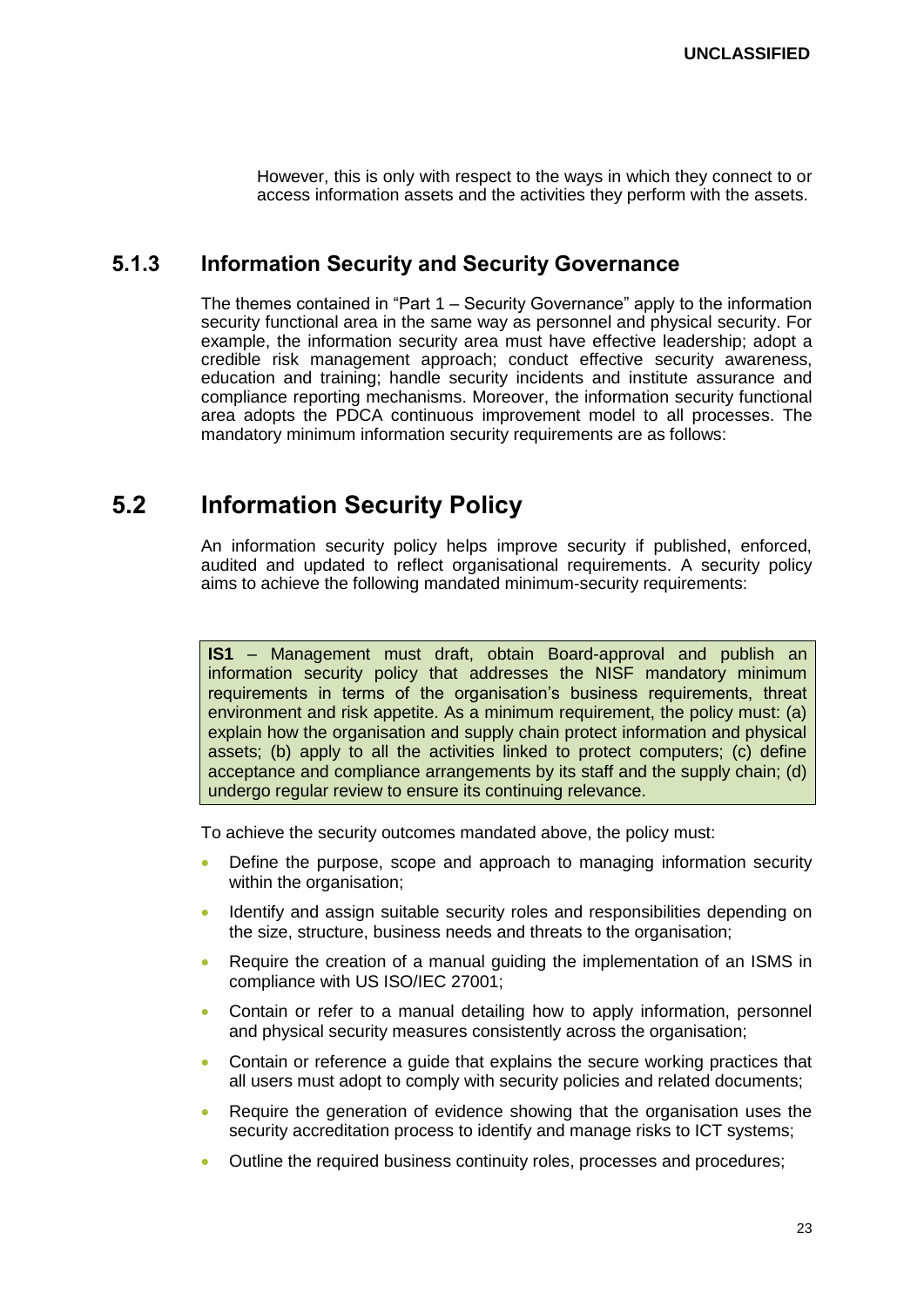- Specify penalties for breaching the policy and related security measures;
- Be publicised and made readily available to all staff; and
- Specify a review cycle in order to ensure its continued applicability.

### <span id="page-23-0"></span>**5.3 Asset Management**

Organisations must achieve and maintain appropriate protection for information assets in compliance with US ISO/IEC 27001:2005. Effective asset management helps achieve the mandated NISF minimum security outcomes outlined below.

**IS2** – All organisations must ensure that assets associated with critical infrastructure receive the level of protection appropriate to their value, sensitivity and criticality. As a minimum requirement, all organisations must: (a) use approved criteria to create a definitive register of business critical facilities, systems, sites and networks; (b) designate a suitably empowered owner for every asset; (c) use the Government Security Classification Standard to determine the acceptable procedures for labelling, handling, transmitting and decommissioning assets; (d) audit the asset register regularly; and; (e) inform the Board of the main security risks affecting vital business assets.

- Conduct an inventory of their assets drawing up and maintaining a register of important assets as a prerequisite to risk management;
- Ensure that designated divisions own and secure named information assets;
- Identify, document and enforce rules of acceptable use of information assets;
- Label and handle information assets throughout their lifecycle in accordance with Security Standard No. 3 – Security Classification (SS3); and
- Use the Business Impact Tables in SS1 to determine the information asset labelling and handling levels.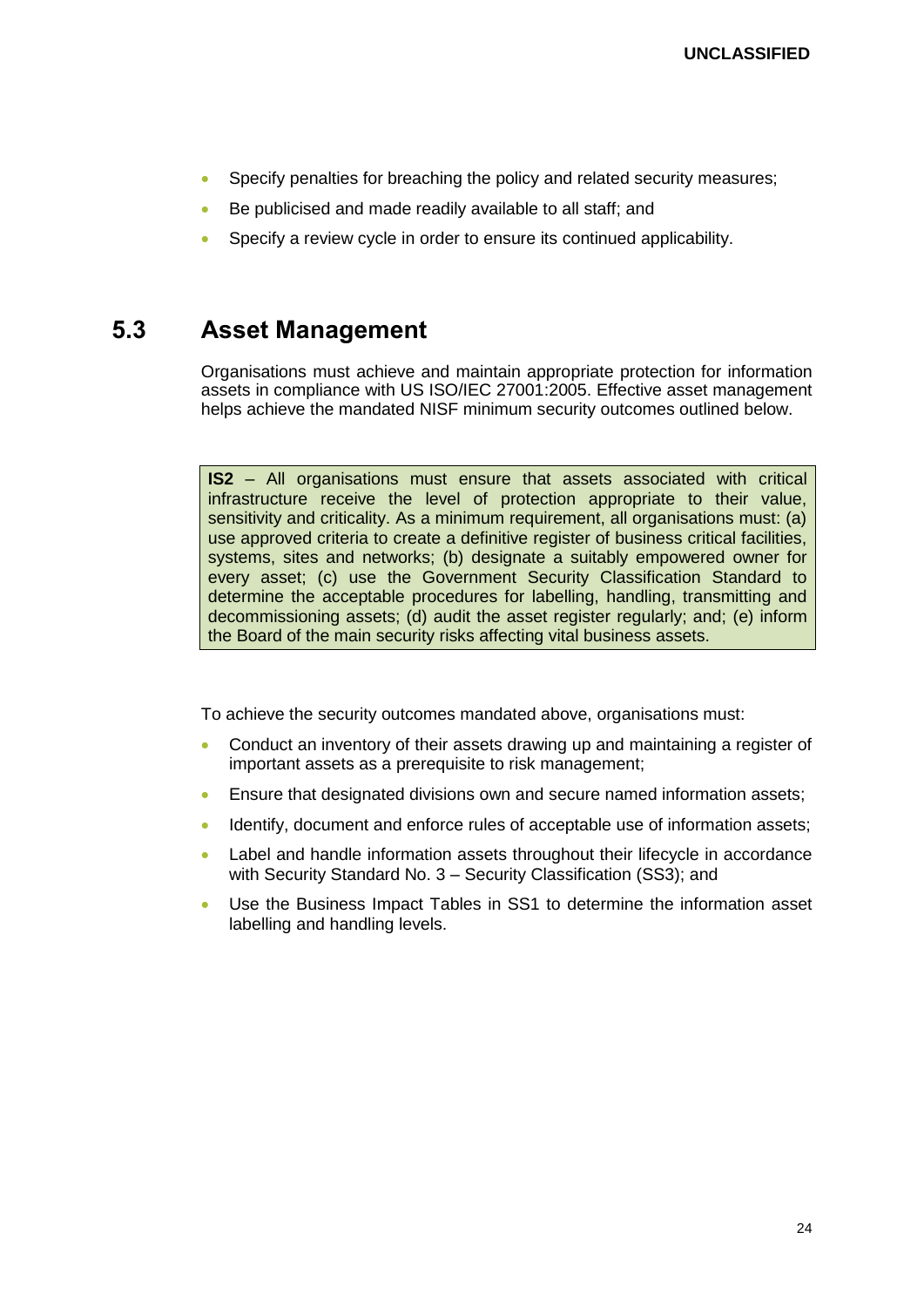### <span id="page-24-0"></span>**5.4 Secure Information Sharing**

Secure information sharing is about ascertaining that exchange partners have in place security controls that achieve the minimum-security outcomes below.

**IS3** – All organisations, particularly those within and/or connecting to Government, must require internal and external entities to show compliance with mandated NISF requirements and approved security policies before sharing or allowing connections to protected computer assets. As a minimum requirement, organisations must: (a) identify and record risks involving external parties; (b) create information exchange policies and procedures; (c) use formal exchange agreements such as codes of connection and memoranda of understanding; (d) assess compliance of exchange partners at least annually or when required; and, (e) disconnect/end sharing with non-compliant entities.

- Ensure that users are fully conversant and comply with approved information exchange policies, procedures, controls and relevant national legislation;
- Use cryptographic solutions to provide users and applications the underlying "trust" to operate authentication, integrity, confidentiality and non-repudiation security services to protect collaborative tools and information exchanges;
- Establish exchange agreements that require parties seeking access to GoU and other critical infrastructure to have in place security measures that match the security classification and handling requirements for the asset;
- Ascertain that exchange agreements with external parties are enforceable;
- Confirm that receiving parties grasp and are complying with their obligations to protect information assets appropriately;
- Adopt policies to handle information assets received from foreign countries and international bodies in line with applicable treaties and arrangements;
- Abide by their own obligations under exchange agreements such as codes of connection (CoCos) and memoranda of understanding (MoUs); and
- Obtain authorisation before granting third parties access to information and ICT systems owned by another organisation.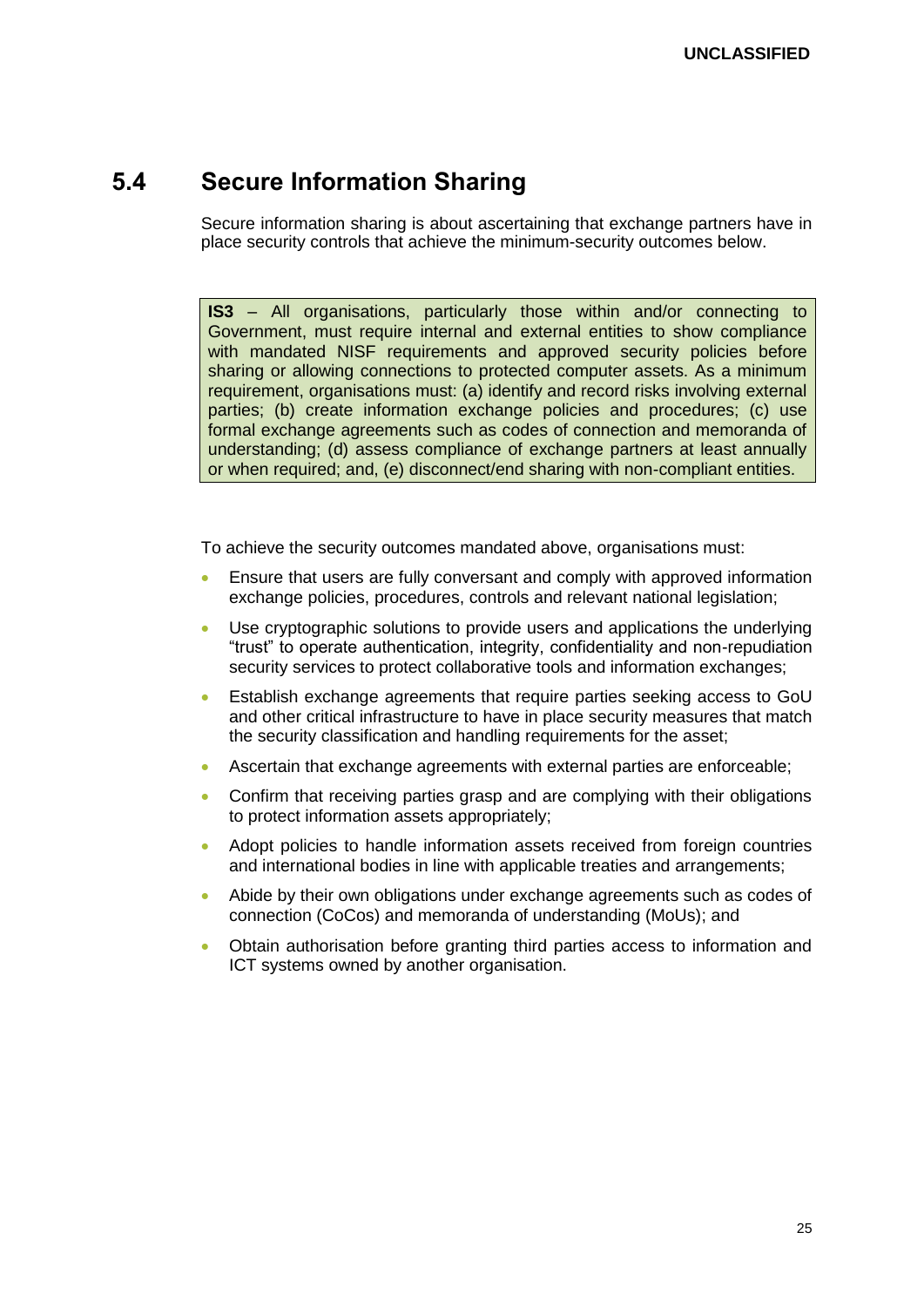### <span id="page-25-0"></span>**5.5 Supply Chain Security**

All organisations increasingly source ICT systems and software from a global network of suppliers, distributors and business partners. The advantages of a global ICT supply chain including competitive prices, innovative products and flexibility. Regrettably, there is clear evidence that global ICT supply chains have heightened system and software risks. Thus, supply chain security measures aim to help achieve the mandated minimum-security outcomes below.

**IS4** – All organisations must mitigate risks of intentional and unintentional supply chain compromise. As a minimum requirement, organisations must: (a) establish consistent supply chain security processes with clear lines of accountability; (b) ensure that suppliers are subject to and pass a national security impact assessment; (c) include security clauses in service contracts; (d) ensure that the computer networks, products and services supplied do not introduce information security risks; (e) assess compliance with requirements at least annually; and, (f) enforce sanctions for non-compliance.

- Identify and evaluate the security risks related to outsourcing or offshoring before letting contracts for critical infrastructure and services;
- Recognise that they retain accountability for managing their information risks even where they outsource ICT systems and services to third parties;
- Ensure that they are fully acquainted and compliant with the national security impact assessment process for ICT suppliers;
- Abide by PPDA instructions to identify, document and incorporate security requirements into outsourcing contracts with suppliers and contractors;
- Require contractors to present an operational security management plan outlining their strategy for reducing security risks to acceptable levels;
- Outline the process for the development and maintenance of procedures, processes, instructions and plans for securing the system;
- Issue Security Aspects Letters (SAL) regularly to update contractors on the security conditions that govern their access to critical infrastructure assets;
- Require suppliers to obtain approval for physical facilities before the hosting of GoU and other critical infrastructure systems and services; and
- At least annually, obtain independent assurance that suppliers are complying with the mandated NISF requirements and other security policies.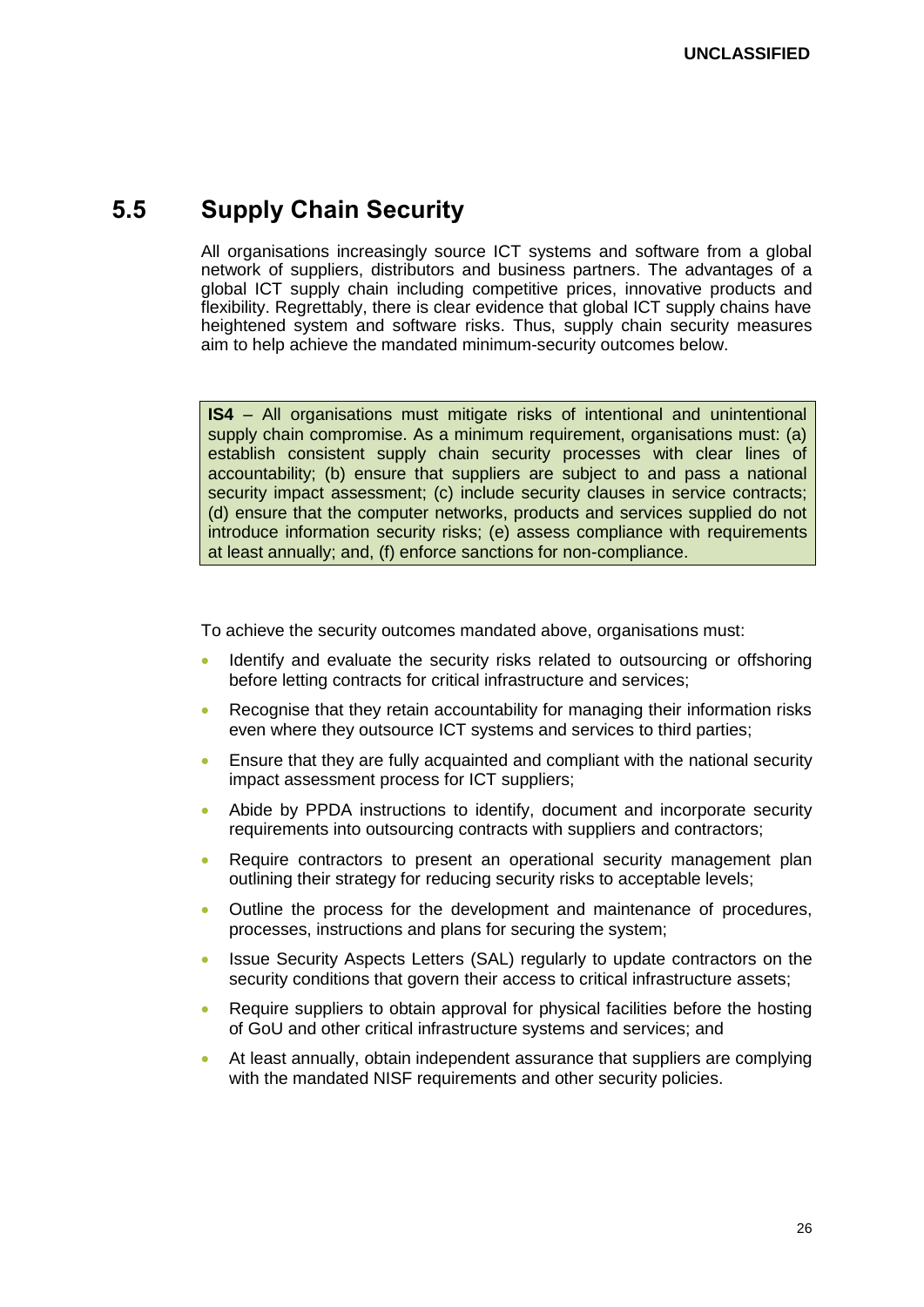### <span id="page-26-0"></span>**5.6 Access Management**

Access management focuses on how to control who gains access to critical infrastructure. At its simplest, access management or control aims to ensure that only business and security requirements determine who accesses information, information processing facilities and business processes. Consequently, access control aims to achieve the minimum-security outcomes below.

**IS5** – Organisations must ensure that only users, processes and devices with a business need and suitable security clearances gain access to critical infrastructure. As a minimum requirement, access management must: (a) follow a formal access control policy linked to HR processes; (b) use formal access registration and revocation processes; (c) require appropriate identification and authentication techniques for all IT systems; (d) enable organisations to deter, detect, resist and defend against accidental or deliberate unauthorised actions; and, (e) enable regular review of access rights.

- Define and document business requirements for access control and restrict access to critical infrastructure to those who satisfy these requirements;
- Adopt an access control policy that enforces the principle of least privilege;
- Restrict and control the allocation and use of privileges in accordance with the Need-to-Know principle;
- Select and apply a suitable access control model amongst Discretionary, Role Based and Mandatory Access Control;
- Apply the principle of uniform access management i.e. use of authentication and authorisation services to control resource use;
- Have in place a formal process for user password management;
- Ensure that users are aware of and abide by their responsibilities to maintain access controls such as passwords;
- Enforce recommendations of access rights reviews e.g. disable users; and
- Harden and lockdown user applications such as web browsers and office productivity applications to reduce exposure to software vulnerabilities.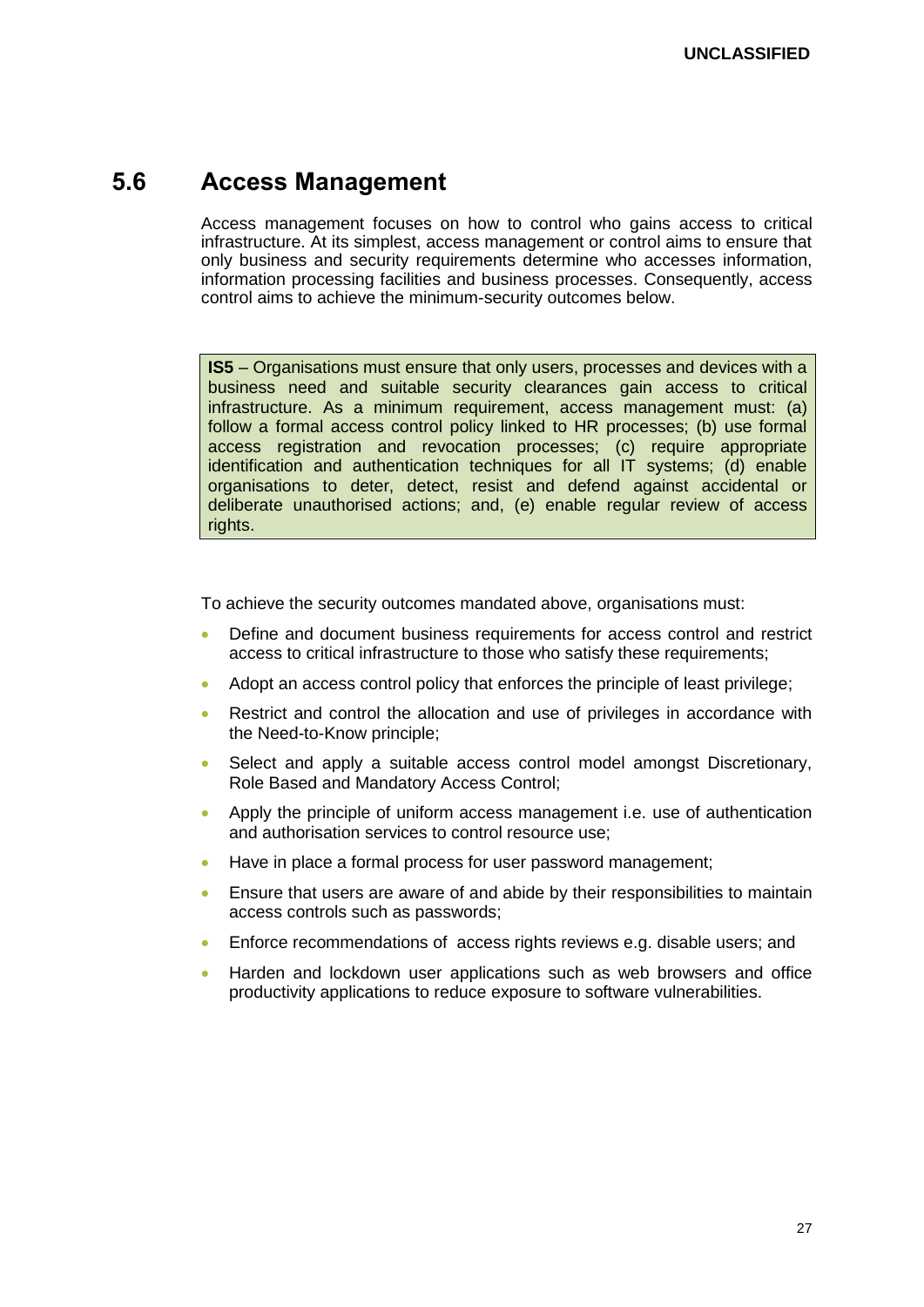### <span id="page-27-0"></span>**5.7 Network Security Controls**

Proportionate risk-based technical security controls can help achieve the mandated NISF minimum-security outcomes outlined below.

**IS6** – All organisations must apply technical security controls appropriate to the protected computer's value, sensitivity and criticality. As a minimum requirement, the controls must include: (a) a formally documented security architecture providing end-to-end network security; (b) the segregation of networks handling information of different business impact levels; (c) the enforcement of service minimisation; (d) the use of unified authentication and authorisation services; (e) the matching of security levels with information protection needs; and, (f) the adoption of the defence-in-depth principle.

- Adopt a security architecture that provides end-to-end network security by enabling the detection, identification and correction of security vulnerabilities;
- Ensure that users only gain access to network services e.g. web browsing and file upload if they have a legitimate business reason for the access;
- Enforce sufficient segregation, zoning or variable depth security to separate specific areas of the network, groups of information services and information systems handling data of different security classification levels;
- Implement boundary protection measures for shared networks, especially those extending across organisational boundaries, in compliance with the access control policy and requirements of the business applications;
- Enforce network routing controls to ensure that connections and information flows do not breach the access control policy of the business applications;
- Apply the principle of service minimisation consistently across the network by disabling services that do not satisfy business and security needs for access;
- Adopt solutions that use techniques such as encryption to offer converged voice, data and video packets protection appropriate to their security needs;
- Adopt the "defence in depth" or "layered" approach to network security through the use of different technical security controls and security products to mitigate security threats collectively; and
- In accordance with ISO/IEC 18043, install network intrusion detection (NIDS) and network intrusion protection (NIPS) devices to monitor network traffic for unusual or suspicious activity and prevent cyber attacks; and
- Build survivability into networks to ensure that technical solutions continue to deliver a minimum set of essential functionality in a timely manner even if parts of the network are unreachable or have failed due to an attack.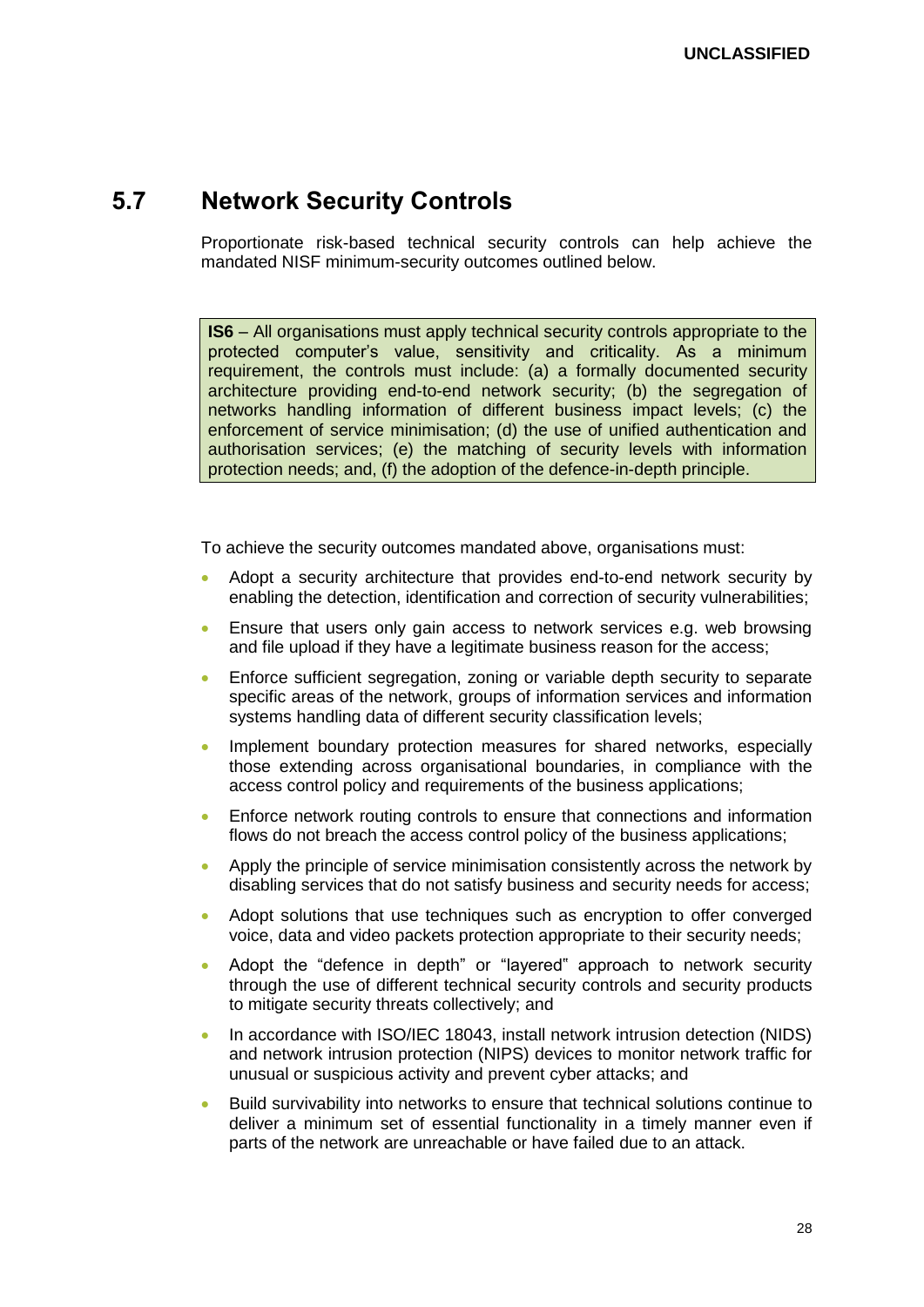### <span id="page-28-0"></span>**5.8 Malicious Code Protection**

Malicious code such as such as viruses, worms, spyware and Trojan Horses are popular attack vectors for a range of threat actors seeking to gain unauthorised access to sensitive ICT systems and the information they store and handle. The threat actors use e-mail attachments, infected websites, instant messages, chat rooms and social media to trick users into clicking on infected links. Malicious code exploits vulnerabilities in ICT hardware and applications to breach security. Therefore, understanding malicious code risks and applying appropriate security countermeasures can achieve the mandated minimum-security outcomes below.

**IS7** – All organisations with critical infrastructure must apply appropriate controls against malicious code. As a minimum requirement, the organisations must: (a) assess the risk of malicious code; (b) adopt a malicious code policy that considers their business needs and threat environment; (c) deploy suitable malicious code detection mechanisms; (d) educate users about malicious code risks; (e) ensure that authorised mobile code complies with security policy; and (f) address published technical vulnerabilities in a timely manner.

- Mandate that all users, regardless of location, abide by a malicious code policy that should, amongst other issues, require the installation of anti-virus or anti-malware software on all devices; update of anti-virus or anti-malware software signatures; system scanning; secure file attachment handling; secure file sharing; removable media scans; virus log generation and review;
- Identify and block all direct e.g. e-mail attachments, social media, malicious websites and indirect e.g. unauthorised personal laptops, PDA, USB, CD/DVD routes that threat actors could use to inject malicious code;
- Ensure that network boundary devices have the capacity to check inbound and outbound content for malicious code such as viruses, worms and Trojan horses and mobile code such as Java, JavaScript, ActiveX, or any other executable code with potential to damage networks, applications, and data;
- Use measures such as logically segregated environments (i.e. sandboxes) and application-specific controls to manage the execution of mobile code;
- Install host-based software to scan, clean, quarantine and raise alerts about suspicious files, including malicious websites, prior to access;
- Provide users suitable security awareness and education about the impacts, preventative measures and actions against malicious code attacks;
- Routinely patch ICT systems, security enforcing products and applications against known vulnerabilities to reduce exposure to malicious code;
- Conduct regular vulnerability assessments to identify potential weaknesses that could enable the introduction of malicious code;
- Build adequate capacity to identify, deter, resist and defend against known and unknown (zero-day) malicious code attacks; and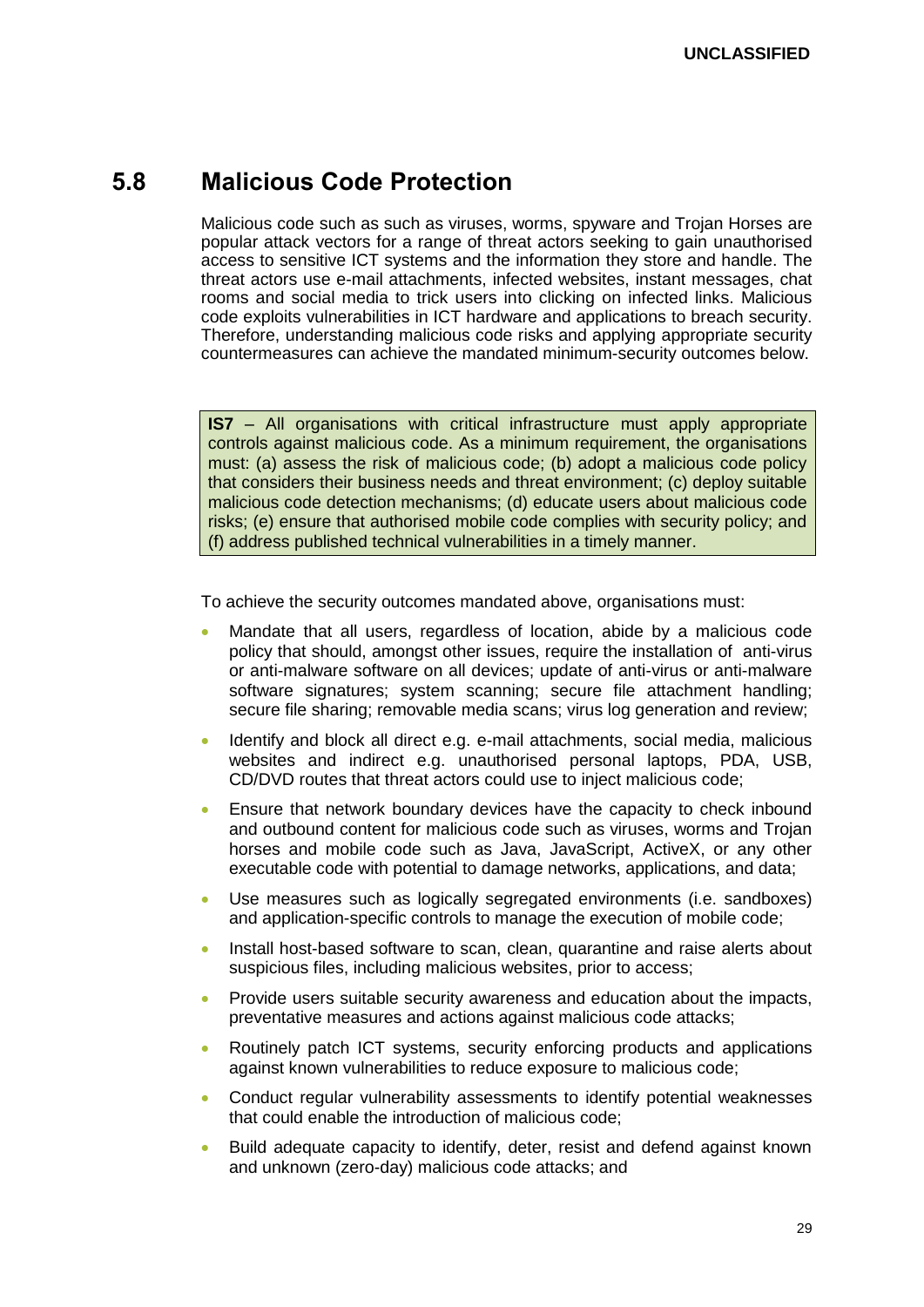Have in place effective and current contingency, recovery, investigatory and reporting procedures to enable timely response to malicious code attacks.

### <span id="page-29-0"></span>**5.9 Portable and Removable Media Security**

Portable and removable media devices increase workplace productivity by enabling access to corporate network resources anytime, anywhere. Therefore, the devices are a popular way of gaining access to corporate network resources. Apart from devices that organisations that organisations supply, IT departments face pressures to accept the trend of bring your own device (BYOD) where staff seeks to use personally owned devices at work. However, the portable devices expose sensitive information assets to security risks greater than one would expect in office environments usually due to the lack of physical security measures. Thus, portable and removable media security aims to achieve the outcomes below by balancing the benefits and risks of mobile devices.

**IS8** – All organisations using portable and removable media must adopt formal procedures to prevent the unauthorised disclosure, modification, removal or destruction of assets, and interruption to business activities. As a minimum requirement, organisations must: (a) perform a formal risk/benefit analysis before use of the media; (b) as part of a formal policy, require authorisation to use and transfer the media; (c) use baseline builds that, by default, lock down access to media drives; (d) encrypt devices to deter unauthorised access; (e) enforce security policy on media to detect and resist unauthorised use; (f) conduct user awareness training; (g) audit user actions; and, (h) prevent the holding, storage and processing of sensitive information on personal devices.

- Lock down host devices to stop users changing default configurations and thereby enabling malicious actors to execute privileged commands;
- Use full disk hardware encryption for devices processing sensitive data;
- Ensure that users understand that maintaining physical custody of the device is the best form of defence;
- Not allow the use of privately owned devices to process, store or remotely access critical infrastructure, programs and data except in emergency, shortterm situations where it is not practical to issue official equipment;
- Define procedures for the timely termination of emergency use of privately owned devices to process, store or remotely access critical infrastructure;
- Prevent devices that do not comply with organisational policy, such as the use of hardened configurations, from connecting to the corporate network;
- Give users appropriate training in the handling of authentication credentials such as encryption keys, hardware tokens, smartcards and passwords;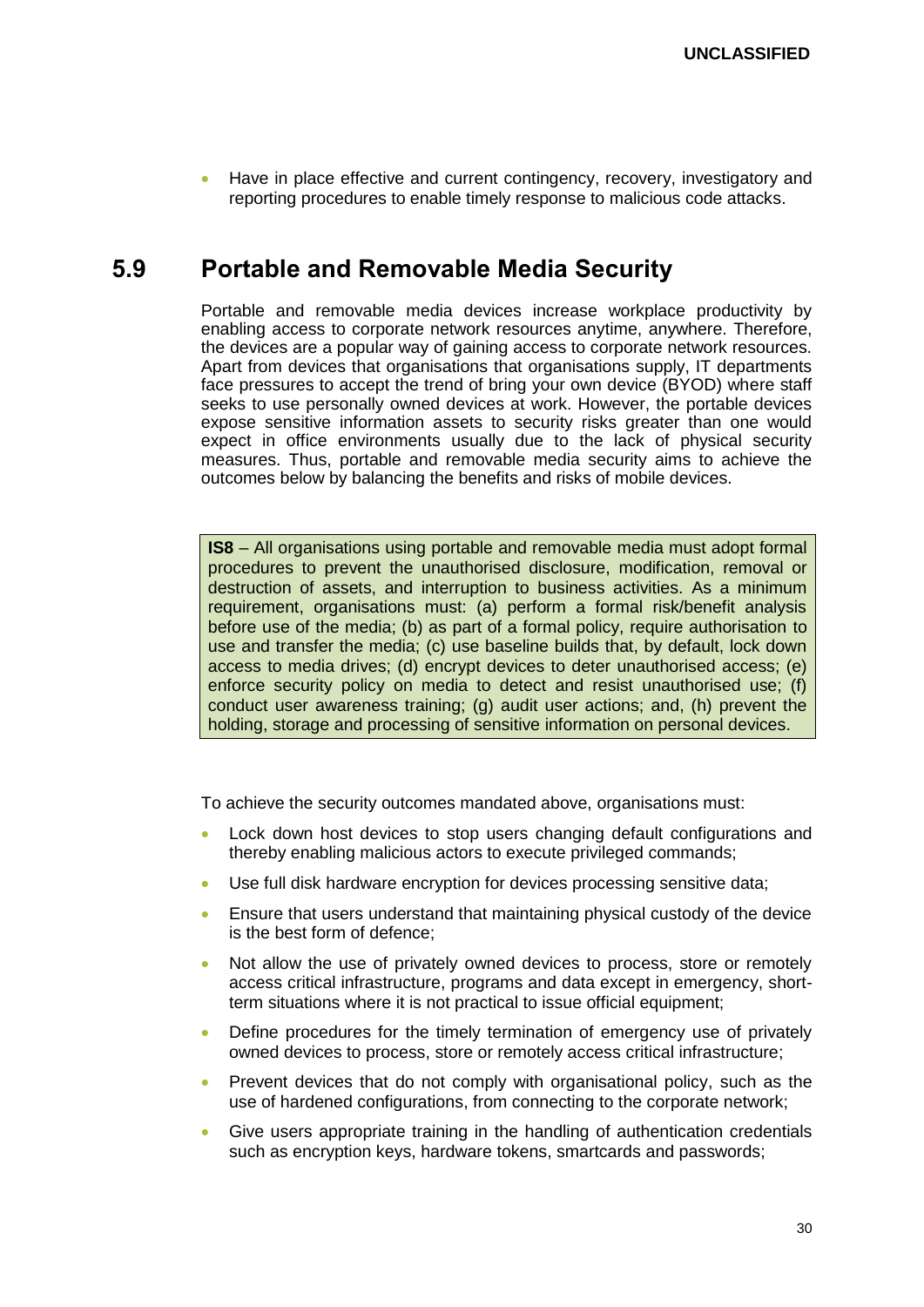- Defend against random and targeted attacks by requiring users to power off devices when not in use; never to leave devices unattended; requiring that users store devices separately from credentials, amongst other measures;
- Minimise data aggregation risks by ensuring that user devices only store data required to perform approved business activities at any given time;
- Adopt anti-virus or anti-malware procedures including stand-alone systems (i.e. 'sheep dips') to scan portable and removable media for malicious code before their use for data import and export; and
- Make sure that users are conversant with mobile device incident response and reporting procedures such as when to report device loss to the Police.

### <span id="page-30-0"></span>**5.10 Remote Access Security**

Remotely connecting a computer either to another computer or to a network over public networks such as the Internet increases staff flexibility and productivity. Staff with remote access can perform general work activities, access e-mail and transfer files. However, remote access presents unique security challenges to organisations. Firstly, remote access calls for additional security measures given that it occurs over insecure public networks. Secondly, because remote access occurs in exposed environments such as homes or when travelling, it increases exposure to risks such as theft of equipment and information, the unauthorised disclosure of information, unauthorised remote access to internal systems or misuse of facilities. Therefore, in accordance with ISO/IEC 27002, organisations must not authorise remote access or teleworking unless satisfied that suitable security arrangements and controls are in place and that the measures comply with relevant information security policies. Good remote access security can help achieve the following mandated information security outcomes.

**IS9** – All organisations must implement appropriate security measures to mitigate remote access risks. As a minimum requirement, organisations must: (a) adopt a formal remote access policy; (b) assess the risks, threats and vulnerabilities of remote access; (c) use security controls e.g. encryption to protect data whilst at rest and in transit; (d) educate users about remote access risks; (e) security accredit remote access solution handling classified data; and, (e) align remote access policy with incident management plans.

- Adopt a formal remote access policy that defines roles and responsibilities for management, users, administrators and security personnel guided by business needs, conditions, threats and the impacts of security breaches;
- Demonstrate that adequate authentication, access control, communication and availability measures are in place to reduce the risks of unauthorised access, disruption and modification of remote access solution servers, clients and applications in accordance with ISO/IEC 18028-4;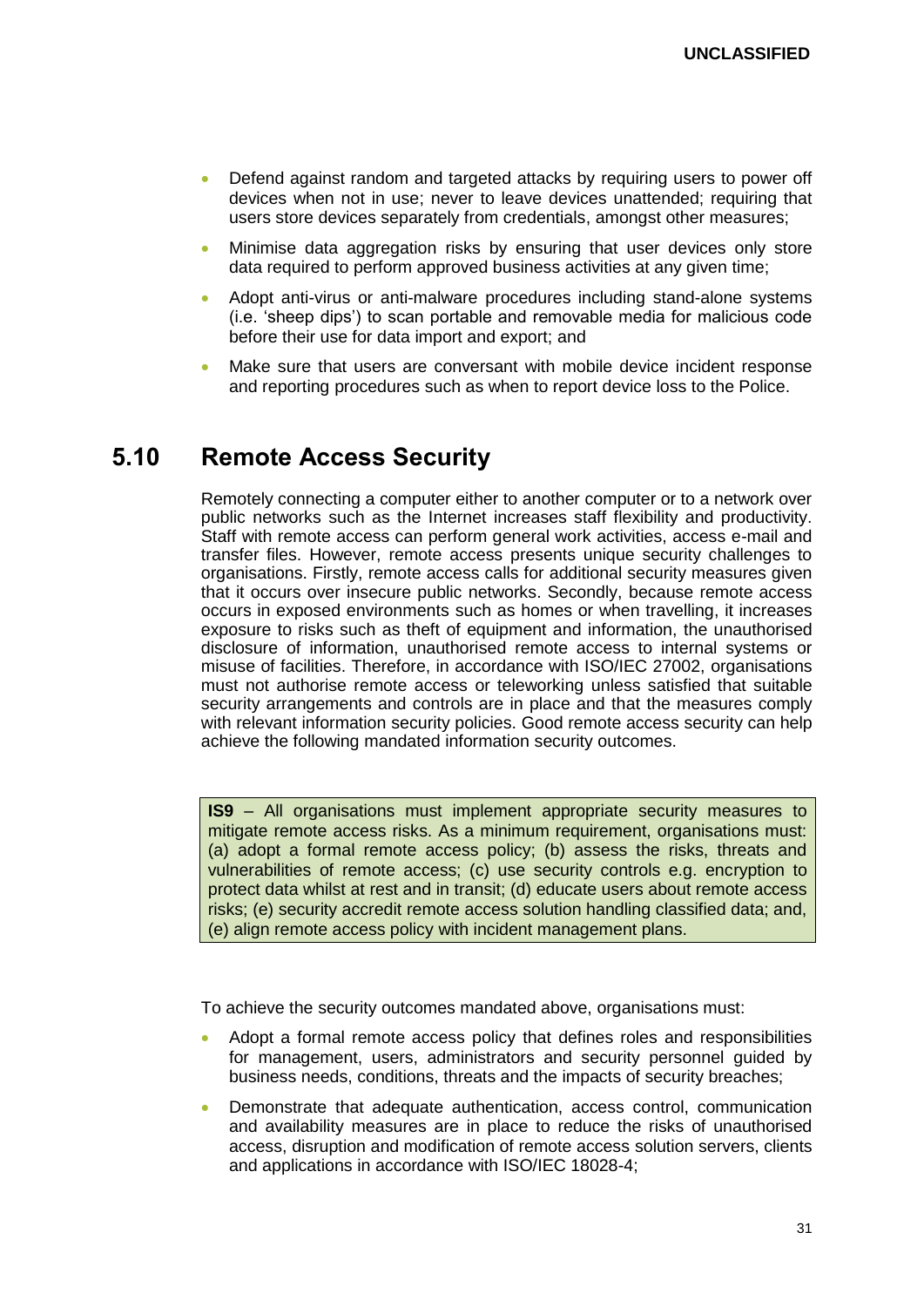- **Enforce a remote access policy requirement that users and devices only gain** access to network services for which they authorisation for;
- Grant remote access only for as long as is necessary for business purposes;
- Use encryption of suitable strength to secure communication links and the content that they process against eavesdropping;
- **Encrypt remote access clients to make them inaccessible if lost or stolen;**
- Ensure that users accept and comply with the Security Operating Procedures (SyOPs) for mobile devices such as powering off devices when not in use;
- Ensure that users know and accept their personal accountability for guarding remote access devices against threats and risks in insecure environments such as snatching, shoulder-surfing, eavesdropping etc;
- Provide remote access servers satisfactory security including protection against unauthorised physical access; assured power supply; secure set-up, configuration and administration; back-up and recovery procedures;
- Present a formal risk assessment and obtain approval from relevant security agencies before permitting the remote administration of critical infrastructure, programs and data from overseas locations given the risk posed by threat actors and sources such as foreign intelligence services to such access;
- Ensure that remote access solutions, including contracts with IT suppliers, comply with applicable legislative or regulatory constraints in particular the Official Secrets Act, 1964 and the Access to Information Act, 2005 regarding the handling of information, which is likely to prejudice the security of the State or interfere with the right to the privacy of any other person;
- Submit remote access solutions to a formal security accreditation process to provide assurance about the adequacy of information security measures e.g. baseline builds; personnel and physical security controls in the context of the unique threats, vulnerabilities and risks such solutions face; and
- Sanitise and dispose of remote access devices in accordance with the NISF Secure Equipment Disposal and Re-Use requirements.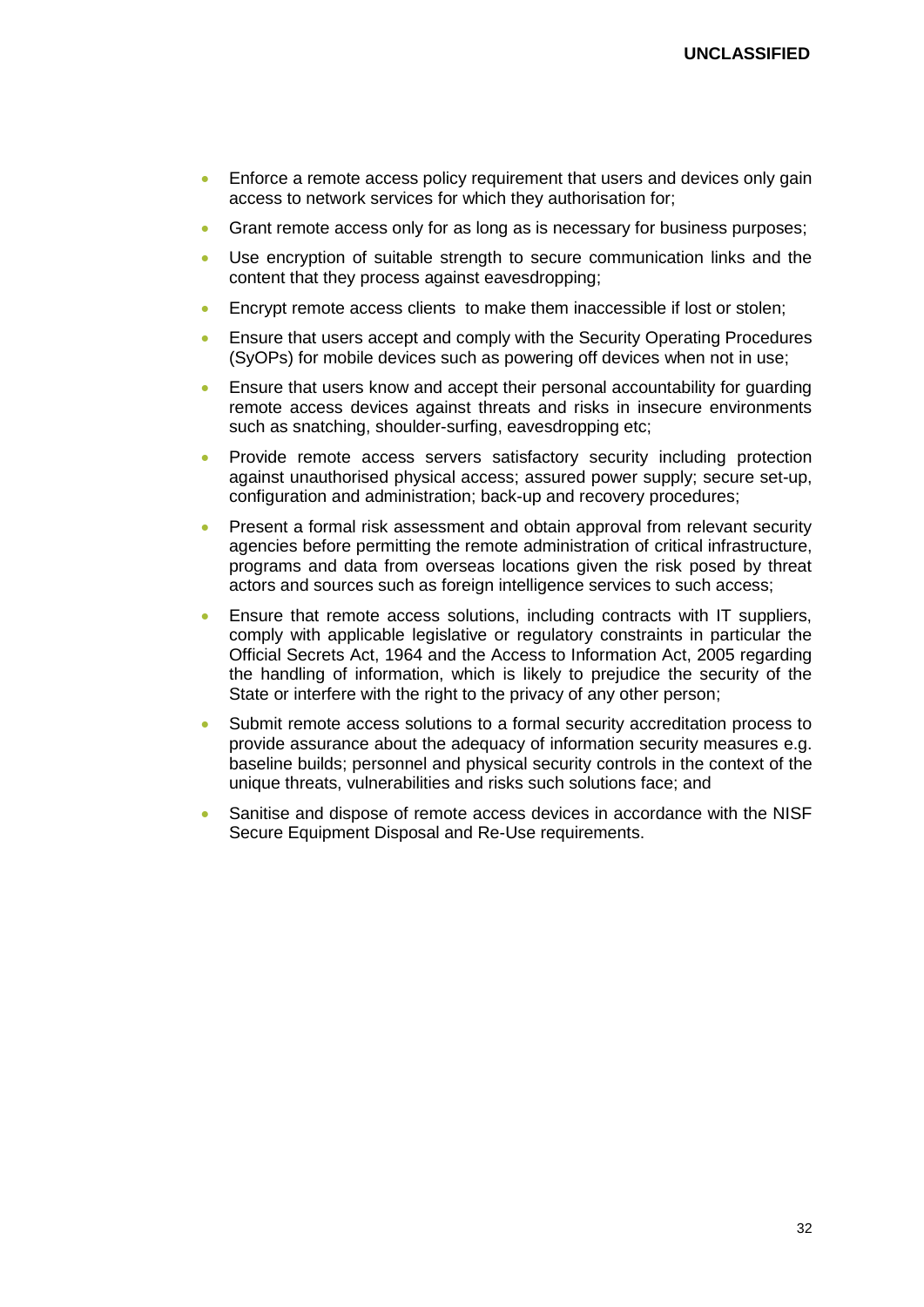### <span id="page-32-0"></span>**5.11 Protective Monitoring**

Protective monitoring comprises of technical and procedural measures geared at detecting and stopping attempts to exploit information system vulnerabilities. Organisations should take a risk-based approach to selecting the level of protective monitoring undertaken. Thus, the level of protective monitoring should match business requirements, exposure to threats and risks and the business impact of security breaches. The mandated minimum security outcomes outlined below would help create an effective protective monitoring regime.

**IS10** – All organisations must implement measures to detect, and tie to users, unauthorised information processing activities. As a minimum requirement, organisations must: (a) define a monitoring strategy; (b) adopt an accounting and audit policy; (c) produce, and preserve for an agreed time, audit logs recording user activities, exceptions, faults and security events; (d) establish procedures for reviewing monitoring results; (e) train staff to interpret monitoring results; (f) protect audit and logging facilities and log data; and, (g) align protective monitoring with incident management and HR policies.

- Define and adopt a protective monitoring strategy that defines the objectives, approaches and resources required to support consistent organisation-wide accounting, audit and monitoring activities;
- Have in place an accounting and audit policy that complies with business requirements for real-time security accounting and audit. The policy shall help developers and product teams ensure that technical solutions consist of suitable accounting and audit points. In addition, it should help information assurance teams to verify the extent to which the implemented accounting and audit features comply with NISF security accreditation requirements;
- Ensure that the network security architecture contains suitable features to identify, record, alert and generate security audit reports;
- Ensure that accounting activities match the level of logging for each security classification. IT teams must not deviate from the accounting requirements before presenting a risk assessment and convincing management that the new level of logging adequately assures the security of business activities;
- Standardise accounting and audit log data to ease correlation in accordance with ISO/IEC 27002;
- Have in place effective procedures to review recorded logs and alerts to help identify and hold to account those who misuse information assets;
- Hire and maintain a competent team to administer the technological solutions and supporting infrastructures that collect, store and log suspicious events;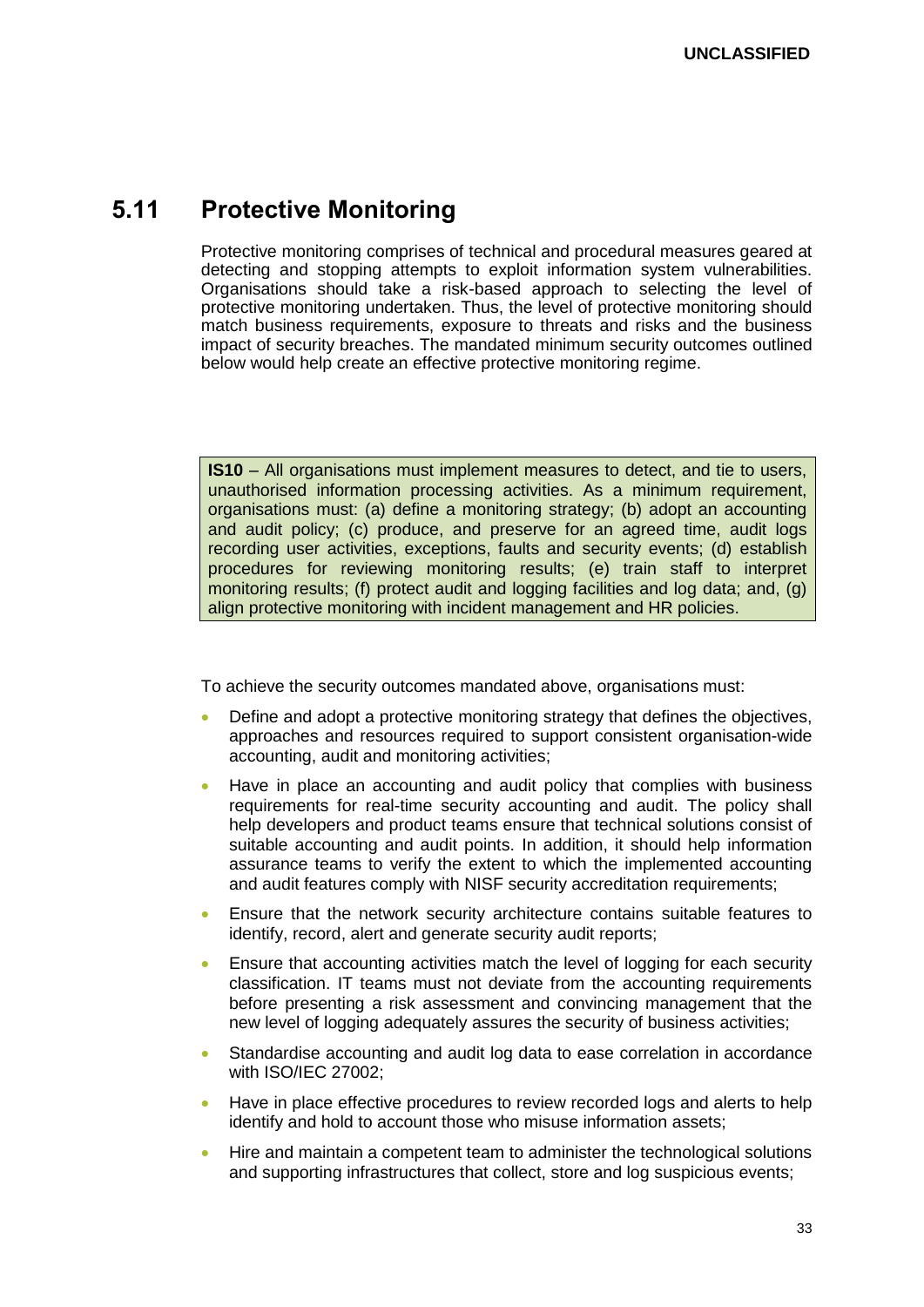- Enforce access control measures guided by the least privilege principle to help ensure that no user or application process gains access to accounting and audit data without explicit authorisation and a clearly defined role;
- Deny system administrators the access privileges to erase or de-activate logs of their own activities;
- Separate accounting and audit logs that support routine security activities from evidential logs that have legal ramifications because they might contain intrusive and confidential personal data and may be admissible in Court;
- Ensure that, where protective monitoring activities collect data of relevance in legal proceedings, it is possible to verify and demonstrate the evidential weight of the data and ensure its legal admissibility in Courts of Law;
- Have in place a process for escalating to management representatives alerts from real-time accounting and audit systems to enable decisions on whether or not to trigger the incident management process; and
- Update the accounting and audit policy to reflect changes in the threat environment and results of technical risk assessments.

### <span id="page-33-0"></span>**5.12 Information Back-Ups**

Achieving the mandated minimum information security outcomes outlined below can ensure the integrity and availability of data, software and documentation and enable quick recovery from disasters or media failures. Back-ups should cover all information processing environments such as live and pre-production.

**IS11** – All organisations must adopt formal policies and procedures to backup and regularly test copies of information and software required to recover from major disruptions. As a minimum requirement, organisations must: (a) define the required back-up levels; (b) base the frequency of back-ups on the value, criticality and sensitivity of data; (c) produce accurate and complete records of back-up copies; (d) store back-up data a safe distance away from the main site; (e) afford back-up information suitable physical and environmental protection; and, (f) test back-up media regularly to ensure its recoverability.

- Define the extent e.g. full or differential backup and frequency of backups that reflect business requirements as well as security and criticality of the information to the continued operation of the organisation;
- Regularly test back-up arrangements for individual information systems to help ensure that they meet the requirements of business continuity plans;
- Back-ups for critical systems must cover all systems information, applications and data needed to recover the entire system in the event of a disaster;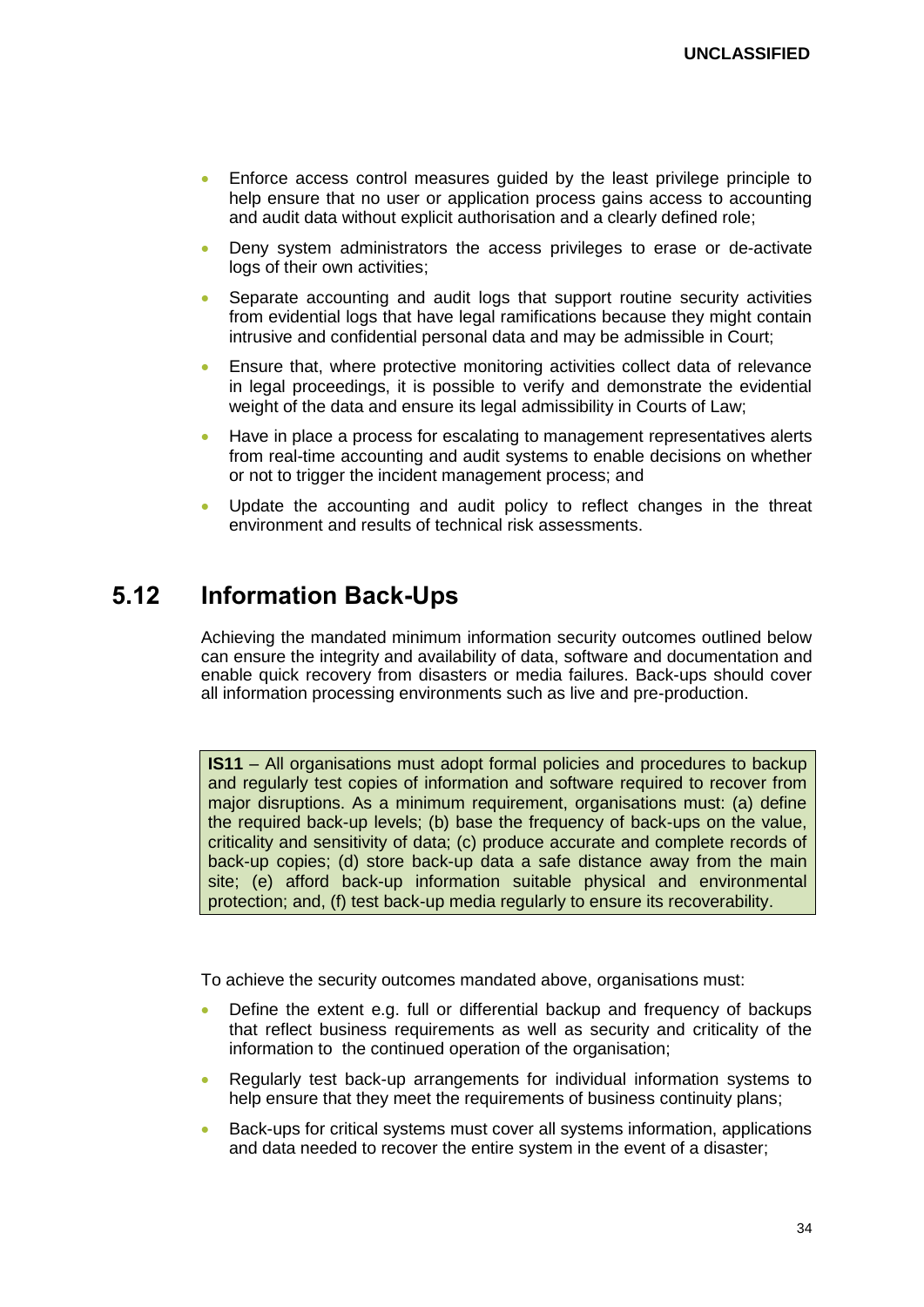- Regularly check and test restoration procedures to help ensure their effectiveness and ascertain whether they can be completed within the time allotted in the operational procedures for recovery; and
- Apply appropriate safeguards to maintain mandated security properties for the back-ups such as the use of encryption to maintain confidentiality.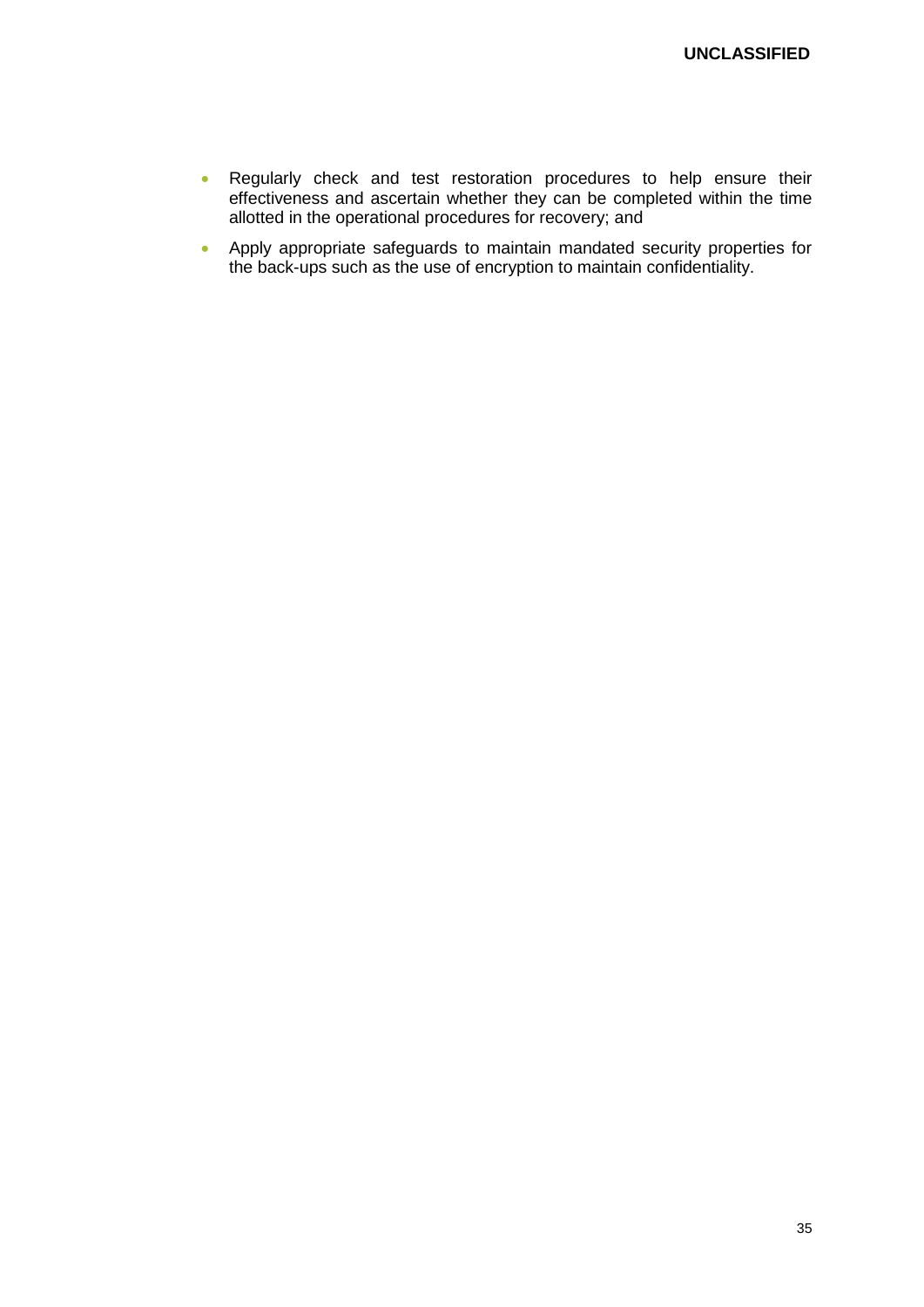### <span id="page-35-0"></span>**5.13 Security Accreditation**

There must be a clear plan to provide stakeholders relevant information about how an organisation complies with the mandated NISF minimum security requirements. Organisations demonstrate compliance with security requirements by creating a body of evidence containing procedures, processes, instructions and plans for maintaining the security of an information system throughout its life. The mandated minimum information security outcomes below would show that the organisation has identified and addressed major risks to vital systems.

**IS12** – All protected Government computers must be accredited to the NISF Risk Management and Accreditation Standard. As a minimum requirement, organisations must: (a) accept and retain accountability for accreditation; (b) ensure that every IT project has a senior responsible owner; (c) define an accreditation boundary; (d) develop an accreditation roadmap; (e) create accreditation plans; (f) record all procedures, processes, instructions and plans for securing the system; (g) conduct suitable system acceptance testing notably penetration testing; and, (h) identify through-life accreditation costs.

- Adopt the US ISO/IEC 27001:2005 controls set, select appropriate and applicable countermeasures to reduce risks;
- Agree with the Accreditor, the approach for measuring compliance with the NISF;
- Show compliance with the corporate policies and legislation applicable to the system's security accreditation scope;
- Describe how the security accreditation process met applicable business and security requirements;
- Demonstrate how the risk management strategy for the system helped establish the business impact of compromising the security of key assets;
- Assess threats and risks to the information system, develop a risk treatment plan and countermeasures against identified risks; and
- **•** Present a detailed plan for managing security risks to the system throughout its lifecycle until decommissioning.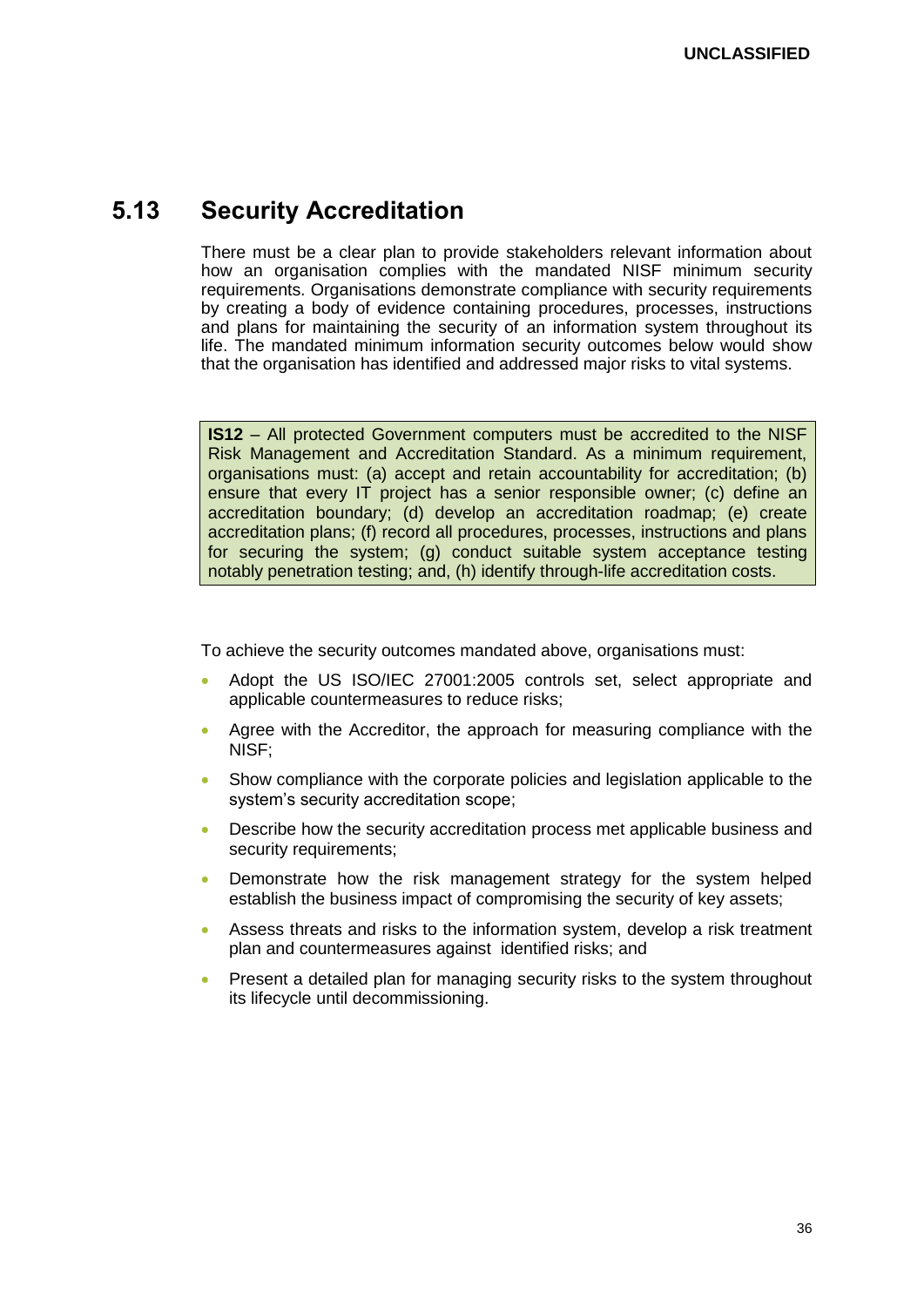



**III. Personnel Security**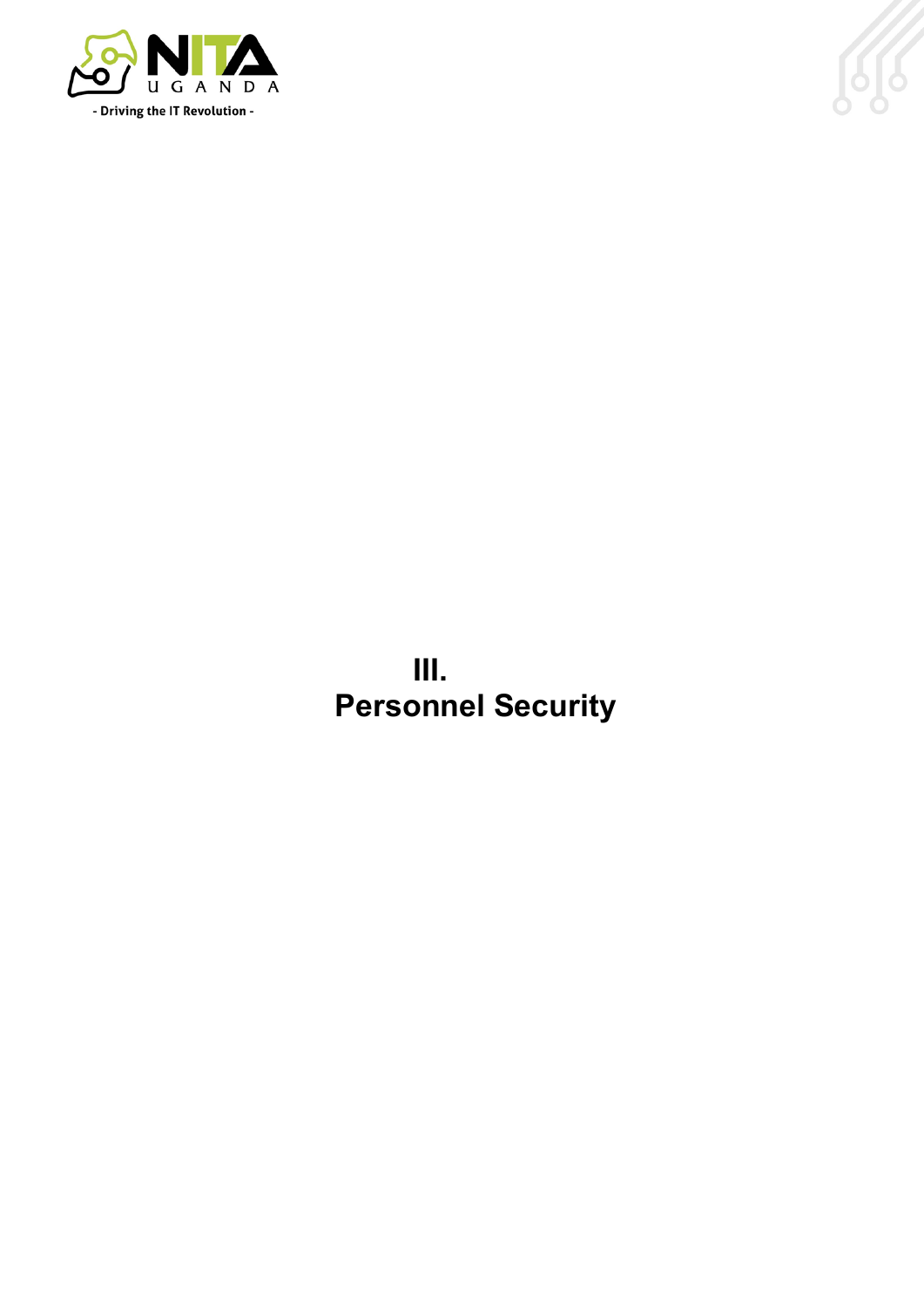

## <span id="page-37-0"></span>**6 Personnel Security**

### <span id="page-37-1"></span>**6.1.1 Introduction**

Employees are the most important asset for any organisation. However, staff could also be potent threat sources and actors. Indeed, changes in national information security policies worldwide have roots in high-profile accidental and deliberate disclosures of sensitive national security and personal information. Therefore, it is vital to reduce the likelihood of staff exploiting legitimate access to critical infrastructure facilities, sites, information and staff for unauthorised use. Personnel security is important in the context of defending the cyber supply chain against State and industrial espionage threats. This section outlines the steps that organisations that use, own and/or operate critical infrastructure must take to establish the trustworthiness, integrity and reliability of individuals before granting them access to sensitive information assets.

### <span id="page-37-2"></span>**6.1.2 Personnel Security and Risk Management**

The themes contained in "Part I – Security Governance" apply to the personnel security functional area in the same way as information and physical security. For example, the personnel security area requires a credible risk management approach as follows. There are no guarantees in security. This is more so concerning personnel security. It is impossible to guarantee that people would always behave reliably. For example, honest individuals experience changes in lifestyle, which could affect their reliability. Changes such as new spouses and starting a family could put individuals under financial pressure challenging their integrity. In other instances, reckless personal behaviour and entrapment could increase susceptibility to blackmail. Therefore, organisations must follow the risk management principle and the mandatory security requirement presented in part 1, to decide the level of acceptable personnel security risk at any given time. As a result, mandatory minimum personnel security requirements are as follows:

## <span id="page-37-3"></span>**6.2 Security Roles & Responsibilities**

National legislation such as the Official Secrets Act, 1964 and newer laws such as the Computer Misuse Act, 2011 generally aim to reduce unlawful misuse of information, in particular that has been entrusted in confidence to Government officers, employees and contractors. However, it is difficult to enforce such laws in Courts of Law if organisations fail to demonstrate that employees, contractors and third party users understood their responsibilities. Achieving the mandated minimum information security outcomes below would help an organisation show that it has taken due care to ensure that the individuals understand expectations.

**PS1** – To reduce the risk of theft, fraud or misuse of facilities, organisations must ensure that all users understand their information security responsibilities. As a minimum requirement, organisations must: (a) communicate security expectations to all employment candidates; (b) include security duties in the employment contracts that all staff must agree and sign; (c) require staff to sign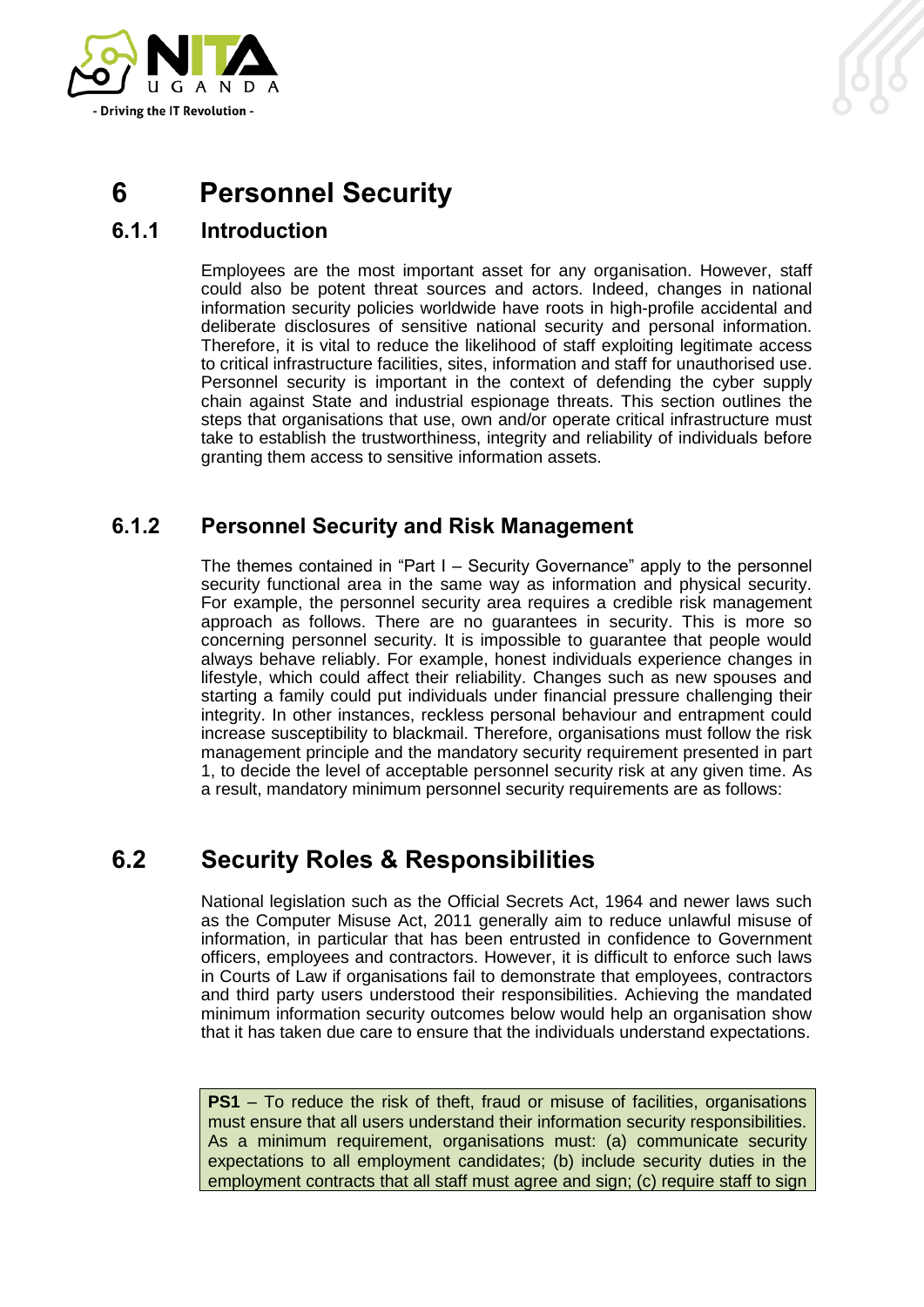and abide by Security Operating Procedures (SyOps) for specified critical infrastructure or services; (e) inform staff that non-compliance with the signed security documents may lead to disciplinary action; and, (f) enforce sanctions for non-compliance including dismissal and prosecution.

To achieve the security outcomes mandated above, organisations must:

- Require all employees, including contractors and subcontractors to accept their security roles and responsibilities formally. The acceptance shall include an undertaking to: (i) protect assets under their control and/or supervision from unauthorised access, disclosure, modification, destruction and interference; (ii) comply with security processes and activities; and, (iii) report security events or potential events or other security risks to the organisation;
- Ensure that individuals agree to abide by all GoU and organisational policies, standards, protocols and guidelines for protecting information, personnel and physical assets against security threats regardless of type and origin; and
- Confirm that, as part of the HR process, all employees, including contractors and subcontractors, accessing and/or operating critical infrastructure sign declaration forms acknowledging their obligation to abide by the Official Secrets Act, 1964 and related laws during and after their employment.

## <span id="page-38-0"></span>**6.3 Baseline Security Clearance**

Baseline Security (BS) clearance provides reasonable assurance that individuals seeking access to critical infrastructure are reliable. Therefore, all candidates seeking employment or contracts in role requiring access to critical infrastructure must undergo and pass BS vetting checks. The level of checks undertaken would depend on business requirements, perceived risks and the value, sensitivity and criticality of the information assets. The bottom line is that BS vetting checks apply to all users of critical infrastructure.

#### <span id="page-38-1"></span>**6.3.1 Baseline Security Clearance Defined**

This clearance is for individuals that would have access to information up to and including RESTRICTED, and/or occasional, controlled and supervised access to information up to and including SECRET. Achieving the mandated minimumsecurity outcomes below boosts confidence in the reliability of people accessing sensitive assets.

**PS2** – All organisations must perform Baseline Security checks to ensure that the character and personal circumstances of individuals seeking employment are such that they can be trusted with access to critical infrastructure. As a minimum requirement, organisations must: (a) satisfactorily validate the identity of all applicants; (b) confirm academic, employment and financial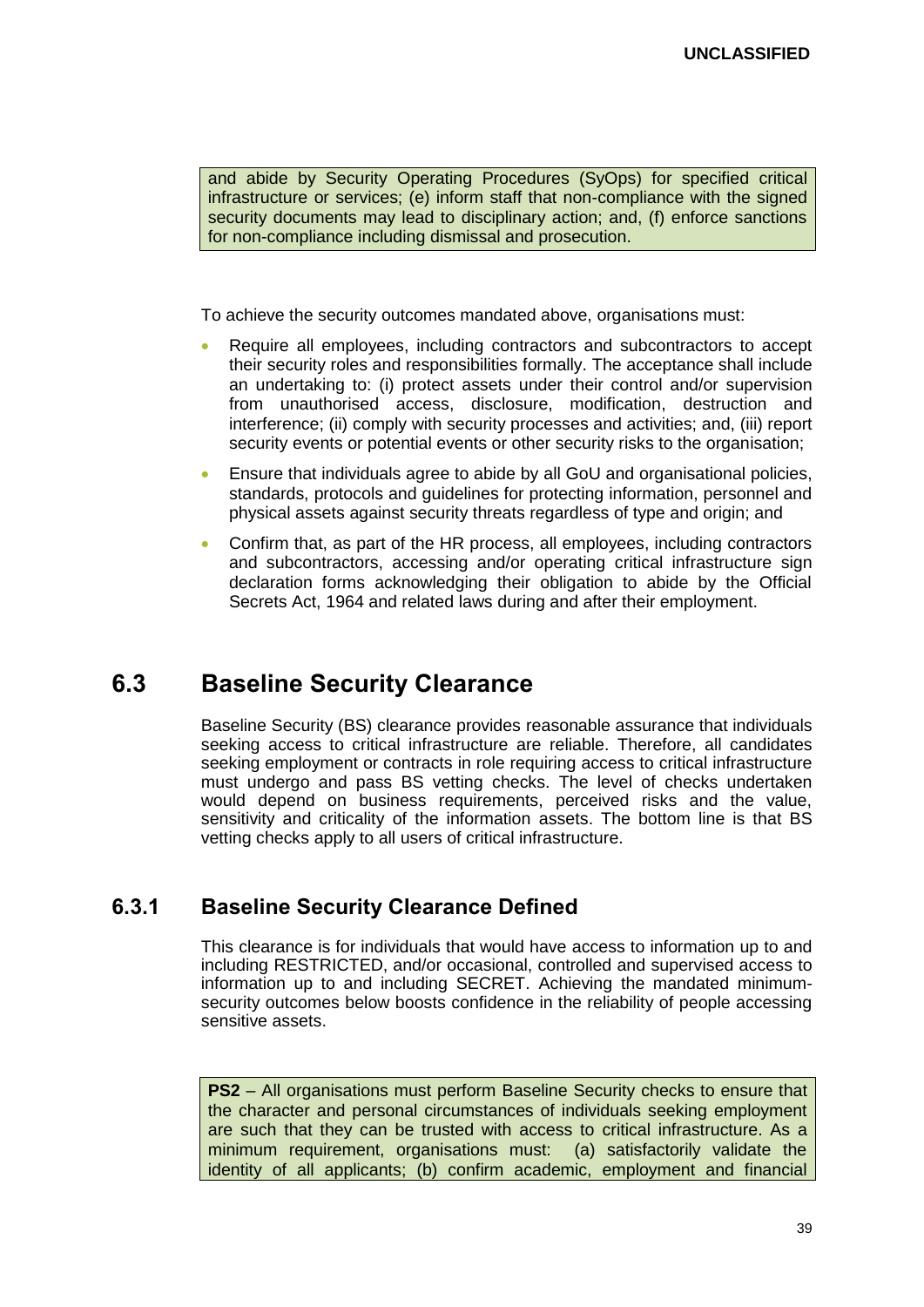records; (c) undertake criminal record checks; (d) establish that applicants are entitled to undertake the employment in question; and, (e) record and risk manage cases where it is impossible to perform all the required checks.

- Ensure that HR processes do not allow anyone to commence work on critical infrastructure projects without undergoing appropriate recruitment checks;
- Verify the identity of the candidate by conducting independent checks using Government or third party issued documents such as passports or similar photographic identity documents;
- Establish whether the applicant has the right to work in Uganda including meeting residency requirements based on the sensitivity of the position;
- Check the candidate's employment record by validating the completeness and accuracy of the curriculum vitae;
- Obtain satisfactory character references about the applicant e.g. one business and one personal;
- Establish whether the applicant is qualified for the job by confirming the claimed academic and professional qualifications; and
- Based on risk assessment, determine whether the applicant is liable to undergo additional national security vetting described in section 7.4.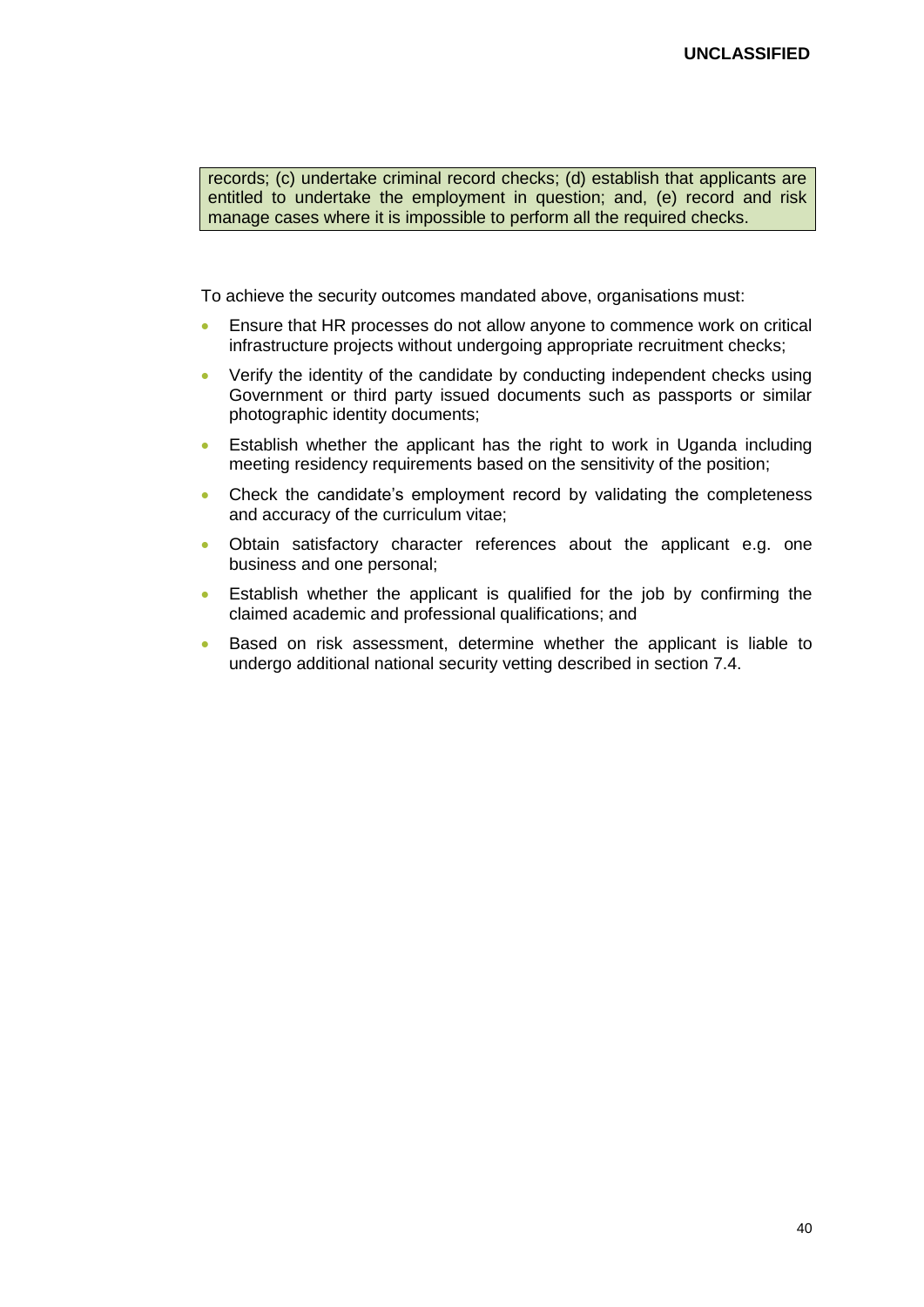## <span id="page-40-0"></span>**6.4 National Security Vetting**

A security clearance is a status granted to individuals that allows them to access certain information. Security clearance is important for critical positions because occupants of such positions who successfully commit acts such as illegal site access, data espionage, illegal interception, data and system interference cause more significant damage to national security and interests that those in less sensitive positions. Therefore, national security vetting seeks to stop individuals wishing to subvert or damage the stability of Uganda from occupying sensitive positions dealing with critical infrastructure. The national security vetting process involves tougher checks than BS vetting using two clearance levels as follows:

### <span id="page-40-1"></span>**6.4.1 SECRET Clearance**

This security clearance level is for individuals who require frequent and uncontrolled access to information up to and including SECRET.

### <span id="page-40-2"></span>**6.4.2 TOP SECRET Clearance**

This clearance level is for individuals in privileged and sensitive managerial, technical and information security roles who require frequent and uncontrolled access to information marked or labelled up to and including TOP SECRET. Organisations must keep such roles to a minimum number of staff. It is important to emphasise that, in common with all forms of security, national security vetting provides no guarantees about the future reliability of vetting subjects. However, effective national security vetting can help achieve the outcomes below.

**PS3** – Individuals requiring access to computers necessary for Uganda's security, defence, diplomacy, public safety, public utilities and economic stability must undergo national security vetting. As a minimum requirement, organisations must: (a) submit for security vetting all applicants for roles on the list of GoU security vetted positions; (b) not initiate the national security vetting process before completing recruitment checks; and, (c) seek Security Controller advice on the required clearance levels before making job offers.

- Create a process to comply with the national security vetting requirements of appropriate vetting organisations;
- Ensure that the Security Controller has the current list of GoU security vetted positions and that all candidates for positions on the list undergo national security vetting before starting work;
- Ensure that the holding of a valid security clearance is not a routine condition for applying for posts or contracts on the list GoU security vetted positions.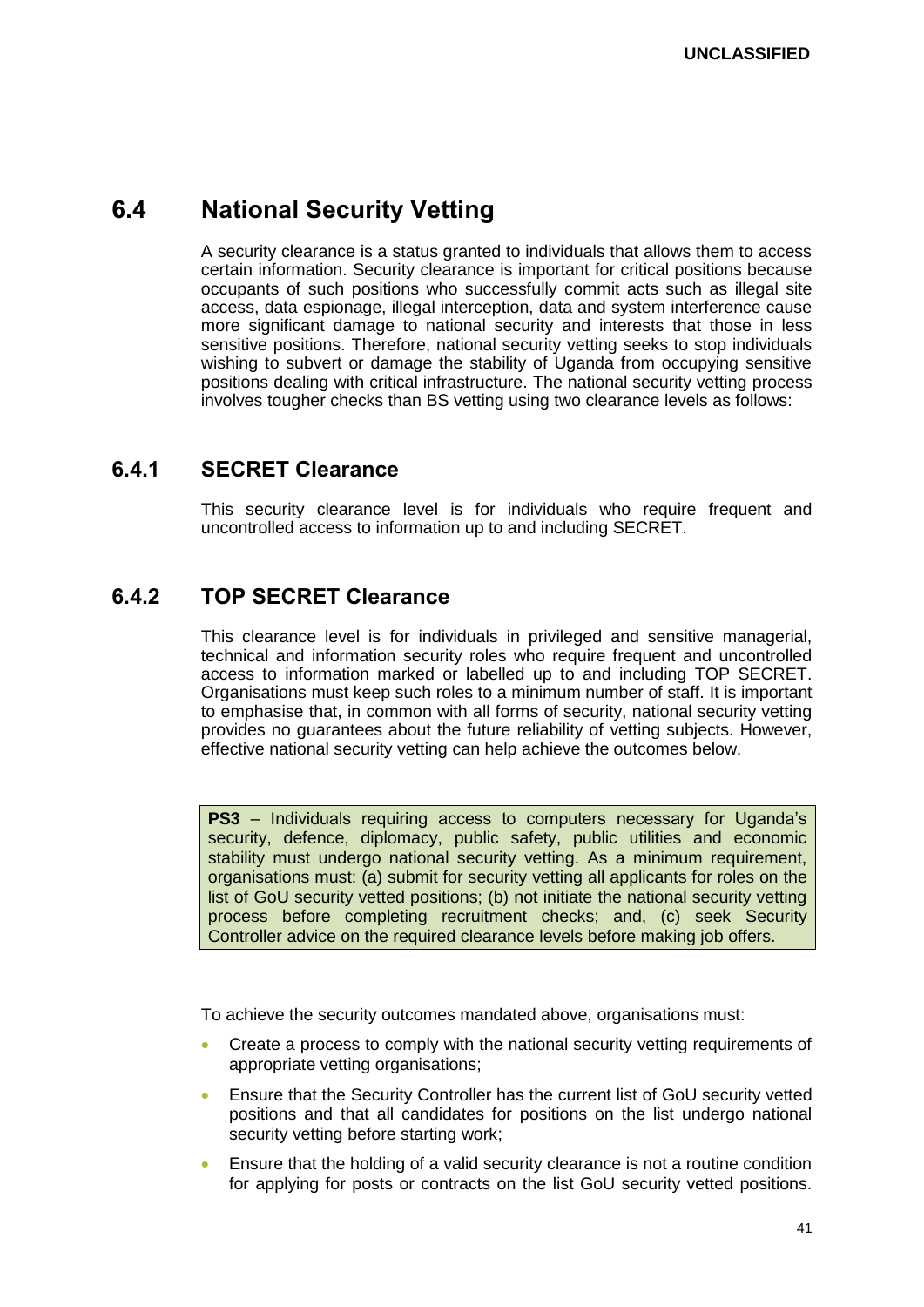However, in exceptional situations, for example where the clearance process would take longer than the contract, organisations might make it a condition. Organisations must record the exceptions for audit and legal reasons;

- Be aware that security vetting can occur either during recruitment or at any stage when business requirements, perceived risks, sensitivity and value of information warrants more assurances about the employee's character and personal circumstances;
- Have a GoU Ministry, Department, Agency sponsor for all security clearance applications;
- Subject to national security considerations and guided by the Need-to-Know principle, the sponsoring GoU entities should inform individuals when they submit their names for national security vetting;
- Ensure that candidates understand that, whilst no one is obliged to undergo national security vetting, occupancy of posts on the GoU list of security vetted positions is reliant upon obtaining and keeping a security clearance;
- Rely on risk assessment to determine the necessity for, and the level of, security vetting undertaken for candidates aiming for sensitive positions. For example, support and ancillary staff may have to undergo appropriate vetting depending on the results of the risk management exercise;
- For sensitive positions, organisations may in accordance with relevant laws, regulations and ethics, evaluate the applicant's likelihood to succumb to pressure and/or inducement to exploit their legitimate access to premises, information and staff for unauthorised use by conducting detailed checks of the applicant's financial matters such as credit references, assets held individually and with family members, financial commitments, unpaid bills etc;
- In strict adherence with relevant laws, regulations and ethics, organisations may consider whether the personal circumstances of the individuals such as medical and criminal history as well as behaviour could pose a security risk were that person to gain employment in a sensitive position;
- Work with vetting organisations to find solutions to delayed clearances. For example, an employee may work "at risk" for a specified time, as long as the individual is being vetted and is working under supervision;
- Only disclose the information gathered for the security clearance application to organisations with a legitimate Need-to-Know. In addition, organisations must only retain the security clearance information for as long as necessary;
- Make a risk-based decision on whether to rely on the security vetting results obtained from another organisation on a candidate under consideration, restart the vetting process or conduct more checks;
- Subject to national security considerations, have in place a mechanism for providing individuals reasons for the refusal of a security clearance;
- Have in place a policy for dealing with existing employees who cannot continue in their existing position and/or take up a new position because of an adverse security vetting result. The policy must address issues such as re-deployment and appeal procedures. Additionally, organisations must have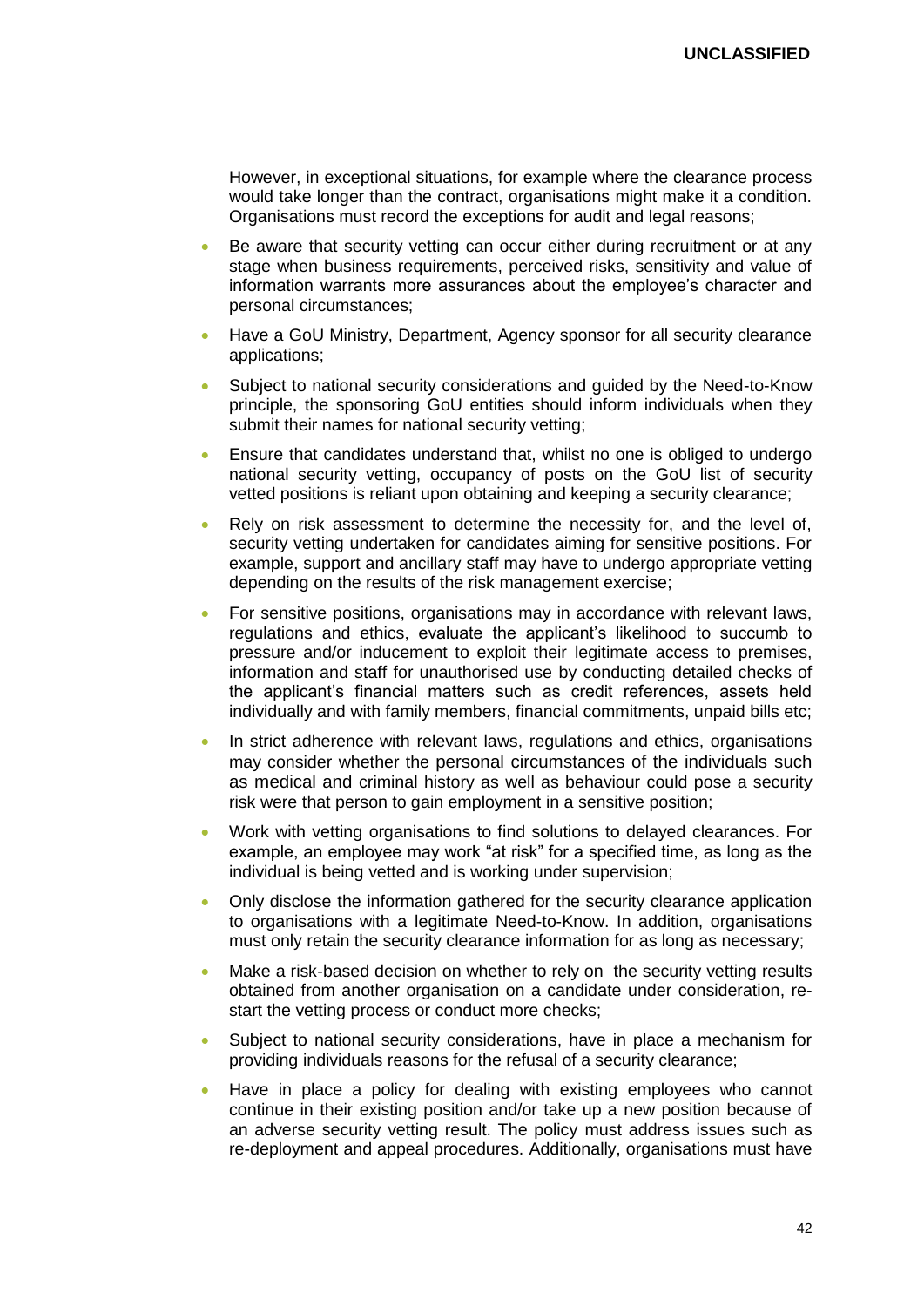clear, legal and ethical dismissal procedures for staff who fail a vetting check but whose occupancy of positions requires a valid security clearance.

### <span id="page-42-0"></span>**6.5 Ongoing Personnel Security Management**

Baseline and national security vetting checks only provide assurance about the individual's security reliability at a given point in time only. In reality, baseline and national security vetting occurs before the individual joins a new organisation and/or changes jobs. Both screening exercises may not expose the vetting subject's full susceptibility to personal misbehaviour and/or amenability to influence. Therefore, ongoing personnel security management aims to achieve the mandated outcomes below.

**PS4** – All organisations must monitor the continued security reliability of individuals holding a GoU security clearance. As a minimum requirement, organisations must: (a) maintain a record of security cleared individuals; (b) ensure that only those with a business need maintain access to protected computer assets; (c) identify changes in personal circumstances; (d) inform individuals that failure to advise GoU vetting agencies of any significant changes in personal circumstances may lead to disciplinary action; (e) undertake periodic security appraisals; (f) investigate anything that may affect an individual's suitability to access critical infrastructure; and, (g) sanction noncompliance.

- Maintain up to date personnel security records of security cleared individuals as well as refused and withdrawn security vetting applications;
- **Ensure that security clearances undergo regular review and/or when material** facts or changes come to light to ensure that records are updated and reaffirm the individual's suitability to hold a security clearance at a given level;
- Inform national vetting organisations of any security incidents that may affect the individual's continued suitability to hold a GoU security clearance;
- Submit individuals to pro-active security appraisals, annually and/or when circumstances dictate, during which the vetting subject shall declare changes in professional and personal circumstances and any security concerns that might materially affect their suitability to retain a security clearance at a given level. Individuals must understand that vetting organisations would regard any failure to disclose material and security relevant changes to personal circumstances as unreliability to the detriment of their security clearances;
- Line managers and other staff have a duty to work with HR to identify, report and investigate significant changes to the individual's behaviour, personal circumstances and attitudes to risk. Common warning signs include drug and alcohol abuse, changes in working patterns, lateness etc;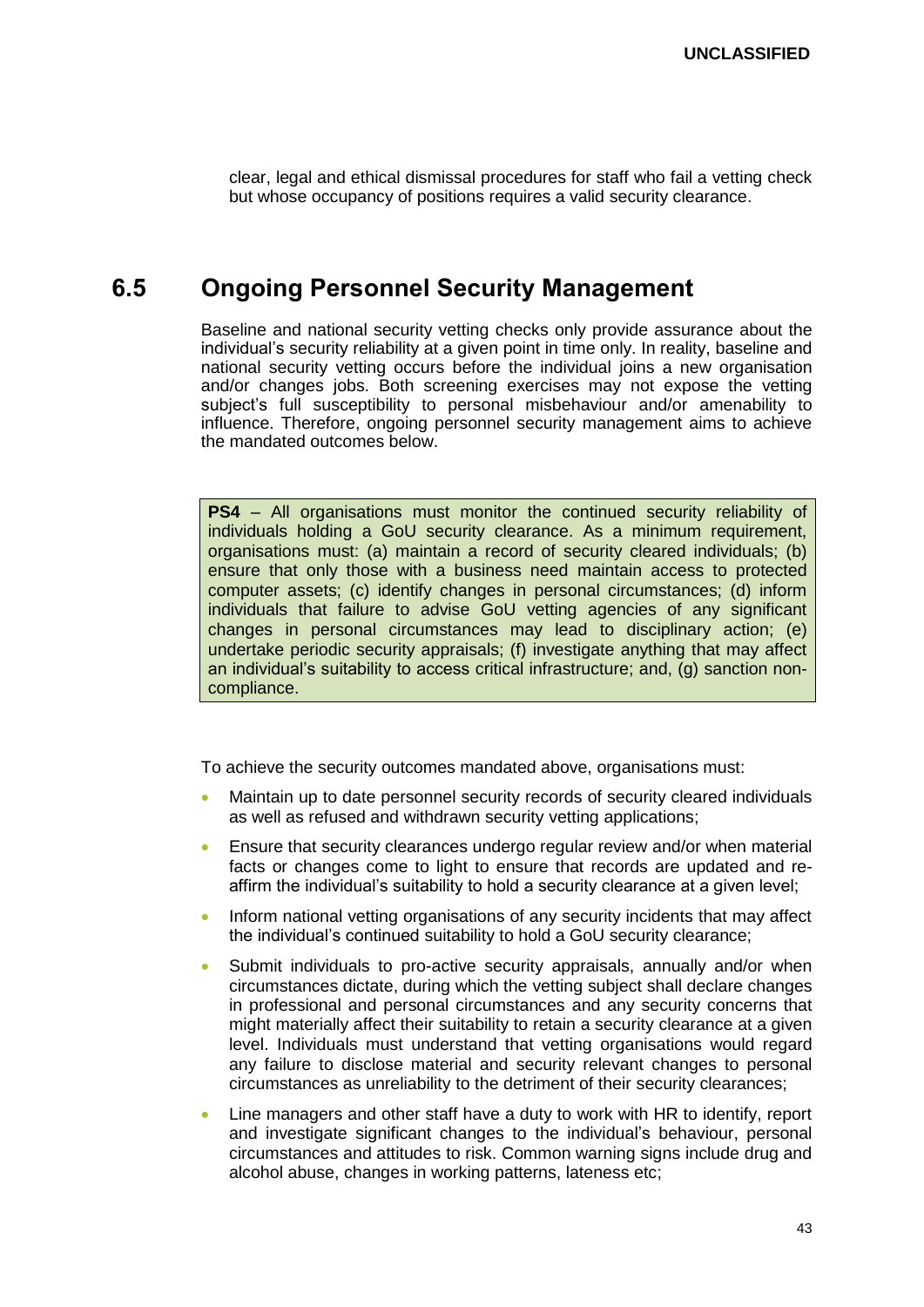- Ensure that access control measures maintain adherence to the Need-to-Know principle to make sure, that all times, individuals only have access to premises, information and staff they need to perform their jobs. In keeping with the mandated access management security outcome, organisations must review the appropriateness of access rights regularly; and
- Have in place formal processes for investigating suspected non-compliance with security rules. Any such investigations, legal or disciplinary cases must comply with relevant laws, regulations and ethics.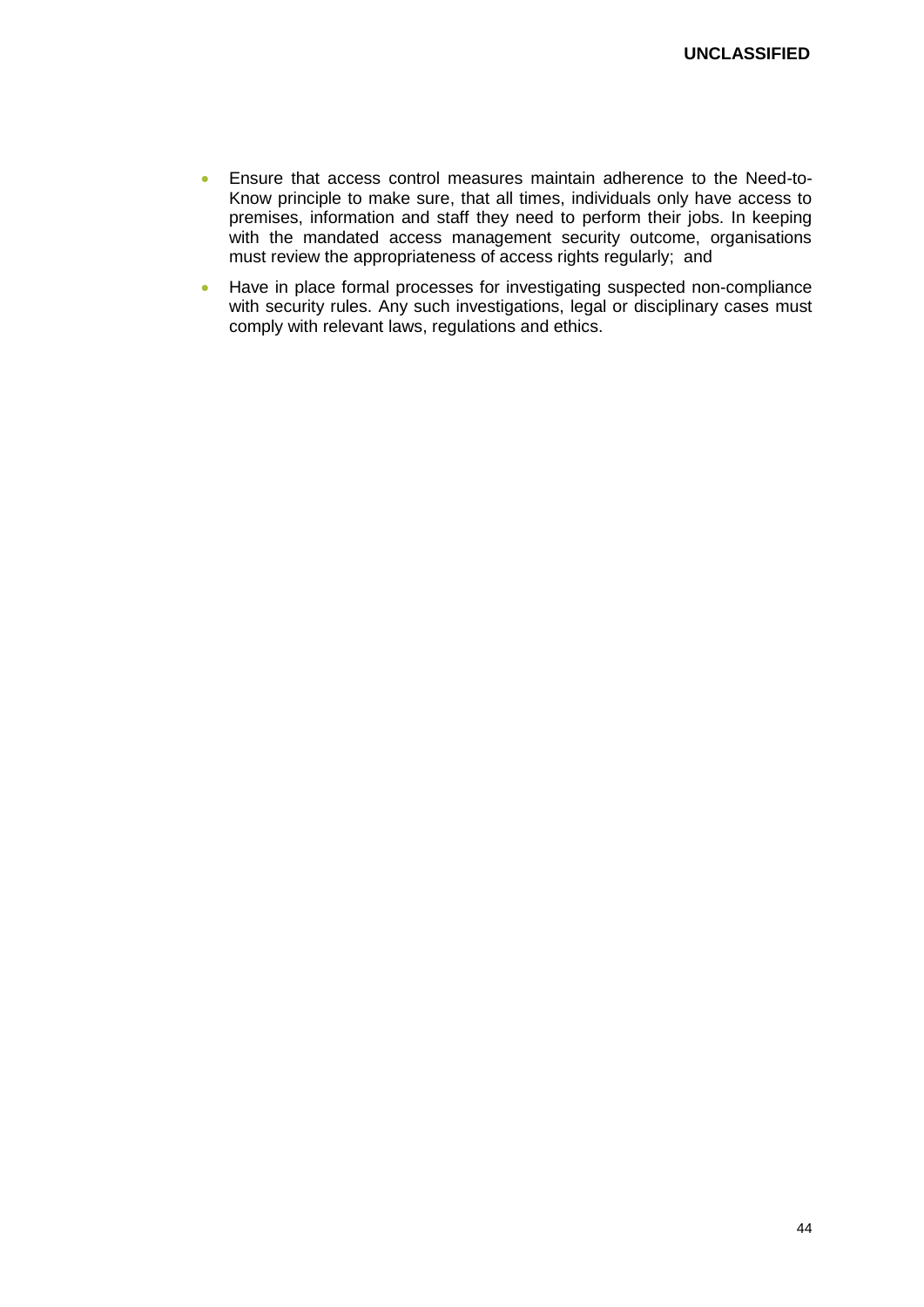



**IV. Physical Security**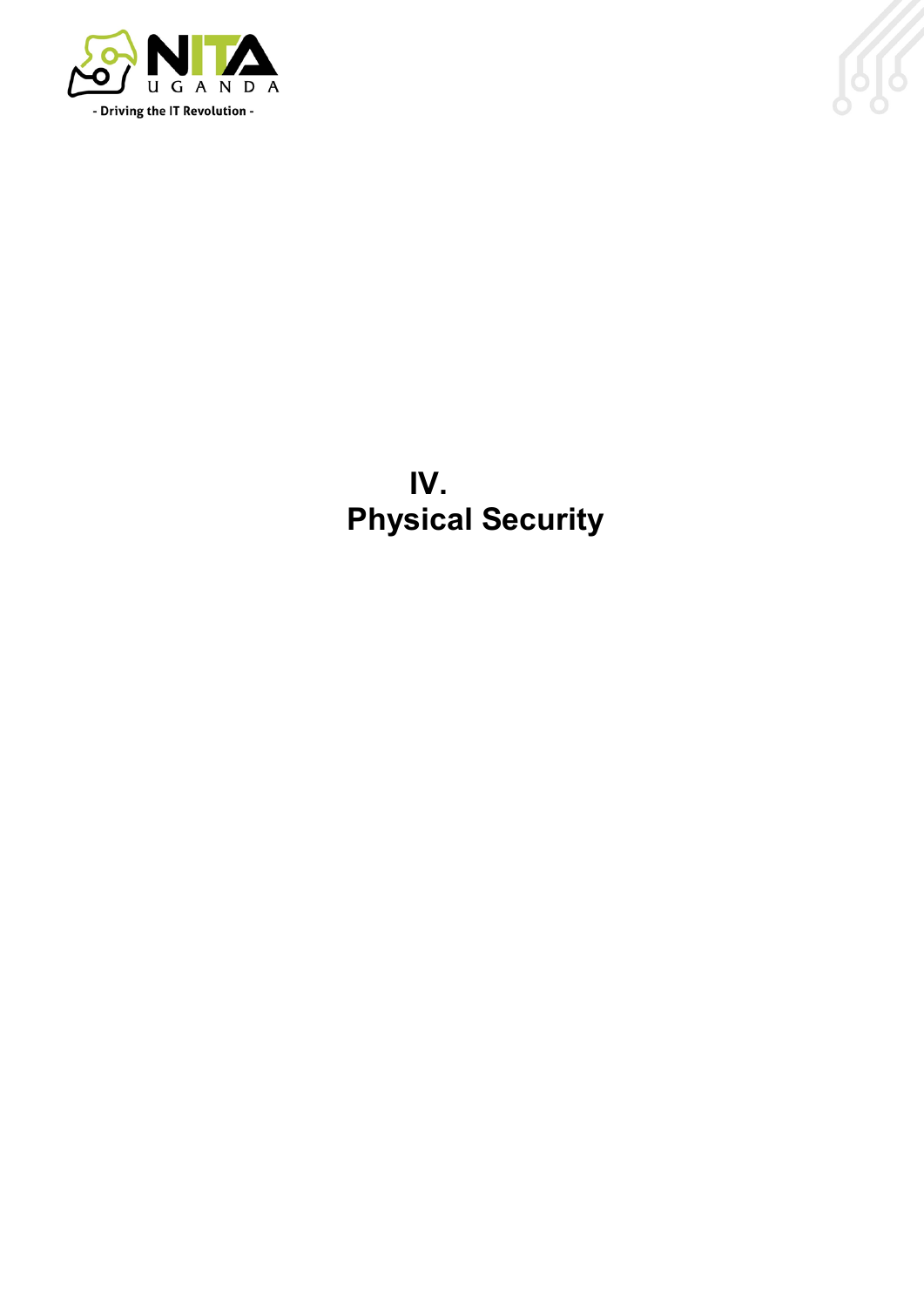

## <span id="page-45-0"></span>**7 Physical Security**

Physical security is about stopping unauthorised physical access, damage, and interference to information, premises and resources by a range of physical security threats including crime, espionage, natural disasters and acts of terrorism. It also protects personnel against violence and other sorts of harm.

### <span id="page-45-1"></span>**7.1.1 Physical Security, Governance and Risk Management**

The themes contained in "Part I – Security Governance" apply to the physical security functional area. For example, physical security also adopts the PDCA continuous improvement model to structure all its governance processes. Indeed, physical security measures are more effective when considered at all phases of the broader organisational security programme. Physical security is harder and more expensive to 'bolt-on' after the event. Physical security also complies with mandated minimum security requirements on risk management contained in the Governance section of this policy. Thus, good physical security measures match business and security needs.

### <span id="page-45-2"></span>**7.1.2 Physical Security in Context**

Physical security measures work alongside and indeed are the bedrock of other areas of security such as information and personnel security. Physical security represented the bulk of security measures in the mainframe era. Organisations invested substantial sums of money to restrict personnel access, used locks and alarms and implemented environmental controls to cool the giant machines. It all changed when computers became cheaper and smaller. For example, section 6.10 shows that remote access increases the risks of equipment and data theft because it occurs in exposed environments such as homes or when travelling.

## <span id="page-45-3"></span>**7.2 Physical Security Perimeter**

This policy requires organisations to put in place an adequate physical perimeter around sensitive information processing facilities to stop unauthorised physical access. A perimeter is the whole area surrounding the building hosting protected computer assets including roads, footpaths and any other areas just outside the building. The physical security perimeter is the first layer of a 'layered' or 'defence-in-depth' approach to security that progressively increases the difficulty of security controls the closer one gets to areas containing sensitive information assets. As noted earlier, the physical security controls that the perimeter enforces must align with business needs and be cost-effective. The costs of the controls must not substantially outstrip the impact of loss. If the costs outstrip the impact of loss, organisations should consider avoiding the risk, for example by moving the assets to data centres that are easier to secure. By minimising the risk of theft, destruction and unauthorised access, the security perimeter can help achieve the following mandated minimum security outcomes.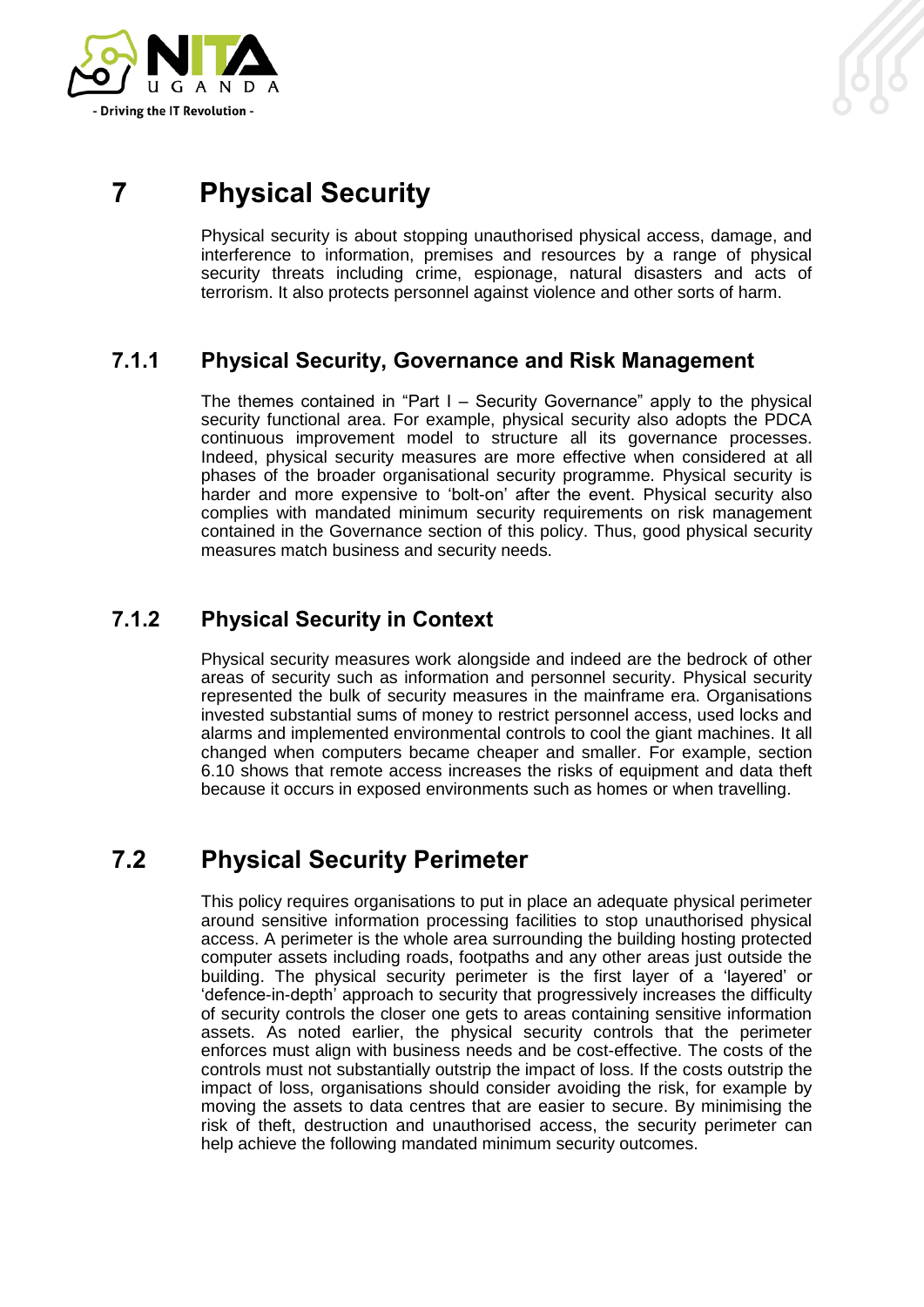**PH1** – All organisations must have appropriate security perimeters to shield facilities hosting critical infrastructure against a range of physical security threats including crime, natural disasters and acts of terrorism. As a minimum requirement, organisations must: (a) allocate physical security roles and responsibilities in particular designate a security controller; (b) conduct physical security risk assessments before site selection; (c) design into or require changes to a site's security; (d) have effective access controls; (e) log and review access; (f) prepare for, detect and respond to physical incidents.

To achieve the security outcomes mandated above, organisations must:

- Allocate physical security roles to facilities hosting critical infrastructure. In common with information and personnel security, the Information Risk Owner shall have overall responsibility for physical security risk management at Board-level. The Information Risk Owner should appoint a Security Controller to oversee day-to-day security aspects of a facility or group of facilities. The Controller shall be Ugandan and either full-time or part-time depending on business needs, costs and risks including national security;
- Have in place a physical security policy that describes in appropriate detail how the organisation would define, apply and evidence physical security controls in all its locations in accordance with US ISO/IEC 27001:2005;
- Ensure that no classified GoU data is processed, stored or transmitted to and from any facility without a full risk assessment and formal approval from the GoU client and relevant GoU national security agencies;
- Choose the data centre site carefully taking into consideration issues such as its visibility; proximity to hazards and crime; natural disasters; transportation; access to environmental controls and emergency services;
- Ensure that the site is designed securely with careful consideration for wall height and fire rating; ceiling fire and weight bearing ratings; door and window design and strength; electricity and environmental controls;
- Clearly define the perimeter and ensure that its location and strength corresponds with the security requirements of the assets within the boundary and the results of a risk assessment;
- Ensure that the perimeters are physically sound with no gaps to enable easy break-in. In addition, external walls of the site must be of solid construction with all external doors suitably protected against unauthorised access with control mechanisms, e.g. bars, alarms, locks etc; and
- Ensure that Security Standard No. 5 Physical Security (SS5) and referenced material therein are the main source of guidance on physical security matters.

## <span id="page-46-0"></span>**7.3 Physical Entry Controls**

Secure areas within information processing facilities must have appropriate entry controls to stop unauthorised personnel from gaining access. In keeping with the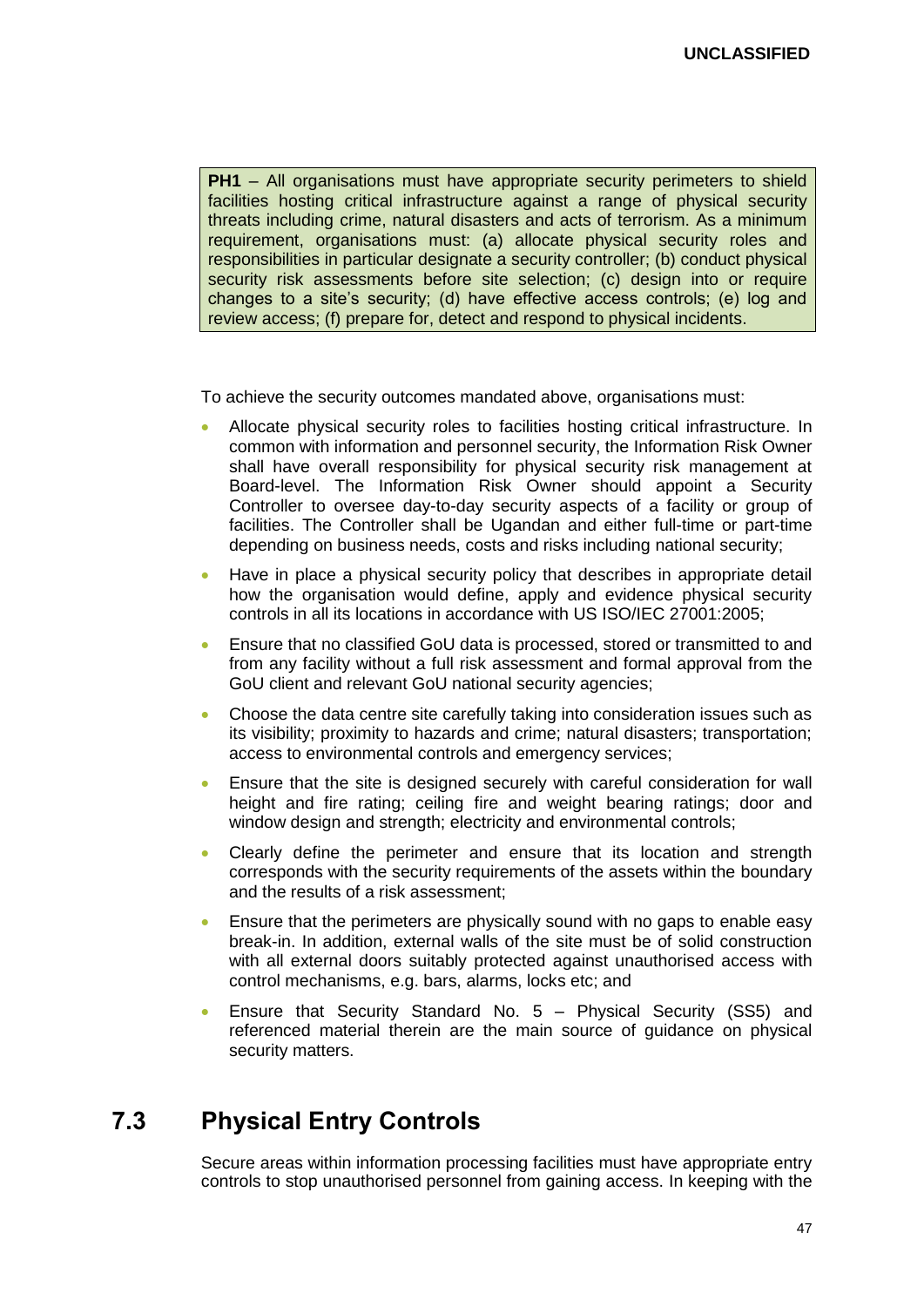risk management/proportionality principle, the physical entry controls in place must be commensurate with business and security requirements. Physical entry controls can help achieve the following mandated minimum-security outcomes.

**PH2** – Organisations must use appropriate entry controls to protect secure areas against physical security threats. As a minimum requirement, organisations must have: (b) baseline security controls such as guards, fencing and external monitoring; (b) access card systems to identify employees, log and manage access rights; (c) visitor management processes to enable visitor sign-in, badge allocation, escorting and pass verification; and, (d) employee management processes including requirement to wear identification and carry access cards and the control of equipment movements.

- Ensure that all facilities have in place baseline physical access controls to safeguard information resources therein including an on-duty security guard force; fencing (i.e. fences, gates, turnstiles and mantraps) and external security guard patrols, outside Closed Circuit Television (CCTV) monitoring or a combination of both. In addition, organisations must mandate the use of access cards for access to buildings;
- Ensure that all visitors report to the security reception and produce proof of identification before gaining access to sensitive facilities. The visitors must sign-in and sign-out and must wear an appropriate badge e.g. unescorted or escorted at all times;
- Record the date and time of entry and departure for all visitors. In addition, visitors must only gain access to premises supporting critical infrastructure for specific and authorised purposes;
- Visitors receive a briefing on the security procedures of the secure facility including emergency procedures;
- Control and restrict access to areas designated for processing or storing sensitive information to authorised persons only;
- Have in place appropriate authentication controls e.g. access control cards plus PIN to manage and validate access and securely maintain an audit trail of all access;
- Require all staff and visitors to wear visible identification at all times. All staff at a facility have a duty to notify security personnel if they encounter unescorted visitors and anyone not wearing visible identification;
- Grant third party support service personnel restricted access to secure areas or sensitive facilities when required only and monitor the access; and
- Review, update and revoke access rights to secure areas regularly.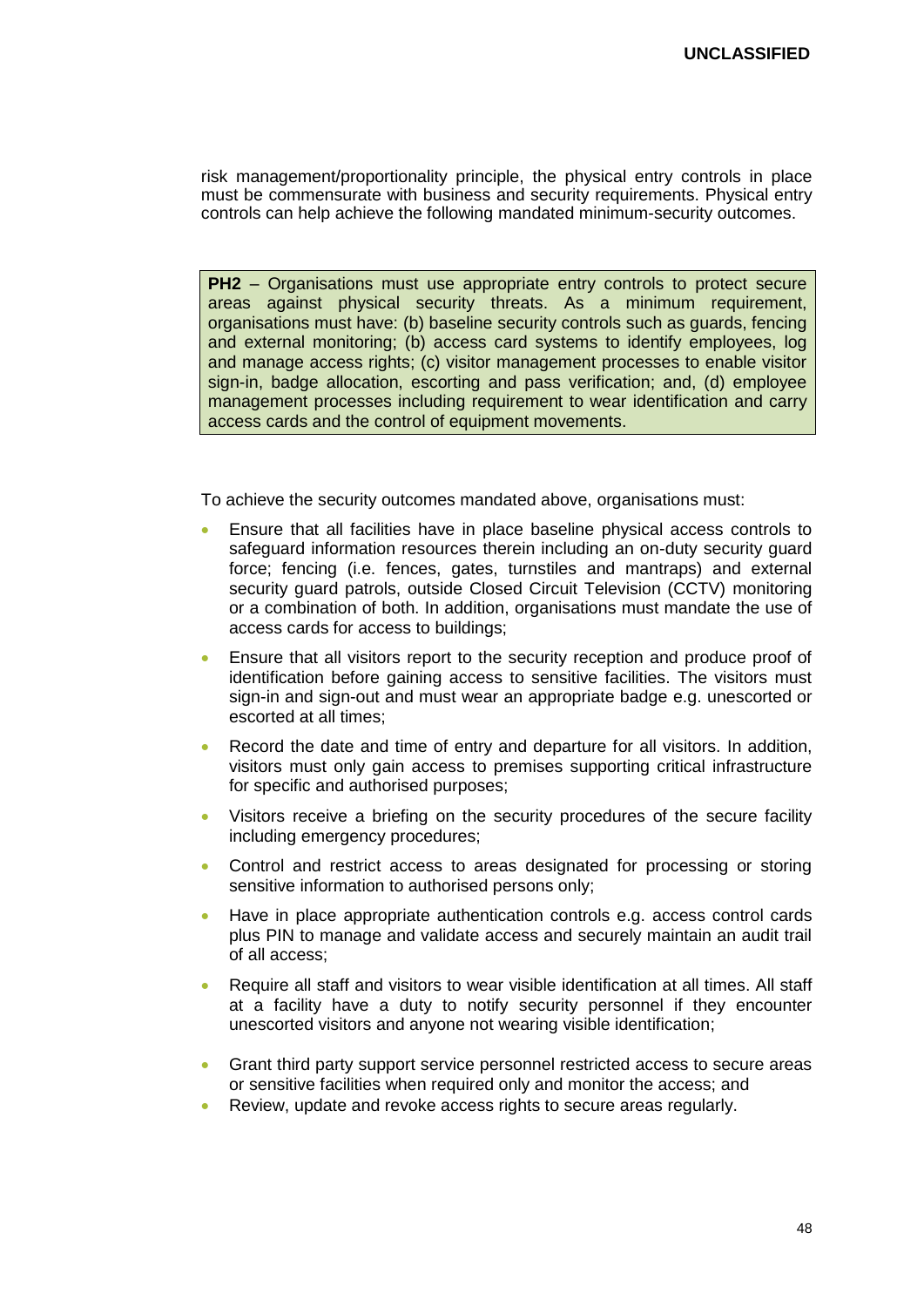### <span id="page-48-0"></span>**7.4 Internal Data Centre Physical Access Controls**

Internal areas of information processing facilities require additional physical security controls because this is where sensitive information is processed or stored. The internal areas include the data centre, communication and switching centres and end-user areas. The areas require more stringent personnel security controls to safeguard the information processed therein. Organisations must develop a general access control policy for use in the data centre to achieve the following mandated minimum security outcomes.

**PH3** – Organisations must implement appropriate internal physical security controls to defend critical infrastructure against physical attacks. As a minimum requirement, organisations must match the value, sensitivity and criticality of assets with: (a) data centre classifications; (b) data centre location requirements; (c) infrastructure and perimeter security measures; (d) access controls; (e) access control logging levels; (f) package handling mechanisms; (g) visitor management systems; and, (h) tape handling approach.

- Classify data centres according to their criticality to the continued operation of one or major business activities. The categories may be as simple as A (TOP SECRET); B (SECRET); and C (RESTRICTED);
- Use the data centre classifications to guide location decisions. For example, due to their criticality, class A data centres may be located in a separate building with a fenced perimeter etc. Based on business needs an organisation may specify the minimum distance, for example a Class C data centre may be in the same building or city as the production site;
- Use the data centre classifications to determine data centre infrastructure, access control and access logging, package, visitor and tape handling requirements. For example, class A data centre may require security staff to monitor activity via CCTV, limited interior and external visibility from the computer and motion detection;
- Ensure that sites processing, storing or handling classified information have secure rooms with an Intruder Detection System (IDS) installed. Security must respond to IDS alerts in a timely manner;
- Ensure that personnel only know of the existence of, or activities within, a secure area on a Need-to-Know basis;
- Avoid unsupervised working in secure areas both for safety reasons and to reduce opportunities for malicious activities;
- Physically lock and periodically check vacant secure areas; and
- Unless authorised for a business purpose, ban the use of photographic, video, audio or other recording equipment, such as cameras on mobile devices in sensitive secure rooms. Based on security needs, users may have to surrender such devices at the security desk when visiting secure areas.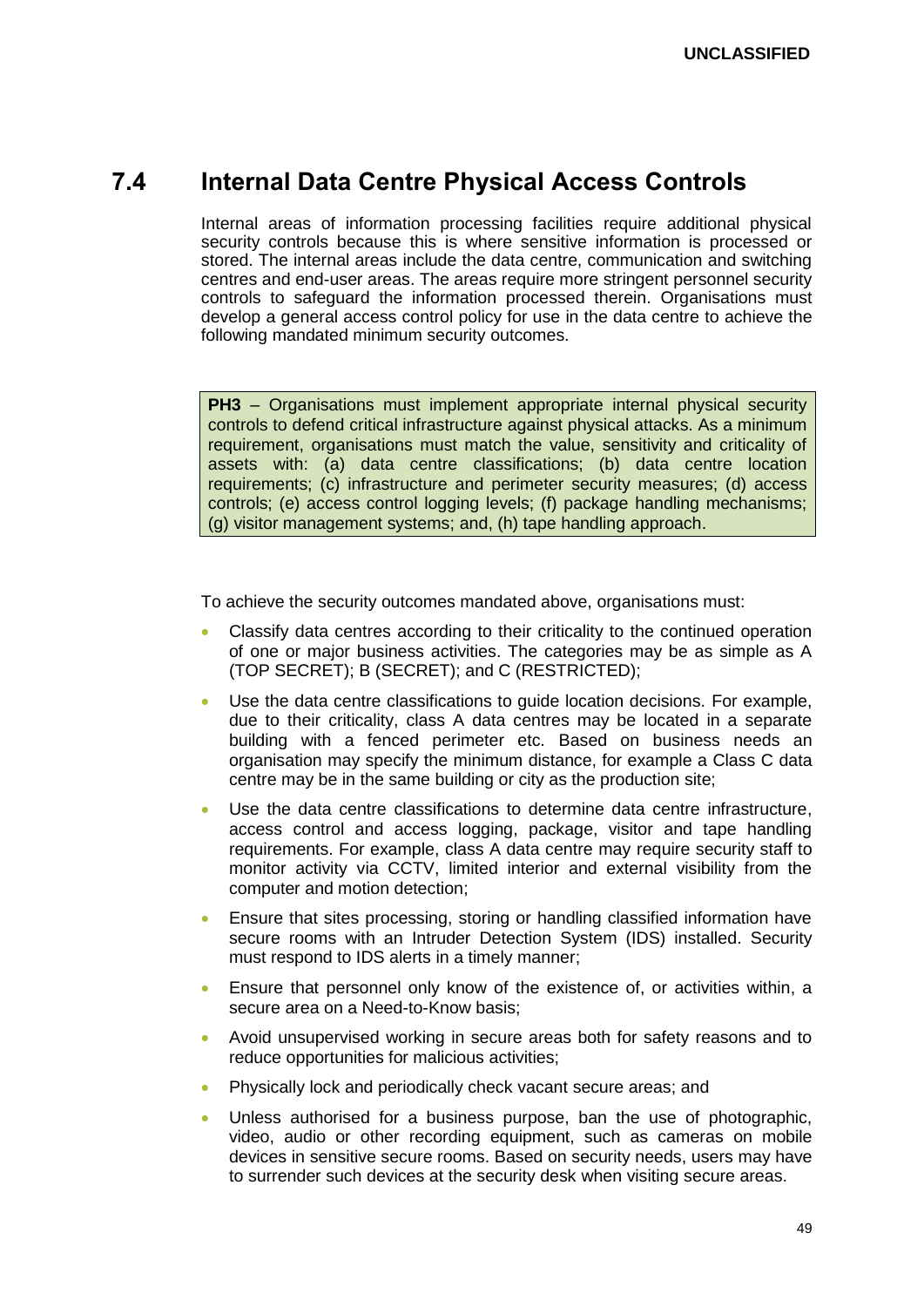## <span id="page-49-0"></span>**7.5 Equipment Security**

In accordance with US ISO/IEC 27001, organisations must protect equipment against physical and environmental threats. The security measures help reduce the risk of unauthorised access to information and loss or damage to equipment. The measures have strong importance to equipment used offsite. Organisations must also protect supporting facilities such as electrical supply and cabling infrastructure. Equipment security aims to achieve the security outcomes below.

**PH4** – Organisations must implement appropriate measures to prevent the physical loss, damage, theft or compromise of equipment and infrastructure supporting critical infrastructure. As a minimum requirement, organisations must: (a) locate all production equipment within the access-controlled boundaries of the data centre; (b) protect power and telecom cabling against interception or damage; (c) use reliable electrical power supply; and, (d) manage risks to off-site equipment, information or software.

- Host all production computer systems such as servers, desktops, firewalls, etc in the secure areas of the data centre to prevent unauthorised access;
- Position devices processing sensitive data such as displays in a way that reduces the viewing opportunities of unauthorised persons during their use;
- Protect power lines supporting IT services and telecommunications wiring against unauthorised access, damage or disruption through tapping. Where possible, locate cabling underground and use protective shielding;
- Have in place controls to minimise the risk of potential physical threats, e.g. theft, fire, explosives, smoke, water (or water supply failure), dust, vibration, chemical effects, electrical supply interference, communications interference, electromagnetic radiation, and vandalism;
- Establish and enforce guidelines for eating, drinking, and smoking in proximity to information processing facilities;
- Monitor environmental conditions, such as temperature and humidity for conditions, which could adversely affect information processing facilities;
- Have in place measures to protect power and telecom cabling against interception or damage by installing lightning protection to all buildings and fitting lightning filters to incoming power and communications lines; and
- Address risk of off-site equipment, information and software in accordance with the guidelines outlined in section 6.10 – Remote Access Security.